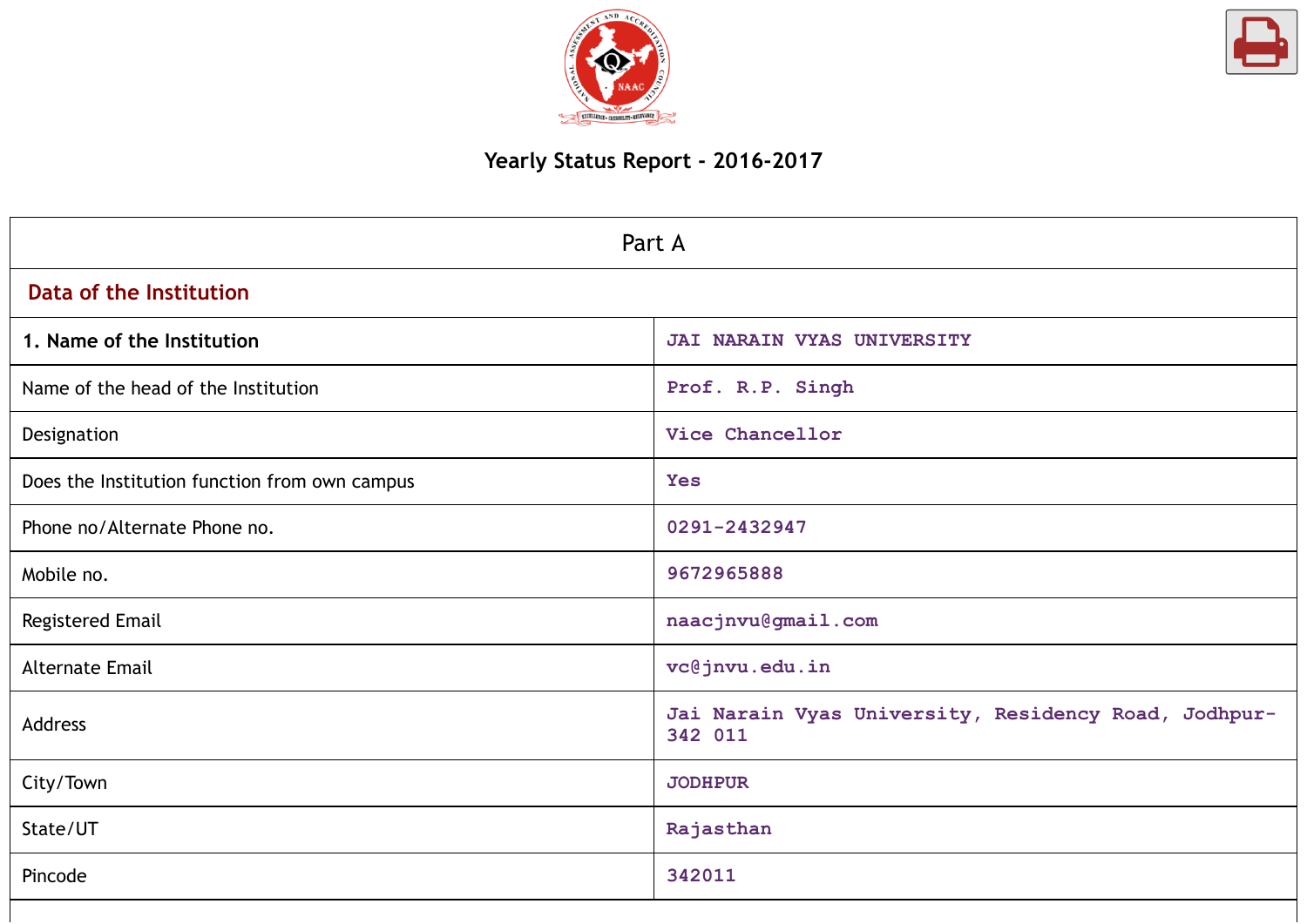# **2. Institutional Status**

| 2. Institutional Status                        |       |             |                                                                        |                                                            |                |  |  |  |  |  |
|------------------------------------------------|-------|-------------|------------------------------------------------------------------------|------------------------------------------------------------|----------------|--|--|--|--|--|
| University                                     |       |             |                                                                        | <b>State</b>                                               |                |  |  |  |  |  |
| Type of Institution                            |       |             |                                                                        | Co-education                                               |                |  |  |  |  |  |
| Location                                       |       |             |                                                                        | Urban                                                      |                |  |  |  |  |  |
| <b>Financial Status</b>                        |       |             |                                                                        | state                                                      |                |  |  |  |  |  |
| Name of the IQAC co-ordinator/Director         |       |             |                                                                        |                                                            | Dr. Anil Gupta |  |  |  |  |  |
| Phone no/Alternate Phone no.                   |       |             |                                                                        | 02912432068                                                |                |  |  |  |  |  |
| Mobile no.                                     |       |             |                                                                        | 9414284352                                                 |                |  |  |  |  |  |
| Registered Email                               |       |             |                                                                        | naacjnvu@gmail.com                                         |                |  |  |  |  |  |
| <b>Alternate Email</b>                         |       |             |                                                                        | jnvunaac.2020@gmail.com                                    |                |  |  |  |  |  |
| 3. Website Address                             |       |             |                                                                        |                                                            |                |  |  |  |  |  |
| Web-link of the AQAR: (Previous Academic Year) |       |             |                                                                        | http://www.jnvu.co.in/iqac/                                |                |  |  |  |  |  |
|                                                |       |             | 4. Whether Academic Calendar prepared during the year                  | <b>Yes</b>                                                 |                |  |  |  |  |  |
|                                                |       |             | if yes, whether it is uploaded in the institutional website: Weblink : | http://www.jnvu.co.in/download type/academic-<br>calendar/ |                |  |  |  |  |  |
| <b>5. Accrediation Details</b>                 |       |             |                                                                        |                                                            |                |  |  |  |  |  |
| Cycle                                          | Grade | <b>CGPA</b> | <b>Year of Accrediation</b>                                            | Validity                                                   |                |  |  |  |  |  |

| $\sim$ y $\sim$ t $\sim$ | <b>Provic</b> | <b>COLA</b> | $1$ uu vi Auuruuni 1 | <b>Period From</b> | Period To         |
|--------------------------|---------------|-------------|----------------------|--------------------|-------------------|
|                          | æ             | 85.1        | 2004                 | $08 - Jan - 2004$  | $07 - Jan - 2009$ |
|                          |               | . . ب       | 2011                 | $08 - Jan - 2011$  | $07 - Jan - 2016$ |

|  |  |  | 6. Date of Establishment of IQAC |  |  |
|--|--|--|----------------------------------|--|--|
|--|--|--|----------------------------------|--|--|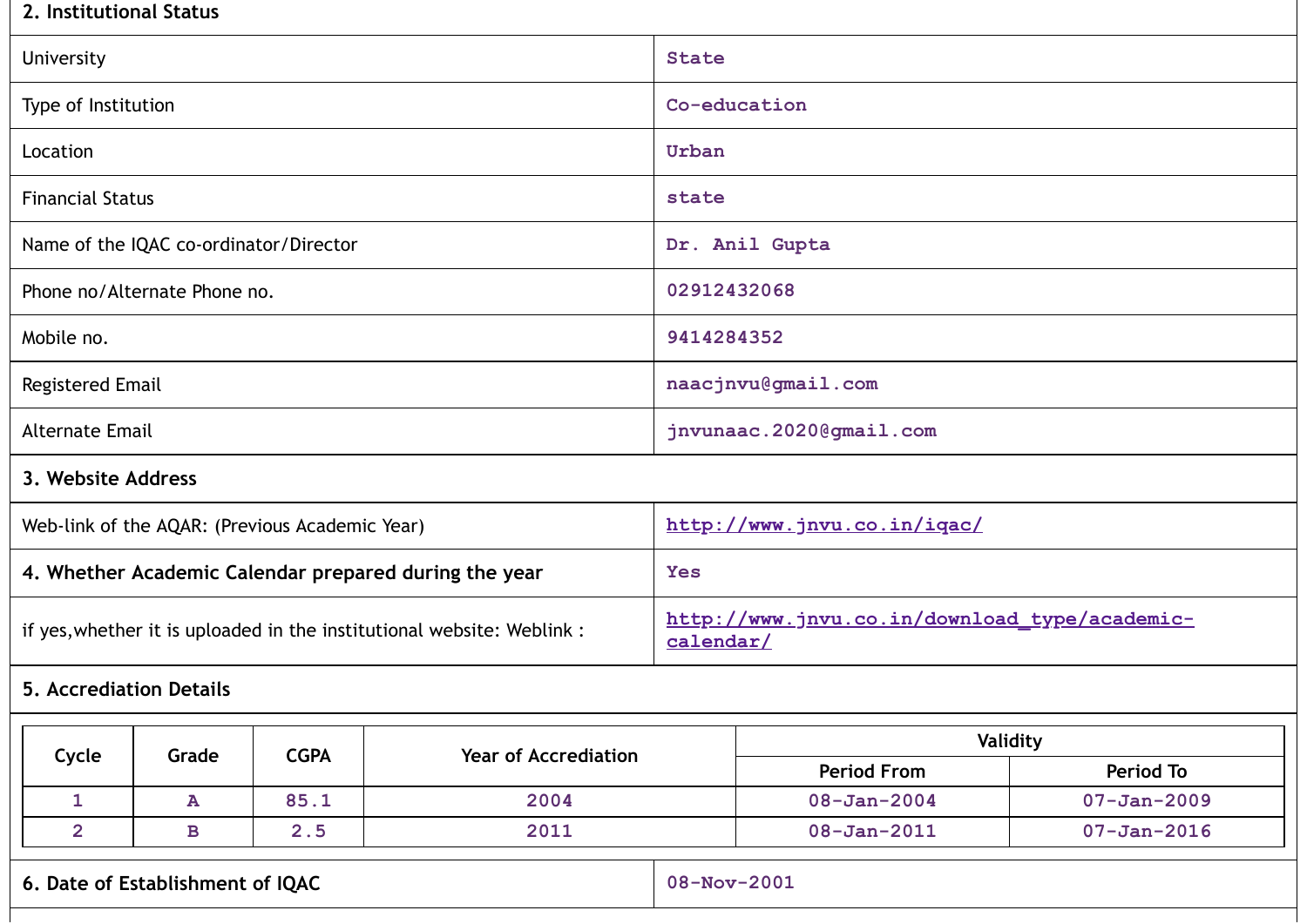# **7. Internal Quality Assurance System**

|                                                                                                                                      | Quality initiatives by IQAC during the year for promoting quality culture |  |                          |                                       |               |  |  |  |  |  |  |
|--------------------------------------------------------------------------------------------------------------------------------------|---------------------------------------------------------------------------|--|--------------------------|---------------------------------------|---------------|--|--|--|--|--|--|
| Item /Title of the quality initiative by IQAC                                                                                        |                                                                           |  | Date & Duration          | Number of participants/ beneficiaries |               |  |  |  |  |  |  |
| Implementation of E-Governance                                                                                                       |                                                                           |  | $01 - Ju1 - 2016$<br>365 | 500                                   |               |  |  |  |  |  |  |
| <b>View File</b>                                                                                                                     |                                                                           |  |                          |                                       |               |  |  |  |  |  |  |
| 8. Provide the list of Special Status conferred by Central/ State Government- UGC/CSIR/DST/DBT/ICMR/TEQIP/World Bank/CPE of UGC etc. |                                                                           |  |                          |                                       |               |  |  |  |  |  |  |
| Institution/Department/Faculty                                                                                                       | <b>Scheme</b>                                                             |  | <b>Funding Agency</b>    | Year of award with duration           | <b>Amount</b> |  |  |  |  |  |  |
| Botany                                                                                                                               | UGC SAP IICAS I                                                           |  | <b>UGC</b>               | 2013<br>1825                          | 14700000      |  |  |  |  |  |  |
| Botany                                                                                                                               | DST- FIST                                                                 |  | <b>DST</b>               | 2016<br>1825                          | 7400000       |  |  |  |  |  |  |
| Physics                                                                                                                              | UGC SAP DRS-II                                                            |  | <b>UGC</b>               | 2016<br>1825                          | 9850000       |  |  |  |  |  |  |
|                                                                                                                                      |                                                                           |  | <b>View File</b>         |                                       |               |  |  |  |  |  |  |
| 9. Whether composition of IQAC as per latest NAAC guidelines:                                                                        |                                                                           |  | <b>Yes</b>               |                                       |               |  |  |  |  |  |  |
| Upload latest notification of formation of IQAC                                                                                      |                                                                           |  | <b>View File</b>         |                                       |               |  |  |  |  |  |  |
| 10. Number of IQAC meetings held during the year :                                                                                   |                                                                           |  | 1                        |                                       |               |  |  |  |  |  |  |
| The minutes of IQAC meeting and compliances to the decisions have been<br>uploaded on the institutional website                      |                                                                           |  | <b>Yes</b>               |                                       |               |  |  |  |  |  |  |
| Upload the minutes of meeting and action taken report                                                                                |                                                                           |  | <b>View File</b>         |                                       |               |  |  |  |  |  |  |
| 11. Whether IQAC received funding from any of the funding agency<br>to support its activities during the year?                       |                                                                           |  | <b>No</b>                |                                       |               |  |  |  |  |  |  |
| 12. Significant contributions made by IQAC during the current year (maximum five bullets)                                            |                                                                           |  |                          |                                       |               |  |  |  |  |  |  |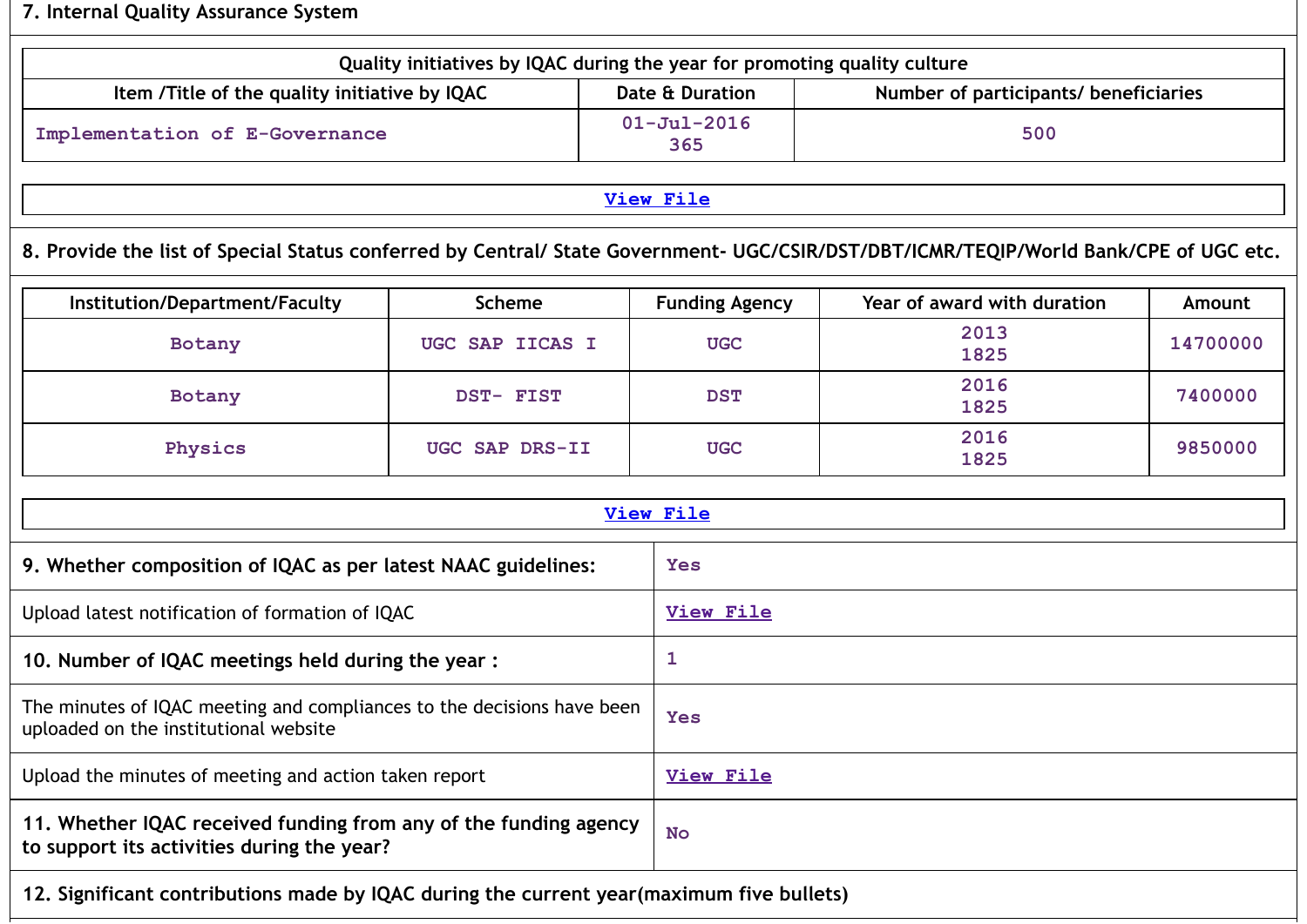**• Regular meetings of Internal Quality Assurance Cell (IQAC) • Preparation of Annual Quality Assurance** Report (AQAR) . Minor and Major Changes in Syllabus Revision, CBCS implementation in PG. . Campus Awareness **Program on 'Green Campus' and 'Clean Campus' • Promotion of student's extracurricular and cocurricular activities.**

### **View [File](https://assessmentonline.naac.gov.in/public/Postacc/Contribution/10746_Contribution.xlsx)**

13. Plan of action chalked out by the IQAC in the beginning of the academic year towards Quality Enhancement and outcome achieved **by the end of the academic year**

| <b>Plan of Action</b>                                                                                             | Achivements/Outcomes                                                                                                                                                                                                                                                                                                                                                                                                                                                                       |  |  |  |
|-------------------------------------------------------------------------------------------------------------------|--------------------------------------------------------------------------------------------------------------------------------------------------------------------------------------------------------------------------------------------------------------------------------------------------------------------------------------------------------------------------------------------------------------------------------------------------------------------------------------------|--|--|--|
| Implementation of EGovernance                                                                                     | University has developed its own Management Information System                                                                                                                                                                                                                                                                                                                                                                                                                             |  |  |  |
|                                                                                                                   |                                                                                                                                                                                                                                                                                                                                                                                                                                                                                            |  |  |  |
|                                                                                                                   | <b>View File</b>                                                                                                                                                                                                                                                                                                                                                                                                                                                                           |  |  |  |
| 14. Whether AQAR was placed before statutory body?                                                                | <b>No</b>                                                                                                                                                                                                                                                                                                                                                                                                                                                                                  |  |  |  |
| 15. Whether NAAC/or any other accredited body(s) visited IQAC or<br>interacted with it to assess the functioning? | <b>No</b>                                                                                                                                                                                                                                                                                                                                                                                                                                                                                  |  |  |  |
| 16. Whether institutional data submitted to AISHE:                                                                | <b>Yes</b>                                                                                                                                                                                                                                                                                                                                                                                                                                                                                 |  |  |  |
| Year of Submission                                                                                                | 2017                                                                                                                                                                                                                                                                                                                                                                                                                                                                                       |  |  |  |
| Date of Submission                                                                                                | 13-May-2017                                                                                                                                                                                                                                                                                                                                                                                                                                                                                |  |  |  |
| 17. Does the Institution have Management Information System?                                                      | <b>Yes</b>                                                                                                                                                                                                                                                                                                                                                                                                                                                                                 |  |  |  |
| If yes, give a brief descripiton and a list of modules currently operational<br>(maximum 500 words)               | Jai Narain Vyas University uses a well designed and<br>up to date Management Information System, known as<br>IUMS (Integrated University Management System). The<br>current modules utilized by the university cover<br>major operational aspects of the functioning of the<br>university which include online admission,<br>examination, teaching nonteaching data, college<br>affiliation, recruitment, etc. IUMS implementation<br>in university has helped the university move towards |  |  |  |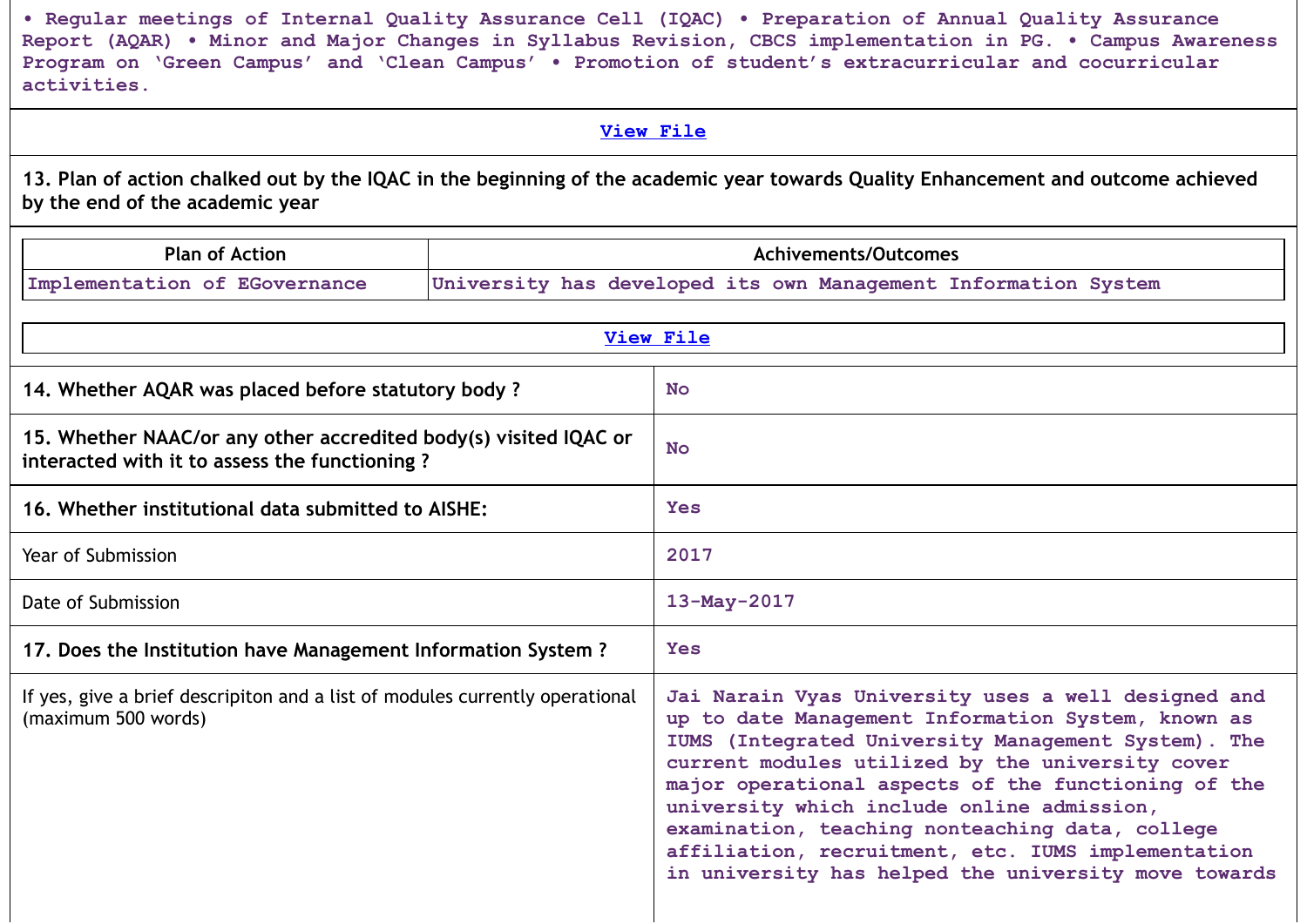**the achievement of EGovernance and paperless office goals.**

|                                                                                                                                                       |                  |                   | Part B                          |                                 |                         |                                                       |                         |  |  |  |
|-------------------------------------------------------------------------------------------------------------------------------------------------------|------------------|-------------------|---------------------------------|---------------------------------|-------------------------|-------------------------------------------------------|-------------------------|--|--|--|
| <b>CRITERION I - CURRICULAR ASPECTS</b>                                                                                                               |                  |                   |                                 |                                 |                         |                                                       |                         |  |  |  |
| 1.1 - Curriculum Design and Development                                                                                                               |                  |                   |                                 |                                 |                         |                                                       |                         |  |  |  |
| 1.1.1 - Programmes for which syllabus revision was carried out during the Academic year                                                               |                  |                   |                                 |                                 |                         |                                                       |                         |  |  |  |
| <b>Name of Programme</b>                                                                                                                              |                  |                   | <b>Programme Code</b>           | <b>Programme Specialization</b> |                         |                                                       | <b>Date of Revision</b> |  |  |  |
| <b>BSc</b>                                                                                                                                            |                  |                   | <b>NA</b>                       |                                 | CBZ Biology             |                                                       | 18/06/2016              |  |  |  |
|                                                                                                                                                       | <b>View File</b> |                   |                                 |                                 |                         |                                                       |                         |  |  |  |
| 1.1.2 - Programmes/ courses focussed on employability/ entrepreneurship/ skill development during the Academic year                                   |                  |                   |                                 |                                 |                         |                                                       |                         |  |  |  |
| Programme with Code   Programme Specialization                                                                                                        |                  |                   | Date of Introduction            |                                 | <b>Course with Code</b> |                                                       | Date of Introduction    |  |  |  |
| <b>MCom</b>                                                                                                                                           |                  | <b>ACCOUNTING</b> | 01/07/2016                      |                                 |                         | Skill Course I - E- Filing Returns                    | 01/07/2016              |  |  |  |
|                                                                                                                                                       |                  |                   |                                 |                                 |                         |                                                       |                         |  |  |  |
|                                                                                                                                                       |                  |                   | <b>View File</b>                |                                 |                         |                                                       |                         |  |  |  |
| 1.2 - Academic Flexibility                                                                                                                            |                  |                   |                                 |                                 |                         |                                                       |                         |  |  |  |
| 1.2.1 - New programmes/courses introduced during the Academic year                                                                                    |                  |                   |                                 |                                 |                         |                                                       |                         |  |  |  |
| <b>Programme/Course</b>                                                                                                                               |                  |                   | <b>Programme Specialization</b> |                                 |                         | <b>Dates of Introduction</b>                          |                         |  |  |  |
| <b>MA</b>                                                                                                                                             |                  |                   | HINDI (CBCS)                    |                                 |                         | 01/07/2016                                            |                         |  |  |  |
|                                                                                                                                                       |                  |                   |                                 |                                 |                         |                                                       |                         |  |  |  |
|                                                                                                                                                       |                  |                   | <b>View File</b>                |                                 |                         |                                                       |                         |  |  |  |
| 1.2.2 - Programmes in which Choice Based Credit System (CBCS)/Elective Course System implemented at the University level during the Academic<br>year. |                  |                   |                                 |                                 |                         |                                                       |                         |  |  |  |
| Name of programmes adopting CBCS                                                                                                                      |                  |                   | <b>Programme Specialization</b> |                                 |                         | Date of implementation of CBCS/Elective Course System |                         |  |  |  |
| <b>MA</b>                                                                                                                                             |                  |                   | HINDI (CBCS)                    |                                 |                         | 01/07/2016                                            |                         |  |  |  |
| <b>MA</b>                                                                                                                                             |                  |                   | ENGLISH (CBCS)                  |                                 |                         | 01/07/2016                                            |                         |  |  |  |
| <b>MA</b>                                                                                                                                             |                  |                   | HISTORY (CBCS)                  |                                 |                         | 01/07/2016                                            |                         |  |  |  |
| <b>MA</b>                                                                                                                                             |                  |                   | FINE ARTS (CBCS)                |                                 |                         | 01/07/2016                                            |                         |  |  |  |
| <b>MA</b>                                                                                                                                             |                  |                   | MUSIC (CBCS)                    |                                 |                         | 01/07/2016                                            |                         |  |  |  |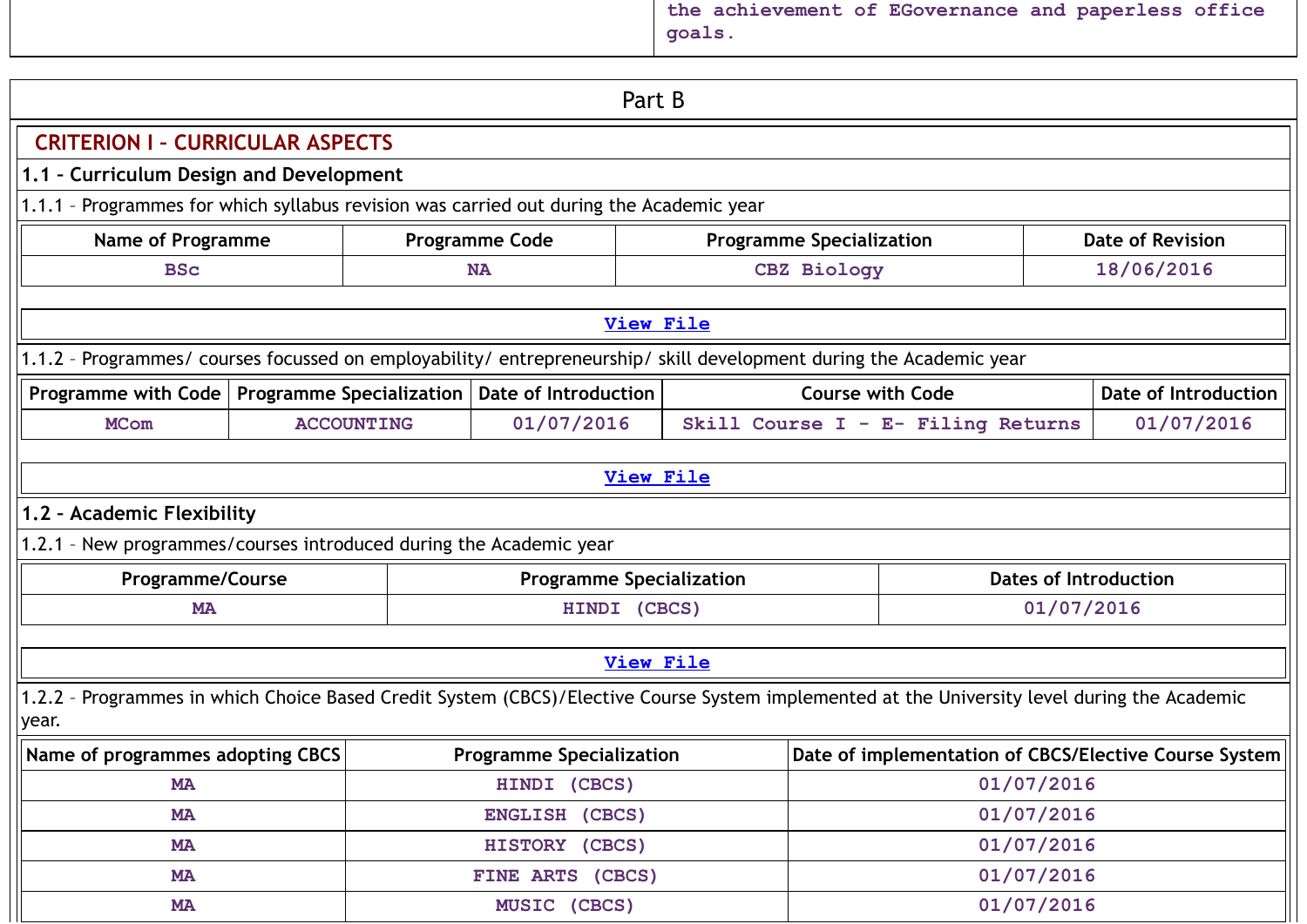| <b>MA</b>                                                                                  | PHILOSOPHY (CBCS)                     |                             |            | 01/07/2016                                                |  |
|--------------------------------------------------------------------------------------------|---------------------------------------|-----------------------------|------------|-----------------------------------------------------------|--|
| <b>MA</b>                                                                                  | POLITICAL SCIENCE (CBCS)              |                             |            | 01/07/2016                                                |  |
| <b>MA</b>                                                                                  | PUBLIC ADM. (CBCS)                    |                             |            | 01/07/2016                                                |  |
| <b>MA</b>                                                                                  | RAJASTHANI (CBCS)                     |                             |            | 01/07/2016                                                |  |
| <b>MA</b>                                                                                  | SOCIOLOGY (CBCS)                      |                             |            | 01/07/2016                                                |  |
| <b>MA</b>                                                                                  | JOURNALISM AND MASS COMM. (CBCS)      |                             |            | 01/07/2016                                                |  |
| <b>MA</b>                                                                                  | PHYSICAL EDUCATION (CBCS)             |                             |            | 01/07/2016                                                |  |
| <b>MA</b>                                                                                  | SANSKRIT (CBCS)                       |                             |            | 01/07/2016                                                |  |
| <b>MA</b>                                                                                  | ECONOMICS (CBCS)                      |                             |            | 01/07/2016                                                |  |
| <b>MCom</b>                                                                                | Accounting (CBCS)                     |                             |            | 01/07/2016                                                |  |
| <b>MCom</b>                                                                                | Business Finance and Economics (CBCS) |                             |            | 01/07/2016                                                |  |
| <b>MCom</b>                                                                                | <b>Business Administration</b>        |                             |            | 01/07/2016                                                |  |
| <b>BE</b>                                                                                  | Chemical Engineering                  |                             |            | 01/07/2016                                                |  |
| <b>BE</b>                                                                                  | Mechanical engineering                |                             |            | 01/07/2016                                                |  |
| <b>BE</b>                                                                                  | <b>Structural Engineering</b>         |                             | 01/07/2016 |                                                           |  |
| 1.3 - Curriculum Enrichment                                                                |                                       |                             |            |                                                           |  |
| 1.3.1 - Value-added courses imparting transferable and life skills offered during the year |                                       |                             |            |                                                           |  |
| <b>Value Added Courses</b>                                                                 |                                       | <b>Date of Introduction</b> |            | <b>Number of Students Enrolled</b>                        |  |
| P.G. Diploma Course in French                                                              |                                       | 01/07/2016                  | 30         |                                                           |  |
|                                                                                            |                                       |                             |            |                                                           |  |
|                                                                                            |                                       | <b>View File</b>            |            |                                                           |  |
| 1.3.2 - Field Projects / Internships under taken during the year                           |                                       |                             |            |                                                           |  |
| Project/Programme Title                                                                    | <b>Programme Specialization</b>       |                             |            | No. of students enrolled for Field Projects / Internships |  |
| <b>MSC</b>                                                                                 | <b>Home Science</b>                   |                             |            | $\overline{7}$                                            |  |
|                                                                                            |                                       |                             |            |                                                           |  |
|                                                                                            |                                       | <b>View File</b>            |            |                                                           |  |
| 1.4 - Feedback System                                                                      |                                       |                             |            |                                                           |  |
| 1.4.1 - Whether structured feedback received from all the stakeholders.                    |                                       |                             |            |                                                           |  |
| Students                                                                                   |                                       |                             |            | Yes                                                       |  |
| <b>Teachers</b>                                                                            |                                       |                             |            | Yes                                                       |  |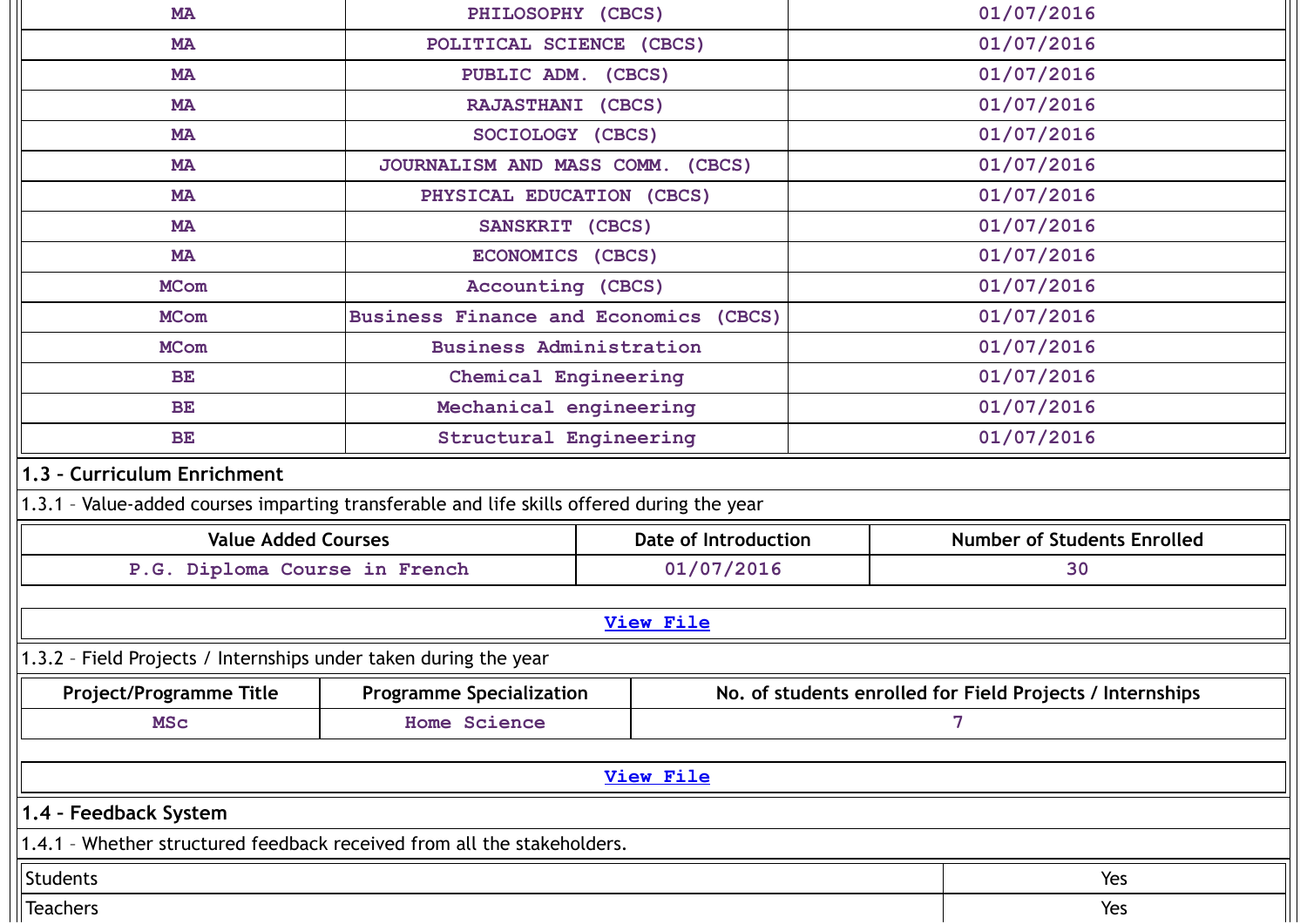| Employers                                                                                                                        | Yes |
|----------------------------------------------------------------------------------------------------------------------------------|-----|
| Alumni                                                                                                                           | Yes |
| Parents                                                                                                                          | Yes |
| 1.4.2 - How the feedback obtained is being analyzed and utilized for overall development of the institution? (maximum 500 words) |     |

### **Feedback Obtained**

**The feedback system is considered an important tool for counter-checking of the performance indices of departments in every aspect. Although in a semi-structured way, various Departments collect feedback on curriculum aspects and courses from different stakeholders such as the students, alumni, faculty, and employers in order to ensure and analyze academic excellence. A periodical analysis is made by the department/Academic Council for student performance, faculty performance in every semester, utilization of infrastructure, and requirements for quality enrichment. Students feedback are obtained during classes, personal meeting. Feedback from teachers is obtained through brainstorming sessions on curriculum aspects and other departmental issues during regular meetings. Employers Feedback is obtained via personal meetings. Parents Feedback is obtained during their visit to the department. Alumni Feedback obtained during annual meetings of Alumni Association, and their informal visits to the departments, in which feedback from industrial management, R D establishments, and professionals is received. All feedbacks are being discussed in departmental meetings for necessary implementation. The feedback process involves dedicated and comprehensive meetings of teachers, alumni, and student representatives in which it** thoroughly discussed that what are areas in which attention needs to be paid, what are the areas in which **the department has excelled. This discussion has proceeded in the individual perceptive context of the teachers, Alumni, and Student representatives. Then the inculcation is done on the outcomes of the feedback and a future plan is made for the eradication of problems that originated. Feedback from the alumni is focused upon the need for extracurricular programs which are beneficial for post-graduate job opportunities. The feedback of students is majorly focused upon the better understanding of subjects, interaction with faculties. The feedback of teachers is focused upon the involvement of students in** studies and co-curricular and special focus group students who are not able to cope up with the learning **pace of other students. University obtains formal feedback from the Departments through course contents, teaching pedagogy faculty preparedness, continuous evaluation of students through results, and the students feedback for the teaching faculty to the authority about teaching and behavior of the faculty member. Occasionally informal or white paper feedback is collected without identity disclosure, to improve** academics and create a congenial atmosphere for both teachers and students. The doors are liberal open for the parents to approach and share their feedback, which is discussed among the teaching faculty and in the **Academic/ Administrative meetings. Efforts are being made to maintain transparency, and help significantly in the overall development of university to improve academics, infrastructure, and governance.**

# **CRITERION II – TEACHING- LEARNING AND EVALUATION**

**2.1 – Student Enrolment and Profile**

2.1.1 – Demand Ratio during the year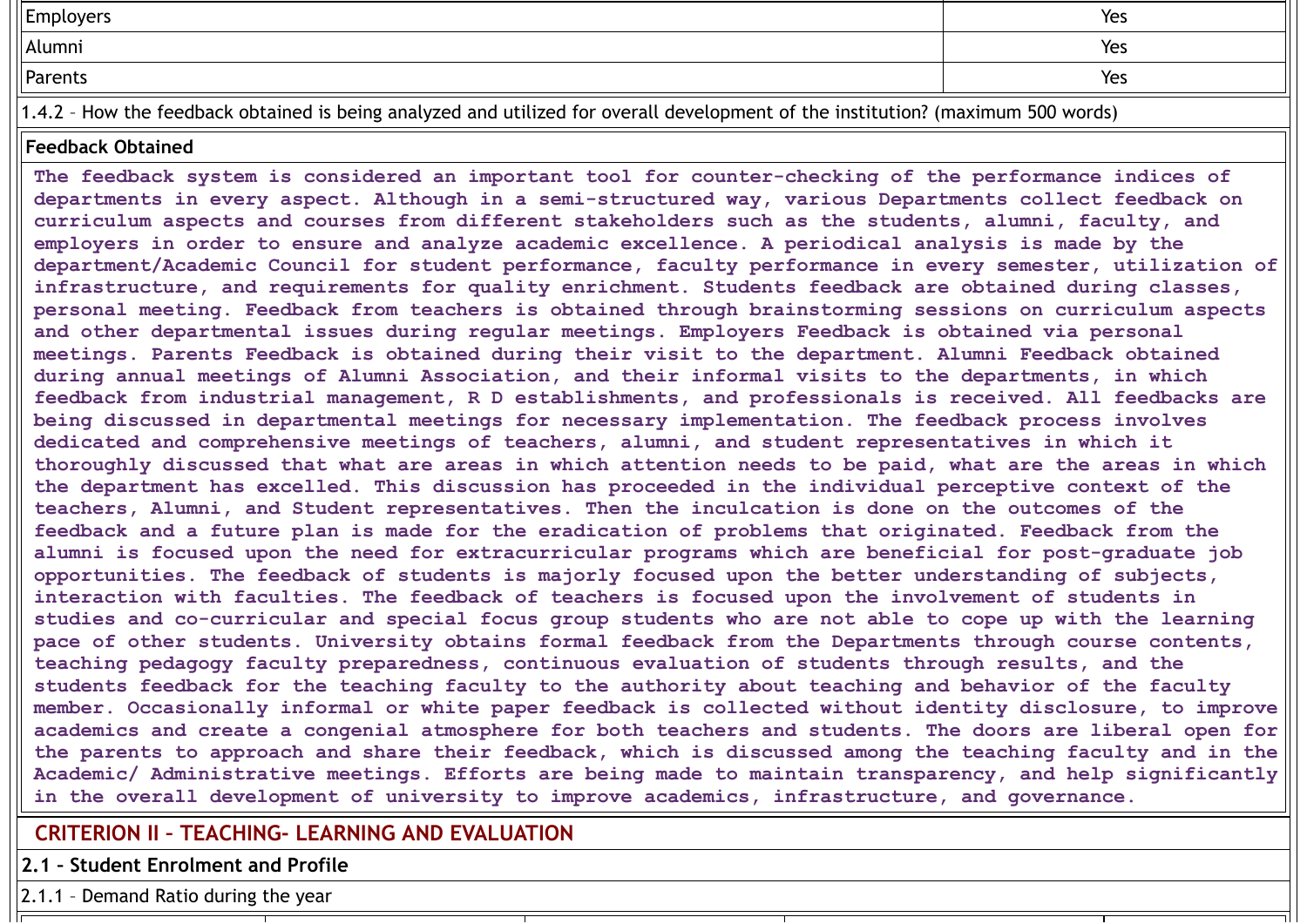|                         | Name of the Programme                                                                                                                                                                                                                                                                                                      |  | <b>Programme Specialization</b>                                                                                                                                                                                                                                                                                                                                                                                                                                                                                                                                                                      |      | Number of seats available                                              |    |                                            | <b>Number of Application received</b> | <b>Students Enrolled</b>           |  |  |  |  |
|-------------------------|----------------------------------------------------------------------------------------------------------------------------------------------------------------------------------------------------------------------------------------------------------------------------------------------------------------------------|--|------------------------------------------------------------------------------------------------------------------------------------------------------------------------------------------------------------------------------------------------------------------------------------------------------------------------------------------------------------------------------------------------------------------------------------------------------------------------------------------------------------------------------------------------------------------------------------------------------|------|------------------------------------------------------------------------|----|--------------------------------------------|---------------------------------------|------------------------------------|--|--|--|--|
| <b>BSc</b><br><b>NA</b> |                                                                                                                                                                                                                                                                                                                            |  |                                                                                                                                                                                                                                                                                                                                                                                                                                                                                                                                                                                                      | 1440 |                                                                        |    | 2861                                       | 1109                                  |                                    |  |  |  |  |
|                         |                                                                                                                                                                                                                                                                                                                            |  |                                                                                                                                                                                                                                                                                                                                                                                                                                                                                                                                                                                                      |      |                                                                        |    |                                            |                                       |                                    |  |  |  |  |
|                         |                                                                                                                                                                                                                                                                                                                            |  |                                                                                                                                                                                                                                                                                                                                                                                                                                                                                                                                                                                                      |      | <b>View File</b>                                                       |    |                                            |                                       |                                    |  |  |  |  |
|                         | 2.2 - Catering to Student Diversity                                                                                                                                                                                                                                                                                        |  |                                                                                                                                                                                                                                                                                                                                                                                                                                                                                                                                                                                                      |      |                                                                        |    |                                            |                                       |                                    |  |  |  |  |
|                         |                                                                                                                                                                                                                                                                                                                            |  | 2.2.1 - Student - Full time teacher ratio (current year data)                                                                                                                                                                                                                                                                                                                                                                                                                                                                                                                                        |      |                                                                        |    |                                            |                                       |                                    |  |  |  |  |
| Year                    | <b>Number of students</b><br><b>Number of students</b><br>Number of fulltime teachers<br>Number of fulltime teachers<br>enrolled in the<br>enrolled in the<br>available in the institution<br>available in the institution<br>teaching only UG courses<br>teaching only PG courses<br>institution (UG)<br>institution (PG) |  |                                                                                                                                                                                                                                                                                                                                                                                                                                                                                                                                                                                                      |      | <b>Number of teachers</b><br>teaching both UG and<br><b>PG courses</b> |    |                                            |                                       |                                    |  |  |  |  |
| 2016                    | 19241                                                                                                                                                                                                                                                                                                                      |  | 2832                                                                                                                                                                                                                                                                                                                                                                                                                                                                                                                                                                                                 |      | 58                                                                     |    |                                            | 88                                    | 316                                |  |  |  |  |
|                         | 2.3 - Teaching - Learning Process                                                                                                                                                                                                                                                                                          |  |                                                                                                                                                                                                                                                                                                                                                                                                                                                                                                                                                                                                      |      |                                                                        |    |                                            |                                       |                                    |  |  |  |  |
|                         |                                                                                                                                                                                                                                                                                                                            |  | 2.3.1 - Percentage of teachers using ICT for effective teaching with Learning Management Systems (LMS), E-learning resources etc. (current year data)                                                                                                                                                                                                                                                                                                                                                                                                                                                |      |                                                                        |    |                                            |                                       |                                    |  |  |  |  |
|                         | Number of<br><b>Teachers on Roll</b>                                                                                                                                                                                                                                                                                       |  | Number of teachers using ICT<br>(LMS, e-Resources)                                                                                                                                                                                                                                                                                                                                                                                                                                                                                                                                                   |      | <b>ICT Tools and</b><br>resources available                            |    | Number of ICT enabled<br><b>Classrooms</b> | <b>Numberof smart</b><br>classrooms   | E-resources and<br>techniques used |  |  |  |  |
|                         | 332                                                                                                                                                                                                                                                                                                                        |  | 280                                                                                                                                                                                                                                                                                                                                                                                                                                                                                                                                                                                                  |      | 848                                                                    | 34 |                                            | 11                                    | 30                                 |  |  |  |  |
|                         |                                                                                                                                                                                                                                                                                                                            |  |                                                                                                                                                                                                                                                                                                                                                                                                                                                                                                                                                                                                      |      |                                                                        |    |                                            |                                       |                                    |  |  |  |  |
|                         |                                                                                                                                                                                                                                                                                                                            |  |                                                                                                                                                                                                                                                                                                                                                                                                                                                                                                                                                                                                      |      | View File of ICT Tools and resources                                   |    |                                            |                                       |                                    |  |  |  |  |
|                         |                                                                                                                                                                                                                                                                                                                            |  |                                                                                                                                                                                                                                                                                                                                                                                                                                                                                                                                                                                                      |      | View File of E-resources and techniques used                           |    |                                            |                                       |                                    |  |  |  |  |
|                         |                                                                                                                                                                                                                                                                                                                            |  | 2.3.2 - Students mentoring system available in the institution? Give details. (maximum 500 words)                                                                                                                                                                                                                                                                                                                                                                                                                                                                                                    |      |                                                                        |    |                                            |                                       |                                    |  |  |  |  |
|                         |                                                                                                                                                                                                                                                                                                                            |  | The Institute was established to impart higher education and catering the needs of students mainly from rural backgrounds with very minute<br>knowledge of professional courses and knowledge about the streams to choose according to their respective interests. The students are mentored by<br>the faculty in helping them to overcome their weaknesses and recognize their strengths. All teachers work as Mentors to the students allotted to<br>them and maintain regular interaction with students. Students are free to express their opinion and seek guidance and counseling from subject |      |                                                                        |    |                                            |                                       |                                    |  |  |  |  |

teachers, course coordinators, and Head. Departments offer a highly efficient Mentoring system, in which mentors guide the students for their studies and extra-curricular activities. They also provide advice relating to the selection of major, career guidance, and personal counseling. The mentors also guide the students for their research projects. The mentoring system ensures that the students adapt to the dynamic learning environment and lead their ways into highly successful careers. The parents / Guardians of poor Attendee/performance students are called to meet the mentor and corrective and preventive measures are implemented for further improvement. For the purpose of mentoring, some departments have created a student mentoring cell to help students with their day-to-day academic problems and career guidance. The cell is constituted of both teachers and senior students. Mentors frequently interact with the students and discuss some general issues: Academic performance monitoring of students attendance and discipline to improve the relationship to students with fellow students and teachers regular career and personal counseling Lyseining with concern subject faculty members Need-based extra classes Forthcoming Opportunities Progression – Entrepreneurship / Placements Awareness and support to students for GATE, GRE, CAT, ISRO, SAIL, etc. Hostel Issues Mess Issues Personal / Domestic Problems Anti-Ragging Measures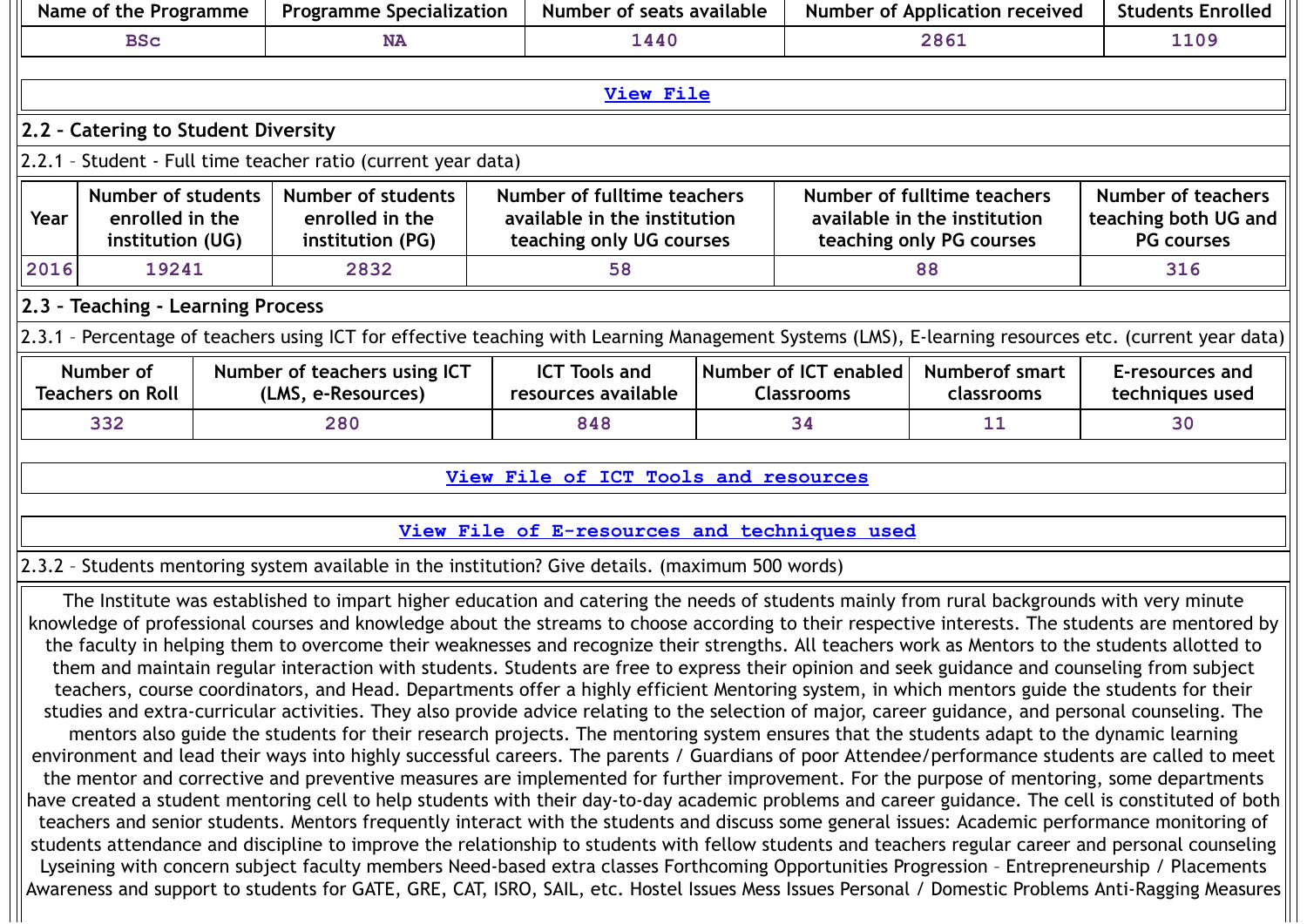The initial emphasis is towards giving the students a proper knowledge of language literature and computers so that they could cope up with the present scenario of modern techniques and e-learning. Students are also mentored for communication skills development activities like seminars, which create an ability to build their lateral thinking to stand up and speak in public with confidence. Along with the above mention thinks under student monitoring a regular mode of conversation is established with the parents and guardian of students so that an informal progress report is maintained among the parents. The mentors are in regular touch with their assigned students by mobile phone and electronic media. A peculiar eye is always on students so that his area of interest could be nurtured. By this system of monitoring, we want to achieve the better academic performance of students along with sculpting them as good members of society.

Ш

|                                                                                                                                                                                                                                         | Number of students enrolled in the institution                                                                                                                                                |                   |     |                        |                                                                                                                         |                                              | Number of fulltime teachers                                                                                                                    | <b>Mentor: Mentee Ratio</b> |            |  |  |  |
|-----------------------------------------------------------------------------------------------------------------------------------------------------------------------------------------------------------------------------------------|-----------------------------------------------------------------------------------------------------------------------------------------------------------------------------------------------|-------------------|-----|------------------------|-------------------------------------------------------------------------------------------------------------------------|----------------------------------------------|------------------------------------------------------------------------------------------------------------------------------------------------|-----------------------------|------------|--|--|--|
|                                                                                                                                                                                                                                         |                                                                                                                                                                                               | 22046             |     |                        |                                                                                                                         |                                              | 332                                                                                                                                            | 1:66                        |            |  |  |  |
|                                                                                                                                                                                                                                         | 2.4 - Teacher Profile and Quality                                                                                                                                                             |                   |     |                        |                                                                                                                         |                                              |                                                                                                                                                |                             |            |  |  |  |
|                                                                                                                                                                                                                                         | 2.4.1 - Number of full time teachers appointed during the year                                                                                                                                |                   |     |                        |                                                                                                                         |                                              |                                                                                                                                                |                             |            |  |  |  |
|                                                                                                                                                                                                                                         | Positions filled during the current year<br>No. of faculty with Ph.D<br>No. of sanctioned positions<br>No. of filled positions<br><b>Vacant positions</b>                                     |                   |     |                        |                                                                                                                         |                                              |                                                                                                                                                |                             |            |  |  |  |
|                                                                                                                                                                                                                                         | 649                                                                                                                                                                                           |                   | 332 | 317                    |                                                                                                                         |                                              | Nill                                                                                                                                           |                             | 280        |  |  |  |
|                                                                                                                                                                                                                                         | 2.4.2 - Honours and recognition received by teachers (received awards, recognition, fellowships at State, National, International level from<br>Government, recognised bodies during the year |                   |     |                        |                                                                                                                         |                                              |                                                                                                                                                |                             |            |  |  |  |
| Year<br>Name of full time teachers receiving awards<br>Name of the award, fellowship, received from Government or recognized<br>from state level, national level, international<br>of<br>Designation<br><b>bodies</b><br>level<br>Award |                                                                                                                                                                                               |                   |     |                        |                                                                                                                         |                                              |                                                                                                                                                |                             |            |  |  |  |
| 2016                                                                                                                                                                                                                                    | Dr. Nisha Tak                                                                                                                                                                                 |                   |     | Assistant<br>Professor | DST- Science and Engineering Research Board (SERB)<br>International Travel Support scheme award<br>$(TTS/2527/2016-17)$ |                                              |                                                                                                                                                |                             |            |  |  |  |
|                                                                                                                                                                                                                                         |                                                                                                                                                                                               |                   |     |                        |                                                                                                                         |                                              |                                                                                                                                                |                             |            |  |  |  |
|                                                                                                                                                                                                                                         |                                                                                                                                                                                               |                   |     |                        |                                                                                                                         | <b>View File</b>                             |                                                                                                                                                |                             |            |  |  |  |
|                                                                                                                                                                                                                                         | 2.5 - Evaluation Process and Reforms                                                                                                                                                          |                   |     |                        |                                                                                                                         |                                              |                                                                                                                                                |                             |            |  |  |  |
|                                                                                                                                                                                                                                         |                                                                                                                                                                                               |                   |     |                        |                                                                                                                         |                                              | 2.5.1 - Number of days from the date of semester-end/ year- end examination till the declaration of results during the year                    |                             |            |  |  |  |
| Programme<br><b>Name</b>                                                                                                                                                                                                                | Programme<br>Code                                                                                                                                                                             | Semester/<br>year |     | examination            |                                                                                                                         | Last date of the last semester-end/ year-end | Date of declaration of results of semester-end/year-                                                                                           | end examination             |            |  |  |  |
| <b>BSc</b>                                                                                                                                                                                                                              | <b>NA</b>                                                                                                                                                                                     | I.                |     | 05/05/2017             |                                                                                                                         |                                              |                                                                                                                                                | 27/07/2017                  |            |  |  |  |
|                                                                                                                                                                                                                                         |                                                                                                                                                                                               |                   |     |                        |                                                                                                                         |                                              |                                                                                                                                                |                             |            |  |  |  |
|                                                                                                                                                                                                                                         |                                                                                                                                                                                               |                   |     |                        |                                                                                                                         | <b>View File</b>                             |                                                                                                                                                |                             |            |  |  |  |
|                                                                                                                                                                                                                                         |                                                                                                                                                                                               |                   |     |                        |                                                                                                                         |                                              | 2.5.2 - Average percentage of Student complaints/grievances about evaluation against total number appeared in the examinations during the year |                             |            |  |  |  |
|                                                                                                                                                                                                                                         | Number of complaints or grievances about evaluation                                                                                                                                           |                   |     |                        |                                                                                                                         |                                              | Total number of students appeared in the examination                                                                                           |                             | Percentage |  |  |  |
|                                                                                                                                                                                                                                         |                                                                                                                                                                                               |                   |     |                        |                                                                                                                         |                                              |                                                                                                                                                |                             |            |  |  |  |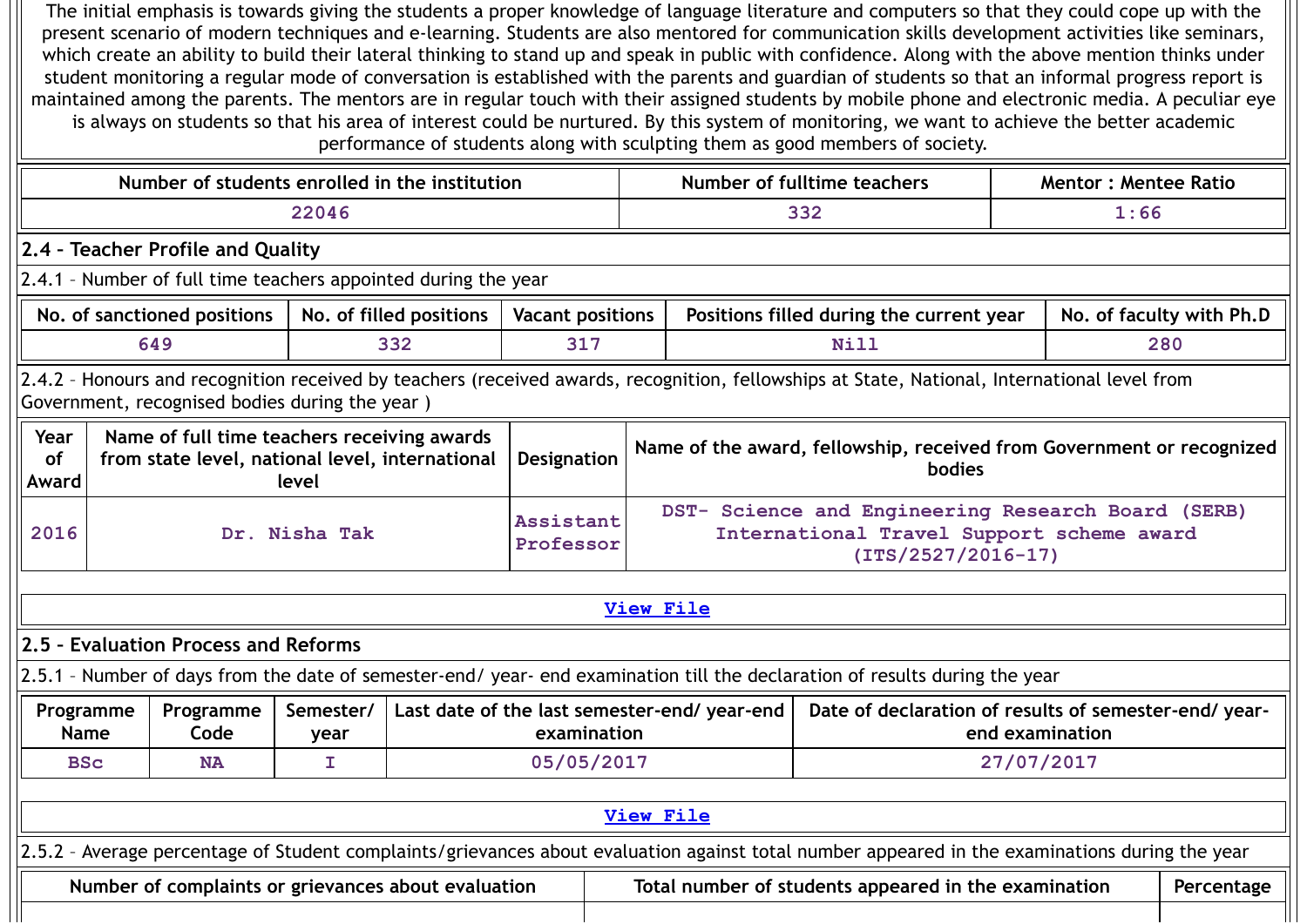|                                            |                          |                                                            |                                                                                                                                                 | 6700                                                   |                       |                           |  |  |
|--------------------------------------------|--------------------------|------------------------------------------------------------|-------------------------------------------------------------------------------------------------------------------------------------------------|--------------------------------------------------------|-----------------------|---------------------------|--|--|
|                                            |                          | 2.6 - Student Performance and Learning Outcomes            |                                                                                                                                                 |                                                        |                       |                           |  |  |
|                                            |                          | website of the institution (to provide the weblink)        | 2.6.1 - Program outcomes, program specific outcomes and course outcomes for all programs offered by the institution are stated and displayed in |                                                        |                       |                           |  |  |
|                                            |                          |                                                            | http://www.jnvu.co.in                                                                                                                           |                                                        |                       |                           |  |  |
| 2.6.2 - Pass percentage of students        |                          |                                                            |                                                                                                                                                 |                                                        |                       |                           |  |  |
| Programme<br>Code                          | Programme<br><b>Name</b> | Programme<br>Specialization                                | Number of students appeared in the final<br>year examination                                                                                    | Number of students passed in final<br>year examination |                       | <b>Pass</b><br>Percentage |  |  |
| <b>NA</b>                                  | <b>BE</b>                | Civil<br>Engineering                                       | 121                                                                                                                                             | 108                                                    |                       | 89.25                     |  |  |
|                                            |                          |                                                            | <b>View File</b>                                                                                                                                |                                                        |                       |                           |  |  |
| 2.7 - Student Satisfaction Survey          |                          |                                                            |                                                                                                                                                 |                                                        |                       |                           |  |  |
| provided as weblink)                       |                          | <b>CRITERION III - RESEARCH, INNOVATIONS AND EXTENSION</b> | <b>NOT AVAILABLE</b>                                                                                                                            |                                                        |                       |                           |  |  |
| 3.1 - Promotion of Research and Facilities |                          |                                                            | 3.1.1 - Teachers awarded National/International fellowship for advanced studies/ research during the year                                       |                                                        |                       |                           |  |  |
| <b>Type</b>                                |                          | Name of the teacher awarded the<br>fellowship              | Name of the award                                                                                                                               |                                                        | Date of<br>award      | <b>Awarding</b><br>agency |  |  |
| International                              |                          | Dr. Sushil Kumar Saraswat                                  | Raman Post-Doctoral Fellowship for Research<br>in USA.                                                                                          |                                                        | 08/08/2016            | <b>UGC</b>                |  |  |
|                                            |                          |                                                            | <b>View File</b>                                                                                                                                |                                                        |                       |                           |  |  |
|                                            |                          |                                                            | 3.1.2 - Number of JRFs, SRFs, Post Doctoral Fellows, Research Associates and other fellows in the Institution enrolled during the year          |                                                        |                       |                           |  |  |
|                                            |                          | Name of Research fellowship                                | Duration of the fellowship                                                                                                                      |                                                        | <b>Funding Agency</b> |                           |  |  |
|                                            |                          | $CSTR-JRF$ (12)                                            | 730                                                                                                                                             |                                                        | <b>CSIR</b>           |                           |  |  |
|                                            |                          |                                                            | <b>View File</b>                                                                                                                                |                                                        |                       |                           |  |  |
| 3.2 - Resource Mobilization for Research   |                          |                                                            |                                                                                                                                                 |                                                        |                       |                           |  |  |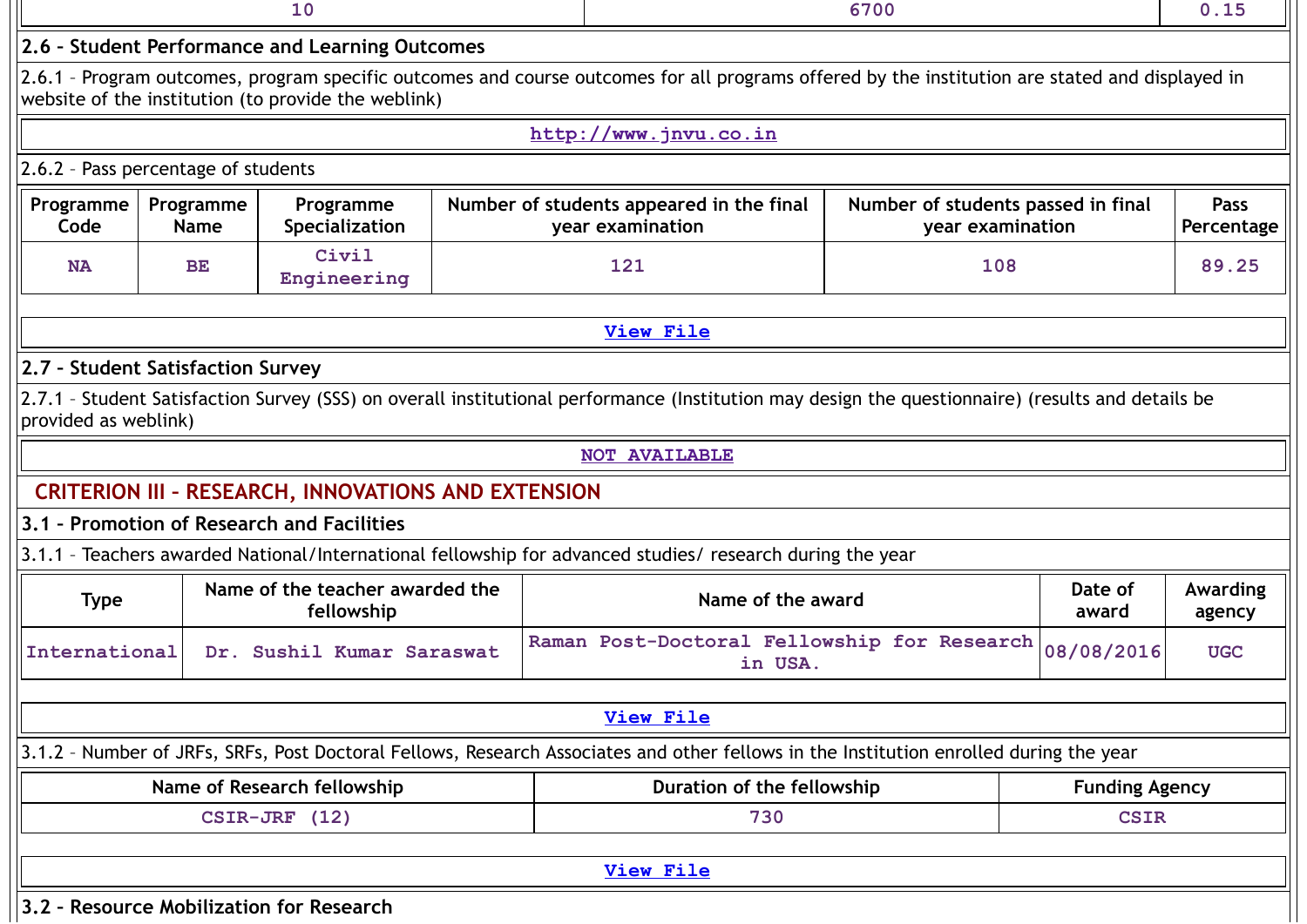| 3.2.1 - Research funds sanctioned and received from various agencies, industry and other organisations                                |                 |                                             |                                                       |                        |                               |                   |                              |                                             |
|---------------------------------------------------------------------------------------------------------------------------------------|-----------------|---------------------------------------------|-------------------------------------------------------|------------------------|-------------------------------|-------------------|------------------------------|---------------------------------------------|
| <b>Nature of the Project</b>                                                                                                          | <b>Duration</b> |                                             | Name of the funding agency                            |                        | <b>Total grant sanctioned</b> |                   |                              | Amount received during the year             |
| Major Projects                                                                                                                        | 1095            | <b>DST</b>                                  |                                                       |                        | 189                           |                   | $\mathbf 0$                  |                                             |
|                                                                                                                                       |                 |                                             | <b>View File</b>                                      |                        |                               |                   |                              |                                             |
| 3.3 - Innovation Ecosystem                                                                                                            |                 |                                             |                                                       |                        |                               |                   |                              |                                             |
| 3.3.1 - Workshops/Seminars Conducted on Intellectual Property Rights (IPR) and Industry-Academia Innovative practices during the year |                 |                                             |                                                       |                        |                               |                   |                              |                                             |
|                                                                                                                                       |                 | Title of workshop/seminar                   |                                                       |                        |                               | Name of the Dept. |                              | Date                                        |
|                                                                                                                                       |                 |                                             | Symposium on Electrochemistry, Energy and Environment |                        |                               | <b>CHEMISTRY</b>  |                              | 16/12/2016                                  |
|                                                                                                                                       |                 |                                             | <b>View File</b>                                      |                        |                               |                   |                              |                                             |
| 3.3.2 - Awards for Innovation won by Institution/Teachers/Research scholars/Students during the year                                  |                 |                                             |                                                       |                        |                               |                   |                              |                                             |
| Title of the innovation                                                                                                               |                 | Name of<br>Awardee                          |                                                       | <b>Awarding Agency</b> |                               | Date of<br>award  |                              | Category                                    |
| Recent Trends in Renewable<br>Energy and Smart Grid                                                                                   |                 | Ms. Raksha<br>Goyal                         | Lakshmangarh, Sikar (Raj.)                            | Mody University,       |                               | 24/02/2017        |                              | Runner up Award for<br>Best M. Tech. Thesis |
|                                                                                                                                       |                 |                                             | <b>View File</b>                                      |                        |                               |                   |                              |                                             |
| 3.3.3 - No. of Incubation centre created, start-ups incubated on campus during the year                                               |                 |                                             |                                                       |                        |                               |                   |                              |                                             |
| <b>Incubation Center</b>                                                                                                              | Name            | <b>Sponsered By</b>                         | Name of the Start-up                                  |                        | <b>Nature of Start-up</b>     |                   |                              | <b>Date of Commencement</b>                 |
| <b>NIL</b>                                                                                                                            | <b>NIL</b>      | <b>NIL</b>                                  | <b>NIL</b>                                            |                        | <b>NIL</b>                    |                   |                              | <b>Nill</b>                                 |
|                                                                                                                                       |                 |                                             | No file uploaded.                                     |                        |                               |                   |                              |                                             |
| 3.4 - Research Publications and Awards                                                                                                |                 |                                             |                                                       |                        |                               |                   |                              |                                             |
| 3.4.1 - Ph. Ds awarded during the year                                                                                                |                 |                                             |                                                       |                        |                               |                   |                              |                                             |
|                                                                                                                                       |                 |                                             |                                                       |                        |                               |                   |                              |                                             |
|                                                                                                                                       |                 | Name of the Department<br>Civil Engineering |                                                       |                        |                               |                   | Number of PhD's Awarded<br>1 |                                             |
|                                                                                                                                       |                 | Electronics and Communication               |                                                       |                        |                               |                   | $\overline{2}$               |                                             |
|                                                                                                                                       |                 | Electrical Engineering                      |                                                       |                        |                               |                   | $\mathbf{1}$                 |                                             |
|                                                                                                                                       |                 | Accounting                                  |                                                       |                        |                               |                   | 3                            |                                             |
|                                                                                                                                       |                 |                                             |                                                       |                        |                               |                   |                              |                                             |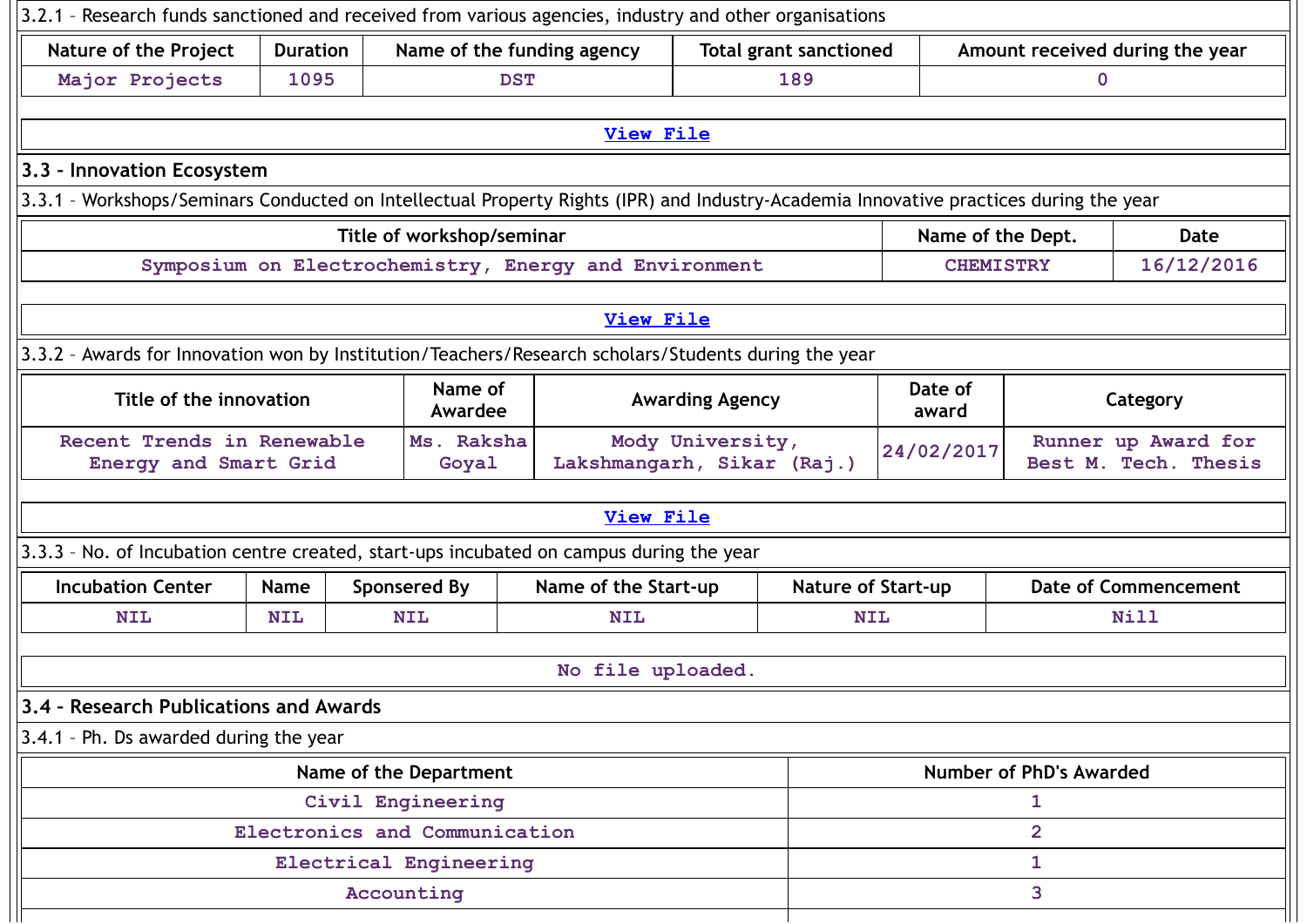|                                                                                                                                                    | <b>Business Administration</b><br>Management Studies<br>Botany<br>Chemistry<br>Geology<br><b>Home Science</b><br>Physics<br>Zoology<br>Mathematics<br><b>LAW</b><br>Economics<br>English<br>Geography |                              | 5<br>$\overline{2}$<br>$\overline{7}$<br>16<br>$\overline{2}$<br>$\overline{2}$<br>$\mathbf{1}$<br>8<br>$\mathbf{1}$<br>$\overline{7}$ |
|----------------------------------------------------------------------------------------------------------------------------------------------------|-------------------------------------------------------------------------------------------------------------------------------------------------------------------------------------------------------|------------------------------|----------------------------------------------------------------------------------------------------------------------------------------|
|                                                                                                                                                    |                                                                                                                                                                                                       |                              |                                                                                                                                        |
|                                                                                                                                                    |                                                                                                                                                                                                       |                              |                                                                                                                                        |
|                                                                                                                                                    |                                                                                                                                                                                                       |                              |                                                                                                                                        |
|                                                                                                                                                    |                                                                                                                                                                                                       |                              |                                                                                                                                        |
|                                                                                                                                                    |                                                                                                                                                                                                       |                              |                                                                                                                                        |
|                                                                                                                                                    |                                                                                                                                                                                                       |                              |                                                                                                                                        |
|                                                                                                                                                    |                                                                                                                                                                                                       |                              |                                                                                                                                        |
|                                                                                                                                                    |                                                                                                                                                                                                       |                              |                                                                                                                                        |
|                                                                                                                                                    |                                                                                                                                                                                                       |                              |                                                                                                                                        |
|                                                                                                                                                    |                                                                                                                                                                                                       |                              |                                                                                                                                        |
|                                                                                                                                                    |                                                                                                                                                                                                       |                              | 11                                                                                                                                     |
|                                                                                                                                                    |                                                                                                                                                                                                       |                              | $\mathbf{1}$                                                                                                                           |
|                                                                                                                                                    |                                                                                                                                                                                                       |                              | 3                                                                                                                                      |
|                                                                                                                                                    | Hindi                                                                                                                                                                                                 |                              | 9                                                                                                                                      |
|                                                                                                                                                    | History                                                                                                                                                                                               |                              | 3                                                                                                                                      |
|                                                                                                                                                    | Journalism                                                                                                                                                                                            |                              | $\mathbf{1}$                                                                                                                           |
|                                                                                                                                                    | <b>Political Science</b>                                                                                                                                                                              |                              | 3                                                                                                                                      |
|                                                                                                                                                    | Philosophy                                                                                                                                                                                            |                              | 3                                                                                                                                      |
|                                                                                                                                                    | Psychology                                                                                                                                                                                            |                              | $\overline{2}$                                                                                                                         |
|                                                                                                                                                    | Physical Education                                                                                                                                                                                    |                              | $\overline{2}$                                                                                                                         |
|                                                                                                                                                    | Rajasthani                                                                                                                                                                                            |                              | $\mathbf{1}$                                                                                                                           |
|                                                                                                                                                    | Sanskrit                                                                                                                                                                                              |                              | 1                                                                                                                                      |
|                                                                                                                                                    | Sociology                                                                                                                                                                                             |                              | 3                                                                                                                                      |
| 3.4.2 - Research Publications in the Journals notified on UGC website during the year                                                              |                                                                                                                                                                                                       |                              |                                                                                                                                        |
| <b>Type</b>                                                                                                                                        | Department                                                                                                                                                                                            | <b>Number of Publication</b> | Average Impact Factor (if any)                                                                                                         |
| International                                                                                                                                      | Chemical Engineering                                                                                                                                                                                  | 3                            | 2.2                                                                                                                                    |
|                                                                                                                                                    |                                                                                                                                                                                                       | <b>View File</b>             |                                                                                                                                        |
| 3.4.3 - Books and Chapters in edited Volumes / Books published, and papers in National/International Conference Proceedings per Teacher during the |                                                                                                                                                                                                       |                              |                                                                                                                                        |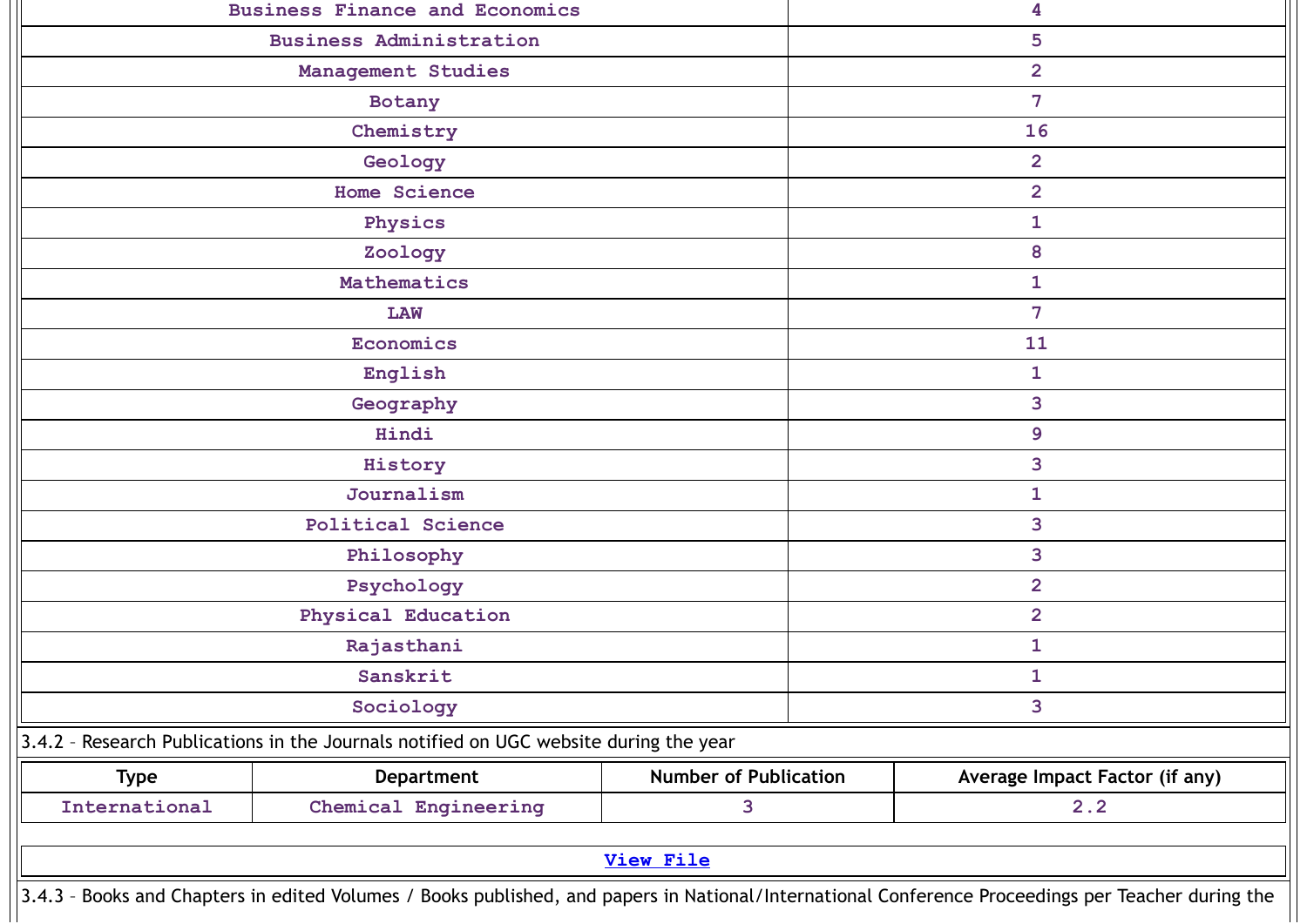| year                                                                                                                                                                                                                                                 |                      |                                                                              |                   |                                   |                              |                          |    |                                                                       |                                                                   |
|------------------------------------------------------------------------------------------------------------------------------------------------------------------------------------------------------------------------------------------------------|----------------------|------------------------------------------------------------------------------|-------------------|-----------------------------------|------------------------------|--------------------------|----|-----------------------------------------------------------------------|-------------------------------------------------------------------|
|                                                                                                                                                                                                                                                      | <b>Department</b>    |                                                                              |                   |                                   | <b>Number of Publication</b> |                          |    |                                                                       |                                                                   |
|                                                                                                                                                                                                                                                      | Chemical Engineering |                                                                              |                   |                                   |                              | 3                        |    |                                                                       |                                                                   |
|                                                                                                                                                                                                                                                      |                      |                                                                              |                   |                                   |                              |                          |    |                                                                       |                                                                   |
|                                                                                                                                                                                                                                                      |                      |                                                                              | <b>View File</b>  |                                   |                              |                          |    |                                                                       |                                                                   |
| 3.4.4 - Patents published/awarded/applied during the year                                                                                                                                                                                            |                      |                                                                              |                   |                                   |                              |                          |    |                                                                       |                                                                   |
| <b>Patent Details</b>                                                                                                                                                                                                                                | <b>Patent status</b> |                                                                              |                   | <b>Patent Number</b>              |                              |                          |    | Date of Award                                                         |                                                                   |
| <b>NIL</b>                                                                                                                                                                                                                                           | <b>Nill</b>          |                                                                              |                   | $\mathbf 0$                       |                              |                          |    | <b>Nill</b>                                                           |                                                                   |
|                                                                                                                                                                                                                                                      |                      |                                                                              |                   |                                   |                              |                          |    |                                                                       |                                                                   |
|                                                                                                                                                                                                                                                      |                      |                                                                              | No file uploaded. |                                   |                              |                          |    |                                                                       |                                                                   |
| 3.4.5 - Bibliometrics of the publications during the last academic year based on average citation index in Scopus/ Web of Science or PubMed/ Indian<br><b>Citation Index</b>                                                                         |                      |                                                                              |                   |                                   |                              |                          |    |                                                                       |                                                                   |
| <b>Title of the Paper</b>                                                                                                                                                                                                                            |                      | <b>Name of Author</b>                                                        |                   | Title of<br>journal               | Year of<br>publication       | <b>Citation</b><br>Index |    | Institutional<br>affiliation as<br>mentioned in<br>the<br>publication | <b>Number</b><br>of<br>citations<br>excluding<br>self<br>citation |
| Interpretive structural modeling-<br>based framework for mass<br>customisation enablers: an Indian<br>footwear case                                                                                                                                  |                      | Jayant K. Purohit, M.<br>L. Mittal, Sameer<br>Mittal, Milind Kumar<br>Sharma |                   | Production<br>Planning<br>Control | 2016                         | 6.9                      |    | Jai Narain<br><b>Vyas</b><br>University,<br>Jodhpur                   | 31                                                                |
|                                                                                                                                                                                                                                                      |                      |                                                                              | <b>View File</b>  |                                   |                              |                          |    |                                                                       |                                                                   |
|                                                                                                                                                                                                                                                      |                      |                                                                              |                   |                                   |                              |                          |    |                                                                       |                                                                   |
| 3.4.6 - h-Index of the Institutional Publications during the year. (based on Scopus/ Web of science)                                                                                                                                                 |                      |                                                                              |                   |                                   |                              |                          |    |                                                                       |                                                                   |
| <b>Number</b><br><b>of</b><br><b>Institutional</b><br>Year of<br>affiliation as<br>h-<br>citations<br>Name of Author<br>Title of journal<br>Title of the Paper<br>publication index excluding<br>mentioned in the<br>self<br>publication<br>citation |                      |                                                                              |                   |                                   |                              |                          |    |                                                                       |                                                                   |
| Kinetic study and modeling of methane<br>decomposition over Ni-Cu-Zn/Al2O3                                                                                                                                                                           |                      | Sushil Kr.<br>Saraswat, Bipul<br>Sinha, K.K.                                 |                   | Industrial<br>Engineering         | 2016                         | 8                        | 15 |                                                                       | <b>MBM</b><br>Engineering<br>College, Jai                         |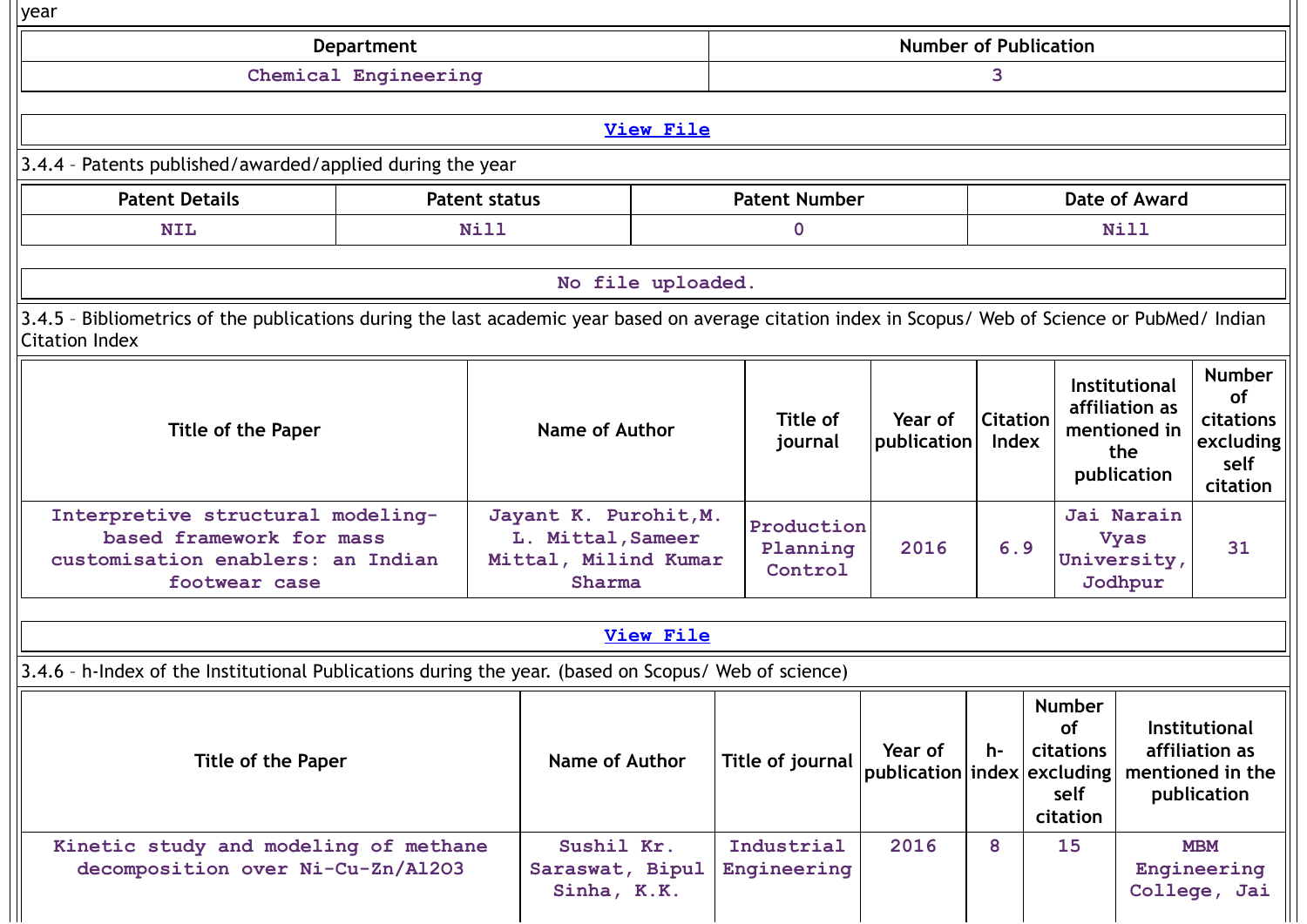|                                                                                                                                                                                                                    | <b>View File</b>                                      |                                     |                                         |              | India                 |
|--------------------------------------------------------------------------------------------------------------------------------------------------------------------------------------------------------------------|-------------------------------------------------------|-------------------------------------|-----------------------------------------|--------------|-----------------------|
|                                                                                                                                                                                                                    |                                                       |                                     |                                         |              |                       |
| 3.4.7 - Faculty participation in Seminars/Conferences and Symposia during the year                                                                                                                                 |                                                       |                                     |                                         |              |                       |
| <b>Number of Faculty</b>                                                                                                                                                                                           |                                                       | International                       | <b>National</b>                         | <b>State</b> | Local                 |
| Attended/Seminars/Workshops                                                                                                                                                                                        |                                                       | 49                                  | 243                                     | 27           | 21                    |
| Presented papers                                                                                                                                                                                                   |                                                       | 68                                  | 260                                     | 18           | 8                     |
| Resource persons                                                                                                                                                                                                   |                                                       | 18                                  | 71                                      | 43           | 32                    |
|                                                                                                                                                                                                                    | <b>View File</b>                                      |                                     |                                         |              |                       |
| 3.5 - Consultancy                                                                                                                                                                                                  |                                                       |                                     |                                         |              |                       |
| 3.5.1 - Revenue generated from Consultancy during the year                                                                                                                                                         |                                                       |                                     |                                         |              |                       |
| Name of the Consultan(s) department<br>Name of consultancy project                                                                                                                                                 |                                                       | <b>Consulting/Sponsoring Agency</b> | Revenue generated (amount in rupees)    |              |                       |
| Chemical Engineering<br>Various Water Testing                                                                                                                                                                      |                                                       | Various Private Parties             |                                         | 28750        |                       |
|                                                                                                                                                                                                                    | <b>View File</b>                                      |                                     |                                         |              |                       |
| 3.5.2 - Revenue generated from Corporate Training by the institution during the year                                                                                                                               |                                                       |                                     |                                         |              |                       |
| Title of the<br>Name of the Consultan(s)<br>department<br>programme                                                                                                                                                | Agency seeking /<br>training                          |                                     | Revenue generated (amount in<br>rupees) |              | Number of<br>trainees |
| <b>NIL</b><br><b>NIL</b>                                                                                                                                                                                           | <b>NIL</b>                                            |                                     | $\mathbf 0$                             |              | $\mathbf 0$           |
|                                                                                                                                                                                                                    | <b>View File</b>                                      |                                     |                                         |              |                       |
| 3.6 - Extension Activities                                                                                                                                                                                         |                                                       |                                     |                                         |              |                       |
| 3.6.1 - Number of extension and outreach programmes conducted in collaboration with industry, community and Non- Government Organisations<br>through NSS/NCC/Red cross/Youth Red Cross (YRC) etc., during the year |                                                       |                                     |                                         |              |                       |
| Title of the<br>Organising unit/agency/ collaborating  <br>activities<br>agency                                                                                                                                    | Number of teachers participated in such<br>activities |                                     | Number of students participated in such | activities   |                       |
| <b>NSS</b><br><b>NSS</b>                                                                                                                                                                                           | 3                                                     |                                     |                                         | 40           |                       |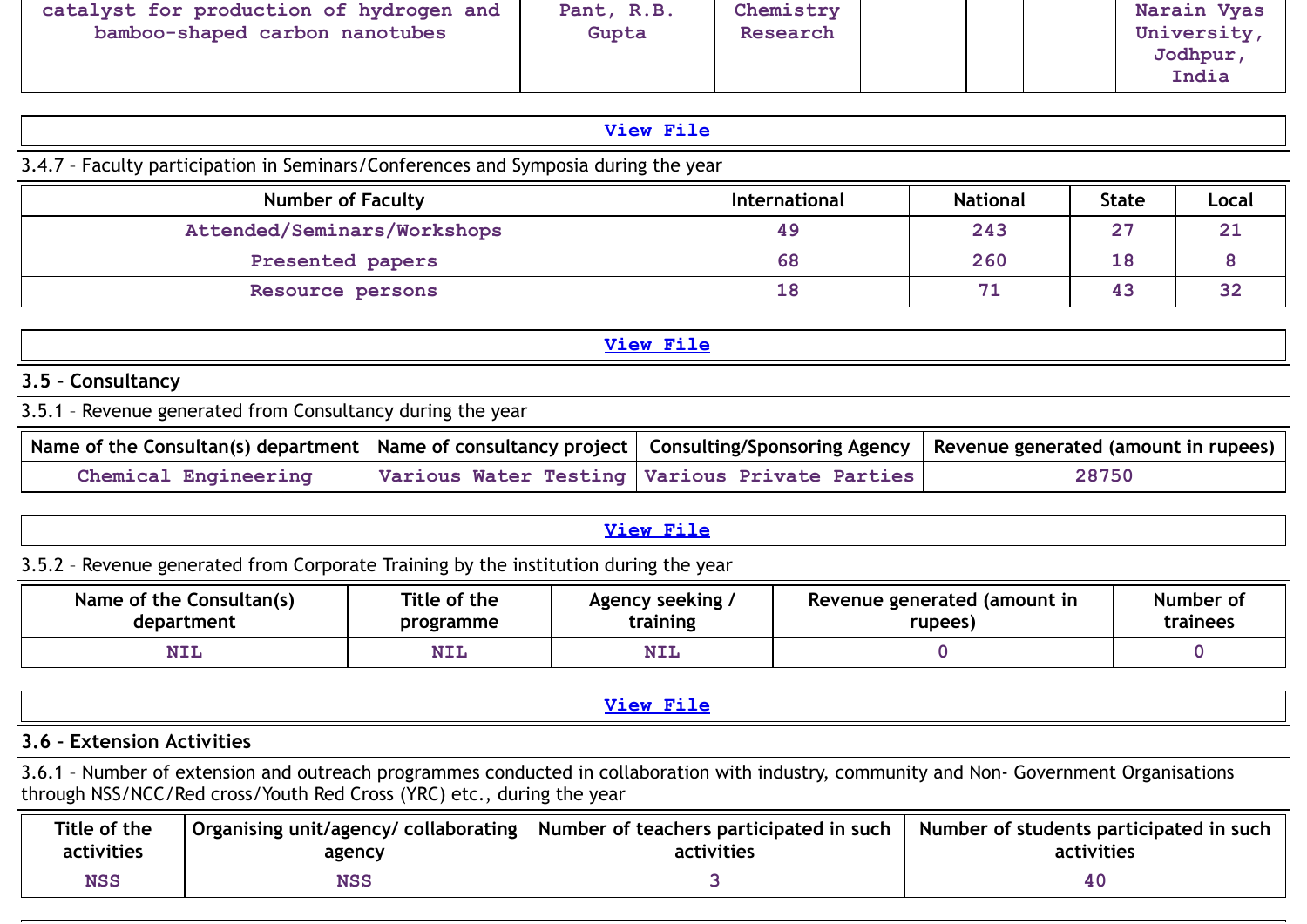|                         |                                                                                                                                                                                                                |                                                        | <b>View File</b>         |  |                |                                    |                                |            |                                                      |                 |  |
|-------------------------|----------------------------------------------------------------------------------------------------------------------------------------------------------------------------------------------------------------|--------------------------------------------------------|--------------------------|--|----------------|------------------------------------|--------------------------------|------------|------------------------------------------------------|-----------------|--|
|                         | 3.6.2 - Awards and recognition received for extension activities from Government and other recognized bodies during the year                                                                                   |                                                        |                          |  |                |                                    |                                |            |                                                      |                 |  |
|                         | Name of the activity                                                                                                                                                                                           | Award/Recognition                                      |                          |  |                | <b>Awarding Bodies</b>             |                                |            | Number of students Benefited                         |                 |  |
|                         | Up-Rashtrapati Award For Rover Crew Up-Rashtrapati Award National HQ, BSG, New Delhi                                                                                                                           |                                                        |                          |  |                |                                    |                                |            | 24                                                   |                 |  |
|                         |                                                                                                                                                                                                                |                                                        |                          |  |                |                                    |                                |            |                                                      |                 |  |
|                         |                                                                                                                                                                                                                |                                                        | <b>View File</b>         |  |                |                                    |                                |            |                                                      |                 |  |
|                         | 3.6.3 - Students participating in extension activities with Government Organisations, Non-Government Organisations and programmes such as Swachh<br>Bharat, Aids Awareness, Gender Issue, etc. during the year |                                                        |                          |  |                |                                    |                                |            |                                                      |                 |  |
| Name of the<br>scheme   | Organising<br>unit/Agency/collaborating agency                                                                                                                                                                 | Name of the<br>activity                                |                          |  | such activites | Number of teachers participated in |                                |            | Number of students participated in<br>such activites |                 |  |
| Swachh<br><b>Bharat</b> | Civil Engineering<br>Departmen                                                                                                                                                                                 | Clean<br>Campus                                        |                          |  | 4              |                                    |                                |            | 62                                                   |                 |  |
| <b>View File</b>        |                                                                                                                                                                                                                |                                                        |                          |  |                |                                    |                                |            |                                                      |                 |  |
|                         | 3.7 - Collaborations                                                                                                                                                                                           |                                                        |                          |  |                |                                    |                                |            |                                                      |                 |  |
|                         | 3.7.1 - Number of Collaborative activities for research, faculty exchange, student exchange during the year                                                                                                    |                                                        |                          |  |                |                                    |                                |            |                                                      |                 |  |
|                         | <b>Nature of activity</b>                                                                                                                                                                                      |                                                        |                          |  | Participant    |                                    |                                |            | Source of financial support                          | <b>Duration</b> |  |
|                         | Research Project (Collaboration with IIT Kanpur)                                                                                                                                                               |                                                        |                          |  | 1              |                                    |                                | <b>DST</b> |                                                      | 1095            |  |
|                         |                                                                                                                                                                                                                |                                                        |                          |  |                |                                    |                                |            |                                                      |                 |  |
|                         |                                                                                                                                                                                                                |                                                        | <b>View File</b>         |  |                |                                    |                                |            |                                                      |                 |  |
|                         | 3.7.2 - Linkages with institutions/industries for internship, on-the- job training, project work, sharing of research facilities etc. during the year                                                          |                                                        |                          |  |                |                                    |                                |            |                                                      |                 |  |
| Nature of<br>linkage    | Title of the linkage                                                                                                                                                                                           | Name of the partnering institution/ industry /research | lab with contact details |  |                |                                    | <b>Duration</b><br><b>From</b> |            | <b>Duration To</b>                                   | Participant     |  |
| Internship              | Summer Internship: At<br>Industries                                                                                                                                                                            | HINDUSTAN ZINC LIMITED (HZL),                          | (RAJ. )                  |  |                | <b>UDAIPUR</b>                     |                                |            | 01/06/2016 15/07/2016                                | 4               |  |
|                         | <b>View File</b>                                                                                                                                                                                               |                                                        |                          |  |                |                                    |                                |            |                                                      |                 |  |
|                         | 3.7.3 - MoUs signed with institutions of national, international importance, other universities, industries, corporate houses etc. during the year                                                             |                                                        |                          |  |                |                                    |                                |            |                                                      |                 |  |
| Organisation            | Date of MoU signed                                                                                                                                                                                             | <b>Purpose/Activities</b>                              |                          |  |                |                                    |                                |            | Number of students/teachers participated under MoUs  |                 |  |
| <b>NIL</b>              | <b>Nill</b>                                                                                                                                                                                                    | <b>NIL</b>                                             |                          |  |                |                                    | <b>Nill</b>                    |            |                                                      |                 |  |
|                         |                                                                                                                                                                                                                |                                                        |                          |  |                |                                    |                                |            |                                                      |                 |  |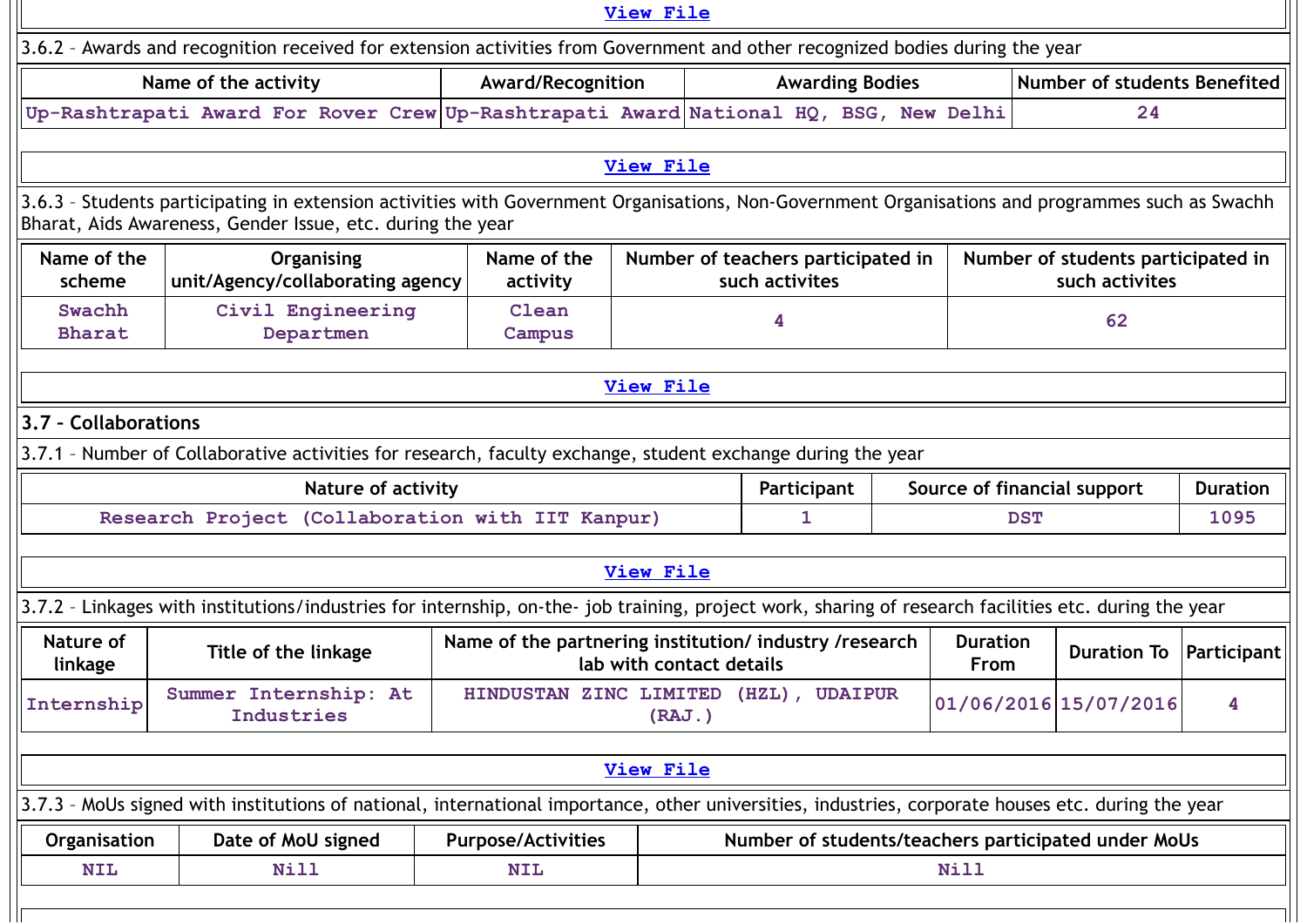|                                                                                             |        | <b>View File</b>                         |       |                                                |                |        |                                |
|---------------------------------------------------------------------------------------------|--------|------------------------------------------|-------|------------------------------------------------|----------------|--------|--------------------------------|
| <b>CRITERION IV - INFRASTRUCTURE AND LEARNING RESOURCES</b>                                 |        |                                          |       |                                                |                |        |                                |
| 4.1 - Physical Facilities                                                                   |        |                                          |       |                                                |                |        |                                |
| 4.1.1 - Budget allocation, excluding salary for infrastructure augmentation during the year |        |                                          |       |                                                |                |        |                                |
| Budget allocated for infrastructure augmentation                                            |        |                                          |       | Budget utilized for infrastructure development |                |        |                                |
| 851.61                                                                                      |        |                                          |       |                                                | 515.58         |        |                                |
| 4.1.2 - Details of augmentation in infrastructure facilities during the year                |        |                                          |       |                                                |                |        |                                |
|                                                                                             |        | <b>Facilities</b>                        |       |                                                |                |        | <b>Existing or Newly Added</b> |
|                                                                                             |        | Classrooms with Wi-Fi OR LAN             |       |                                                |                |        | Newly Added                    |
| Number of important equipments purchased (Greater than 1-0 lakh) during the current year    |        |                                          |       |                                                |                |        | Newly Added                    |
|                                                                                             |        | Others                                   |       |                                                |                |        | Existing                       |
| Value of the equipment purchased during the year (rs. in lakhs)                             |        |                                          |       |                                                |                |        | Newly Added                    |
|                                                                                             |        | Video Centre                             |       |                                                |                |        | Existing                       |
|                                                                                             |        | Seminar halls with ICT facilities        |       |                                                |                |        | Newly Added                    |
|                                                                                             |        | Classrooms with LCD facilities           |       |                                                |                |        | Newly Added                    |
|                                                                                             |        | Seminar Halls                            |       |                                                |                |        | Existing                       |
|                                                                                             |        | Laboratories                             |       |                                                |                |        | Existing                       |
|                                                                                             |        | Class rooms                              |       |                                                |                |        | Existing                       |
|                                                                                             |        | Campus Area                              |       |                                                |                |        | Existing                       |
|                                                                                             |        | <b>View File</b>                         |       |                                                |                |        |                                |
|                                                                                             |        |                                          |       |                                                |                |        |                                |
| 4.2 - Library as a Learning Resource                                                        |        |                                          |       |                                                |                |        |                                |
| 4.2.1 - Library is automated {Integrated Library Management System (ILMS)}                  |        |                                          |       |                                                |                |        |                                |
| Name of the ILMS software                                                                   |        | Nature of automation (fully or patially) |       |                                                | Version        |        | Year of automation             |
| <b>SOUL</b>                                                                                 |        | Fully                                    |       |                                                | $\overline{2}$ |        | 2014                           |
| 4.2.2 - Library Services                                                                    |        |                                          |       |                                                |                |        |                                |
| <b>Library Service Type</b>                                                                 |        | <b>Existing</b>                          |       | <b>Newly Added</b>                             |                |        | <b>Total</b>                   |
| <b>Text Books</b>                                                                           | 382661 | 1479184                                  | 12428 | 8347617                                        |                | 395089 | 9826801                        |
|                                                                                             |        |                                          |       |                                                |                |        |                                |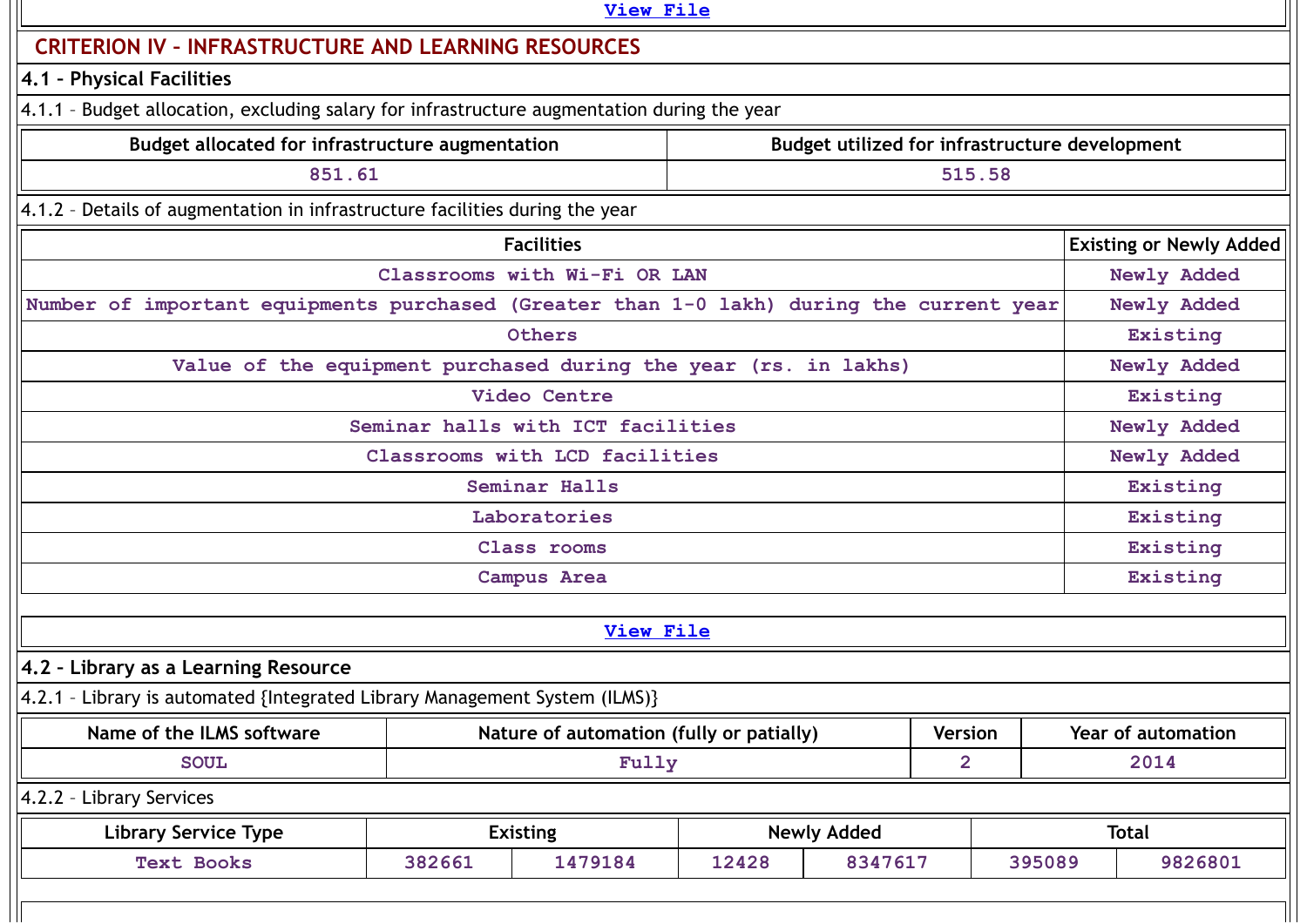|                         |                                                  |                                                                                                          |                                                               |         |                            | View File        |                                       |                                           |                             |                                           |                                                                                                                                                                                                                                                                                                                                                                                                                                                                                                                                             |               |
|-------------------------|--------------------------------------------------|----------------------------------------------------------------------------------------------------------|---------------------------------------------------------------|---------|----------------------------|------------------|---------------------------------------|-------------------------------------------|-----------------------------|-------------------------------------------|---------------------------------------------------------------------------------------------------------------------------------------------------------------------------------------------------------------------------------------------------------------------------------------------------------------------------------------------------------------------------------------------------------------------------------------------------------------------------------------------------------------------------------------------|---------------|
|                         |                                                  | NPTEL/NMEICT/any other Government initiatives & institutional (Learning Management System (LMS) etc      |                                                               |         |                            |                  |                                       |                                           |                             |                                           | 4.2.3 - E-content developed by teachers such as: e-PG- Pathshala, CEC (under e-PG- Pathshala CEC (Under Graduate) SWAYAM other MOOCs platform                                                                                                                                                                                                                                                                                                                                                                                               |               |
|                         |                                                  | Name of the Teacher Name of the Module                                                                   |                                                               |         |                            |                  | Platform on which module is developed |                                           |                             |                                           | Date of launching e-content                                                                                                                                                                                                                                                                                                                                                                                                                                                                                                                 |               |
| Dr. Om Prakash          |                                                  | Continental Drift Theory                                                                                 |                                                               |         |                            |                  |                                       |                                           |                             | Kota Open University VMOU Youtube channel | 20/12/2016                                                                                                                                                                                                                                                                                                                                                                                                                                                                                                                                  |               |
|                         |                                                  |                                                                                                          |                                                               |         |                            |                  |                                       |                                           |                             |                                           |                                                                                                                                                                                                                                                                                                                                                                                                                                                                                                                                             |               |
|                         |                                                  |                                                                                                          |                                                               |         |                            | <b>View File</b> |                                       |                                           |                             |                                           |                                                                                                                                                                                                                                                                                                                                                                                                                                                                                                                                             |               |
| 4.3 - IT Infrastructure |                                                  |                                                                                                          |                                                               |         |                            |                  |                                       |                                           |                             |                                           |                                                                                                                                                                                                                                                                                                                                                                                                                                                                                                                                             |               |
|                         |                                                  | 4.3.1 - Technology Upgradation (overall)                                                                 |                                                               |         |                            |                  |                                       |                                           |                             |                                           |                                                                                                                                                                                                                                                                                                                                                                                                                                                                                                                                             |               |
| <b>Type</b>             | <b>Total</b><br><b>Computers</b>                 | Computer<br>Lab                                                                                          | Internet                                                      |         | <b>Browsing</b><br>centers |                  | Computer<br><b>Centers</b>            |                                           | <b>Office   Departments</b> |                                           | <b>Available Bandwidth</b><br>(MBPS/GBPS)                                                                                                                                                                                                                                                                                                                                                                                                                                                                                                   | <b>Others</b> |
| Existing                | 743                                              | 29                                                                                                       | 1                                                             |         | 13                         |                  | 14                                    | 30                                        | 45                          |                                           | $\overline{2}$                                                                                                                                                                                                                                                                                                                                                                                                                                                                                                                              | $\mathbf{0}$  |
| <b>Added</b>            | 60                                               | 1                                                                                                        | $\mathbf 0$                                                   |         | $\mathbf{0}$               |                  | $\mathbf{0}$                          | 10                                        | $\mathbf 0$                 |                                           | 0                                                                                                                                                                                                                                                                                                                                                                                                                                                                                                                                           | $\mathbf{0}$  |
| Total                   | 803                                              | 30                                                                                                       | 1                                                             |         | 13                         |                  | 14                                    | 40                                        | 45                          |                                           | $\overline{2}$                                                                                                                                                                                                                                                                                                                                                                                                                                                                                                                              | $\mathbf{0}$  |
|                         |                                                  | 4.3.2 - Bandwidth available of internet connection in the Institution (Leased line)                      |                                                               |         |                            |                  |                                       |                                           |                             |                                           |                                                                                                                                                                                                                                                                                                                                                                                                                                                                                                                                             |               |
|                         |                                                  |                                                                                                          |                                                               |         |                            | 2 MBPS/ GBPS     |                                       |                                           |                             |                                           |                                                                                                                                                                                                                                                                                                                                                                                                                                                                                                                                             |               |
|                         | 4.3.3 - Facility for e-content                   |                                                                                                          |                                                               |         |                            |                  |                                       |                                           |                             |                                           |                                                                                                                                                                                                                                                                                                                                                                                                                                                                                                                                             |               |
|                         |                                                  | Name of the e-content development facility                                                               |                                                               |         |                            |                  |                                       |                                           |                             |                                           | Provide the link of the videos and media centre and recording facility                                                                                                                                                                                                                                                                                                                                                                                                                                                                      |               |
|                         |                                                  | <b>EMMRC Jodhpur Media Centre</b>                                                                        |                                                               |         |                            |                  |                                       |                                           |                             | https://emmrcjodhpur.edu.in               |                                                                                                                                                                                                                                                                                                                                                                                                                                                                                                                                             |               |
|                         |                                                  | 4.4 - Maintenance of Campus Infrastructure                                                               |                                                               |         |                            |                  |                                       |                                           |                             |                                           |                                                                                                                                                                                                                                                                                                                                                                                                                                                                                                                                             |               |
|                         |                                                  |                                                                                                          |                                                               |         |                            |                  |                                       |                                           |                             |                                           | 4.4.1 - Expenditure incurred on maintenance of physical facilities and academic support facilities, excluding salary component, during the year                                                                                                                                                                                                                                                                                                                                                                                             |               |
|                         | <b>Assigned Budget on</b><br>academic facilities |                                                                                                          | Expenditure incurred on maintenance of<br>academic facilities |         |                            |                  |                                       | Assigned budget on<br>physical facilities |                             |                                           | Expenditure incurredon maintenance of<br>physical facilites                                                                                                                                                                                                                                                                                                                                                                                                                                                                                 |               |
|                         | 8102.54                                          |                                                                                                          |                                                               | 6296.84 |                            |                  |                                       | 351.61                                    |                             |                                           | 292.86                                                                                                                                                                                                                                                                                                                                                                                                                                                                                                                                      |               |
|                         |                                                  | classrooms etc. (maximum 500 words) (information to be available in institutional Website, provide link) |                                                               |         |                            |                  |                                       |                                           |                             |                                           | 4.4.2 - Procedures and policies for maintaining and utilizing physical, academic and support facilities - laboratory, library, sports complex, computers,                                                                                                                                                                                                                                                                                                                                                                                   |               |
|                         |                                                  |                                                                                                          |                                                               |         |                            |                  |                                       |                                           |                             |                                           | University is committed to providing state-of-the-art infrastructure based on the requirement of its<br>stakeholders for the holistic development of its students. We ensure optimal allocation and utilization of<br>the available financial resources for maintenance and upkeep of different facilities by holding regular<br>meetings of various committees constituted for this purpose and using the allocated fund. Routine<br>maintenance of playfields, lecture theatres, seminar halls, and other buildings is carried out by the |               |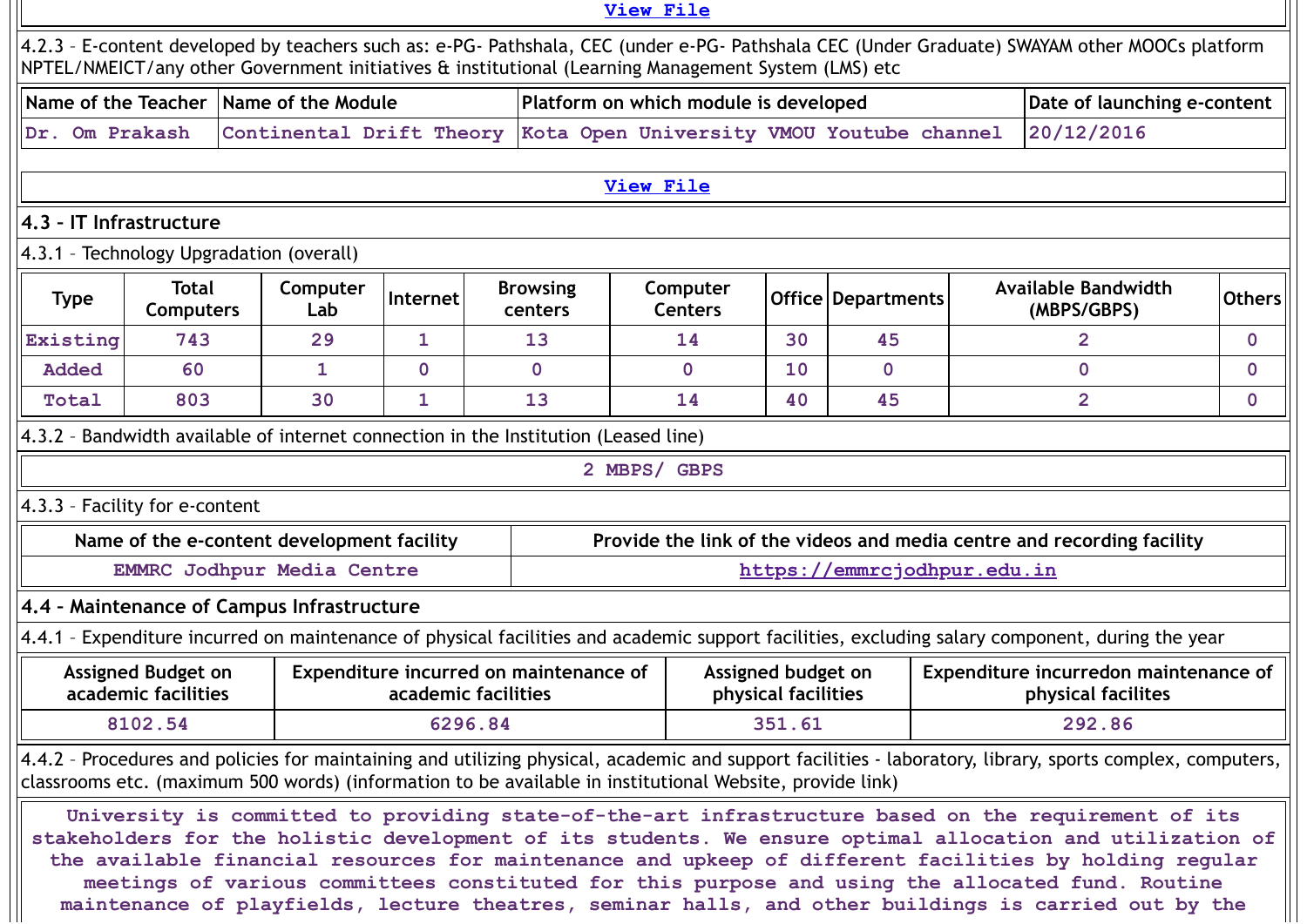**University Building Cell. The annual budget is sanctioned by the University for the maintenance of laboratories and purchase of raw materials. Annual maintenance, repair, physical verification, and upgradation of laboratory equipment are carried out during the summer vacations. Regular maintenance of classrooms and laboratories is done by the university staff. MUSIC (University Science Instrumentationcenter) is established in science faculty, for maintenance of sophisticated equipment. Most of the departments have their own Central Instrumentation Facilities (CIFs), for optimal use of equipment purchased in various schemes. Logbooks are maintained for proper record of the use of equipments indifferent departmental labs, and AMC (Annual Maintenance Contracts) are made for sophisticated equipments.Computer center with browsing facility: maintenance at the whole university level. University LibraryBuilding is centrally located, well laid out, and is equipped with adequate books, which are accessible to all students. The Departmental Libraries have been a humble endeavor to provide a fine collection of several Books Journal for scholarly ambiance to faculty and students. Sports: The Maintenance of indoor/outdoor sports are taken care of by Sports Board/ Sports in-charge Consult Coaches.**

<http://www.jnvu.co.in/>

# **CRITERION V – STUDENT SUPPORT AND PROGRESSION**

**5.1 – Student Support**

5.1.1 – Scholarships and Financial Support

|                                                                                                                                                                                                                 | Name/Title of the scheme                                         |                             | Number of<br>students | Amount in<br><b>Rupees</b> |
|-----------------------------------------------------------------------------------------------------------------------------------------------------------------------------------------------------------------|------------------------------------------------------------------|-----------------------------|-----------------------|----------------------------|
| Financial Support from<br>institution                                                                                                                                                                           | <b>NIL</b>                                                       |                             | 0                     | $\mathbf 0$                |
| Financial Support from Other<br><b>Sources</b>                                                                                                                                                                  |                                                                  |                             |                       |                            |
| a) National                                                                                                                                                                                                     | (Permanent Merit Cum Need Scholarship) MBM Alumni<br>Scholarship |                             | 120                   | 1358000                    |
| b) International                                                                                                                                                                                                | <b>NIL</b>                                                       |                             | <b>Nill</b>           | $\mathbf 0$                |
|                                                                                                                                                                                                                 |                                                                  |                             |                       |                            |
|                                                                                                                                                                                                                 | <b>View File</b>                                                 |                             |                       |                            |
| 5.1.2 - Number of capability enhancement and development schemes such as Soft skill development, Remedial coaching, Language lab, Bridge<br>courses, Yoga, Meditation, Personal Counselling and Mentoring etc., |                                                                  |                             |                       |                            |
| Name of the capability enhancement scheme                                                                                                                                                                       | Date of implemetation                                            | Number of students enrolled |                       | Agencies involved          |
| INTERNATIONAL YOG DAY                                                                                                                                                                                           | 21/06/2017                                                       | 1000                        |                       | <b>JNVU</b>                |
|                                                                                                                                                                                                                 |                                                                  |                             |                       |                            |
|                                                                                                                                                                                                                 | <b>View File</b>                                                 |                             |                       |                            |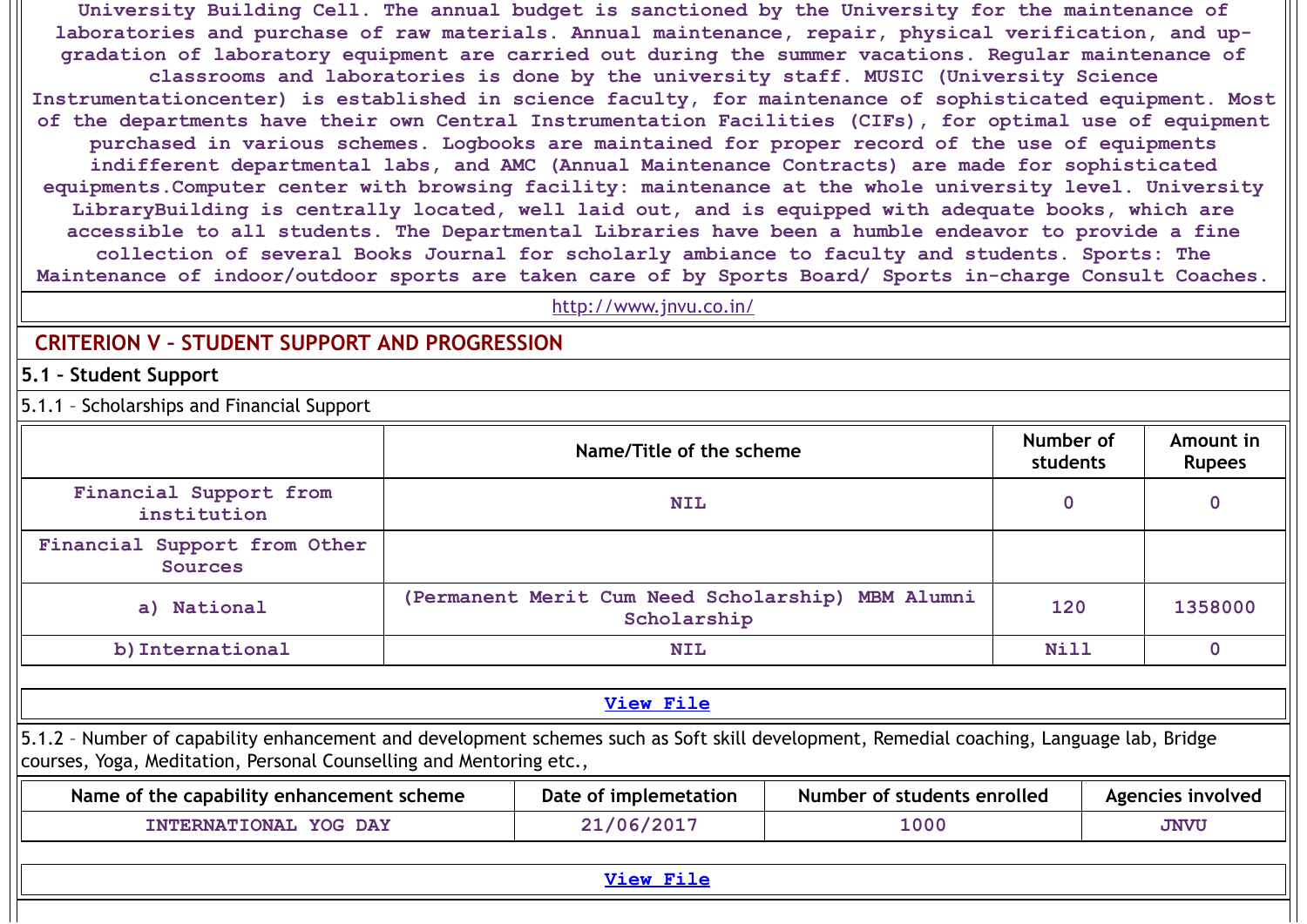|      |                                                                               |                                           |     |                                                             |  | 5.1.3 - Students benefited by guidance for competitive examinations and career counselling offered by the institution during the year           |               |  |                                                        |  |                                                                                                                                                        |
|------|-------------------------------------------------------------------------------|-------------------------------------------|-----|-------------------------------------------------------------|--|-------------------------------------------------------------------------------------------------------------------------------------------------|---------------|--|--------------------------------------------------------|--|--------------------------------------------------------------------------------------------------------------------------------------------------------|
| Year | Name of the<br>scheme                                                         |                                           |     | Number of benefited students<br>for competitive examination |  | Number of benefited students by<br>career counseling activities                                                                                 |               |  | Number of students who have<br>passedin the comp. exam |  | Number of<br>studentsp<br>placed                                                                                                                       |
| 2016 | RPSC R.A.S<br><b>COACHING,</b><br>2016                                        |                                           | 122 |                                                             |  | 100                                                                                                                                             |               |  | 11                                                     |  | 11                                                                                                                                                     |
|      |                                                                               |                                           |     |                                                             |  |                                                                                                                                                 |               |  |                                                        |  |                                                                                                                                                        |
|      |                                                                               |                                           |     |                                                             |  | <b>View File</b>                                                                                                                                |               |  |                                                        |  |                                                                                                                                                        |
| year |                                                                               |                                           |     |                                                             |  |                                                                                                                                                 |               |  |                                                        |  | 5.1.4 - Institutional mechanism for transparency, timely redressal of student grievances, Prevention of sexual harassment and ragging cases during the |
|      | <b>Total grievances received</b>                                              |                                           |     | Number of grievances redressed                              |  |                                                                                                                                                 |               |  | Avg. number of days for grievance redressal            |  |                                                                                                                                                        |
|      | 1                                                                             |                                           |     | 1                                                           |  |                                                                                                                                                 |               |  | 60                                                     |  |                                                                                                                                                        |
|      | 5.2 - Student Progression                                                     |                                           |     |                                                             |  |                                                                                                                                                 |               |  |                                                        |  |                                                                                                                                                        |
|      | 5.2.1 - Details of campus placement during the year                           |                                           |     |                                                             |  |                                                                                                                                                 |               |  |                                                        |  |                                                                                                                                                        |
|      | Off campus<br>On campus                                                       |                                           |     |                                                             |  |                                                                                                                                                 |               |  |                                                        |  |                                                                                                                                                        |
|      | <b>Nameof organizations</b><br>visited                                        | <b>Number of students</b><br>participated |     | Number of<br>stduents placed                                |  | Nameof organizations visited                                                                                                                    |               |  | <b>Number of students</b><br>participated              |  | Number of<br>stduents placed                                                                                                                           |
|      | <b>Tata Consultancy</b><br>Services                                           | 20                                        |     | 7                                                           |  | Nuclear Power Corporation of                                                                                                                    | India Limited |  | 10                                                     |  | 1                                                                                                                                                      |
|      |                                                                               |                                           |     |                                                             |  |                                                                                                                                                 |               |  |                                                        |  |                                                                                                                                                        |
|      |                                                                               |                                           |     |                                                             |  | <b>View File</b>                                                                                                                                |               |  |                                                        |  |                                                                                                                                                        |
|      | 5.2.2 - Student progression to higher education in percentage during the year |                                           |     |                                                             |  |                                                                                                                                                 |               |  |                                                        |  |                                                                                                                                                        |
| Year | Number of students enrolling into                                             | higher education                          |     | Programme<br>graduated from                                 |  | Depratment<br>graduated from                                                                                                                    |               |  | Name of institution joined                             |  | Name of programme<br>admitted to                                                                                                                       |
| 2016 |                                                                               | 1                                         |     | <b>BE</b>                                                   |  | Electrical<br>Engineering                                                                                                                       |               |  | Banasthali<br>Vidyapeeth, Niwai                        |  | M. Tech                                                                                                                                                |
|      |                                                                               |                                           |     |                                                             |  |                                                                                                                                                 |               |  |                                                        |  |                                                                                                                                                        |
|      |                                                                               |                                           |     |                                                             |  | View File                                                                                                                                       |               |  |                                                        |  |                                                                                                                                                        |
|      | Services/State Government Services)                                           |                                           |     |                                                             |  | 5.2.3 - Students qualifying in state/ national/ international level examinations during the year (eg:NET/SET/SLET/GATE/GMAT/CAT/GRE/TOFEL/Civil |               |  |                                                        |  |                                                                                                                                                        |
|      | <b>Items</b>                                                                  |                                           |     |                                                             |  | Number of students selected/ qualifying                                                                                                         |               |  |                                                        |  |                                                                                                                                                        |
|      |                                                                               |                                           |     |                                                             |  |                                                                                                                                                 |               |  |                                                        |  |                                                                                                                                                        |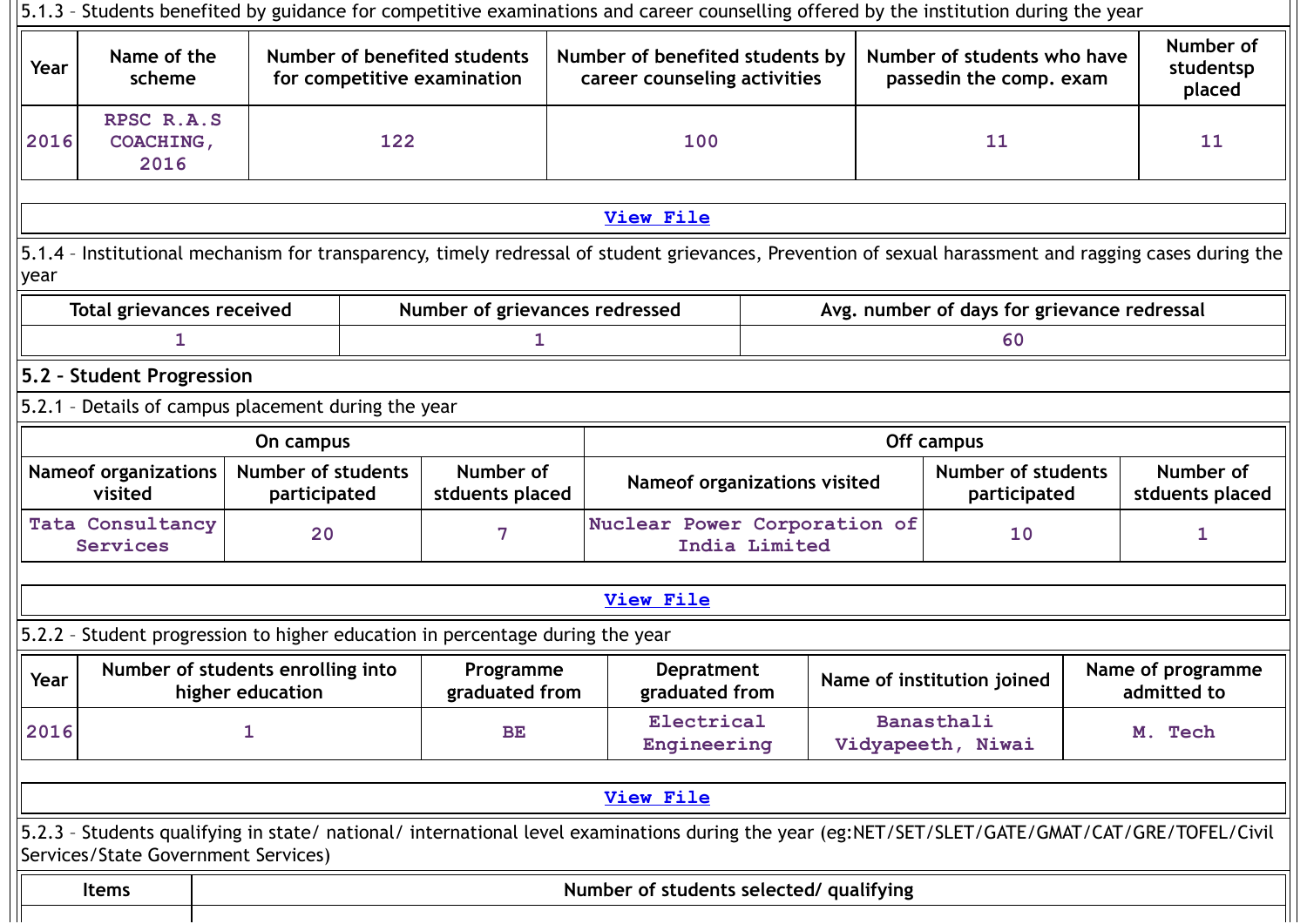|        | <b>NET</b>                                                                                                                                                                                                                                                                                                                                                                                                                                                                                                                                                                                                                                                   |  |          |      |                  | 37    |      |                               |  |  |  |  |
|--------|--------------------------------------------------------------------------------------------------------------------------------------------------------------------------------------------------------------------------------------------------------------------------------------------------------------------------------------------------------------------------------------------------------------------------------------------------------------------------------------------------------------------------------------------------------------------------------------------------------------------------------------------------------------|--|----------|------|------------------|-------|------|-------------------------------|--|--|--|--|
|        |                                                                                                                                                                                                                                                                                                                                                                                                                                                                                                                                                                                                                                                              |  |          |      | <b>View File</b> |       |      |                               |  |  |  |  |
|        | 5.2.4 - Sports and cultural activities / competitions organised at the institution level during the year                                                                                                                                                                                                                                                                                                                                                                                                                                                                                                                                                     |  |          |      |                  |       |      |                               |  |  |  |  |
|        |                                                                                                                                                                                                                                                                                                                                                                                                                                                                                                                                                                                                                                                              |  |          |      |                  |       |      |                               |  |  |  |  |
|        |                                                                                                                                                                                                                                                                                                                                                                                                                                                                                                                                                                                                                                                              |  | Activity |      |                  | Level |      | <b>Number of Participants</b> |  |  |  |  |
|        | University Level<br>Annual Sport Meet Sangathan 2016<br>300                                                                                                                                                                                                                                                                                                                                                                                                                                                                                                                                                                                                  |  |          |      |                  |       |      |                               |  |  |  |  |
|        |                                                                                                                                                                                                                                                                                                                                                                                                                                                                                                                                                                                                                                                              |  |          |      |                  |       |      |                               |  |  |  |  |
|        |                                                                                                                                                                                                                                                                                                                                                                                                                                                                                                                                                                                                                                                              |  |          |      | <b>View File</b> |       |      |                               |  |  |  |  |
|        | 5.3 - Student Participation and Activities                                                                                                                                                                                                                                                                                                                                                                                                                                                                                                                                                                                                                   |  |          |      |                  |       |      |                               |  |  |  |  |
|        | 5.3.1 - Number of awards/medals for outstanding performance in sports/cultural activities at national/international level (award for a team event<br>should be counted as one)                                                                                                                                                                                                                                                                                                                                                                                                                                                                               |  |          |      |                  |       |      |                               |  |  |  |  |
| Year   | Name of the<br>Number of awards for<br>Number of awards for<br><b>Student ID</b><br>National/<br>Name of the<br>award/medal<br><b>Internaional</b><br><b>Cultural</b><br>number<br>student<br><b>Sports</b>                                                                                                                                                                                                                                                                                                                                                                                                                                                  |  |          |      |                  |       |      |                               |  |  |  |  |
| 2016   | <b>NIL</b>                                                                                                                                                                                                                                                                                                                                                                                                                                                                                                                                                                                                                                                   |  | National | Nill |                  | Nill  | Nill | <b>NA</b>                     |  |  |  |  |
|        |                                                                                                                                                                                                                                                                                                                                                                                                                                                                                                                                                                                                                                                              |  |          |      |                  |       |      |                               |  |  |  |  |
|        |                                                                                                                                                                                                                                                                                                                                                                                                                                                                                                                                                                                                                                                              |  |          |      | <b>View File</b> |       |      |                               |  |  |  |  |
| words) | 5.3.2 - Activity of Student Council & representation of students on academic & administrative bodies/committees of the institution (maximum 500                                                                                                                                                                                                                                                                                                                                                                                                                                                                                                              |  |          |      |                  |       |      |                               |  |  |  |  |
|        | Every year, the Student Union Election is held in a democratic manner. Under the leadership of the Student<br>Union President, various programmes were organized related to the University Students. The following<br>programmes were conducted in the current session: . Inauguration function of Student Union Office. . Oath<br>Taking of office bearers of Students Union. . Cultural Co-cultural activities. . Sports Activities. .<br>Other such activities, which are required for the overall development of students of the University. The<br>StudentUnion Office is engaged with the task of supporting the students, in every possible way, on a |  |          |      |                  |       |      |                               |  |  |  |  |

**regular basis. There are student hostel and mess committees for regular functioning and maintenance of transparency in hostels. Several student clubs are also functional that targets for overall improvement and job readiness of the students like ESRC (Embedded systems and Robotics Club) ICC (Innovation and creativity Club) Electro Club. In ICC, there are sub categorical clubs like Literature Club, Music Club, Dance club, Painting Club, Poetry Club, Debate club etc. Participation is encouraged in extension activities like Voters Awareness Programme, Swachh Bharat Abhiyan, Tree Plantation, Yoga Day, BloodDonation Camp etc. The following committees have student representatives: 1. Students Council 2. Anti-Ragging Committee 3. Sports Committee 4. NSS Committee 5. NCC Committee (IV RAJ ENGG Regiment) 6. AlumniAssociation 7. Anti-Sexual Harassment Cell 8. Annual Magazine Committee 9. Women Cell**

**5.4 – Alumni Engagement**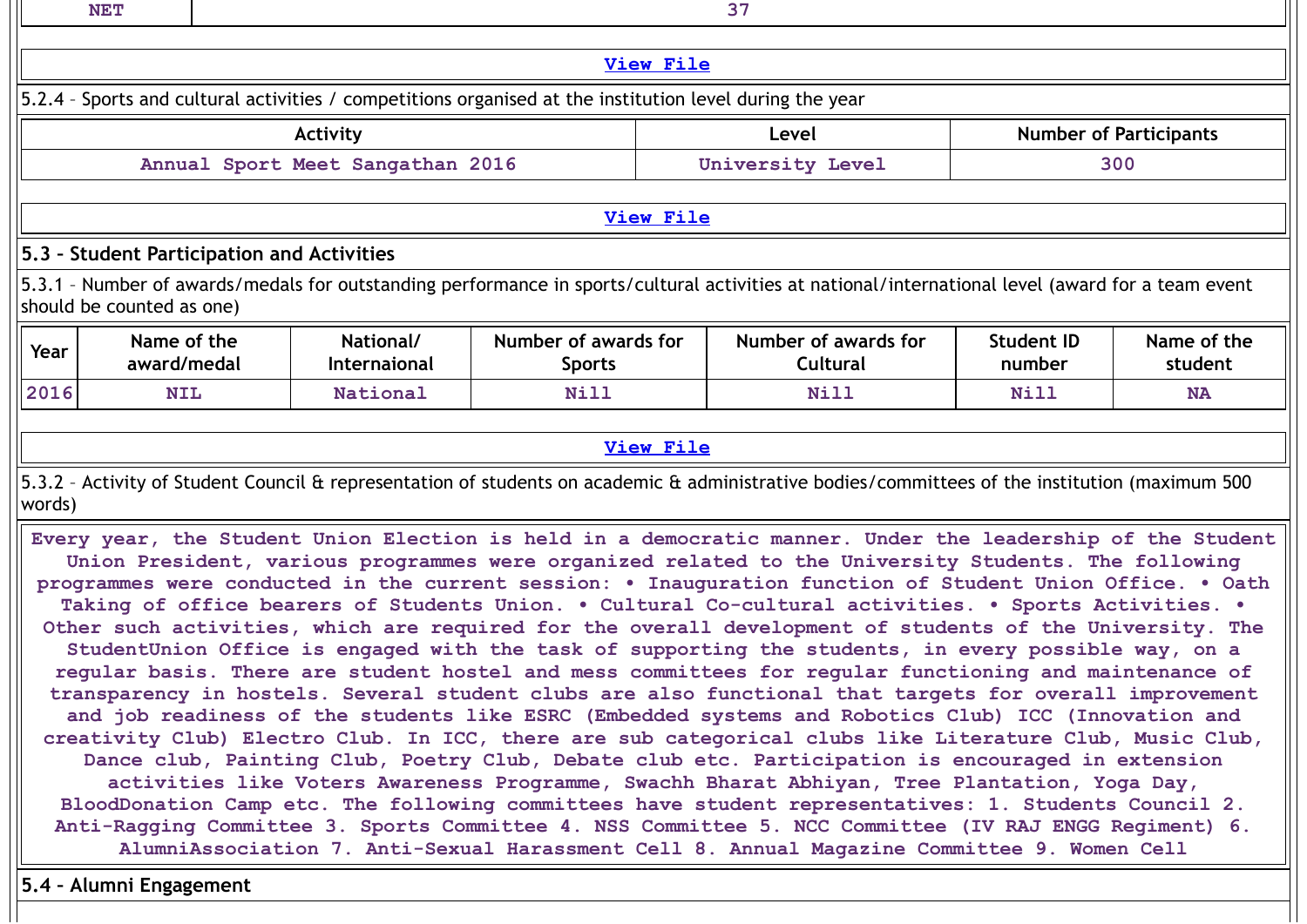### 5.4.1 – Whether the institution has registered Alumni Association?

#### **Yes**

**Institute has a registered Alumni Association with the name MBM Engineering College Alumni Association** situated at V. G. Gadremarket , Ratanada , Jodhpur. Some alumni of the college came together and laid the **foundation stone of the MBM Engineering College Alumni Association in 1976. The vision of MBM Engineering** College Alumni Association: To let the Alumni do anything and everything to make our Alma Mater a Centre **of Excellence. Responsibilities of Alumni Association: Scholarship: The Alumni association strives to help needy and meritorious students of MBM Engineering College in their academic pursuits. Our alumni generously contribute towards this cause. Help Students: The Alumni Association taps into our alumni network to help students in their academic/ co-curricular goals after/during their study in MBM Engineering College. Help Our College: The Alumni Association supports the college with relevant infrastructure facilities, seminars, talks technical and non-technical support from time to time. Build our community: The Alumni Association is constantly in touch with all Alumni of the college, keeps everyone posted with the latest updates of the college, and keeps the Alumni network vibrant. The objective of Alumni Association: To promote and encourage friendly relations amongst all the members of the Association. To promote interaction amongst the alumni of the MBM engineering college, and between the alumni and the college/institute or other similar institutes. To encourage the members to take active interest in the activities and the progress of the engineering college. To encourage promote and facilitate education and research in various branches of engineering and technology, sciences and arts and for the advancement of learning and dissemination of knowledge in such branches. To award scholarships and prizes to engineering students. To honour the alumni on the Silver Jubilee, Golden Jubilee etc. To honour distinguished alumni. To organise, establish and create sub-centers/local chapters at different places in India and abroad affiliate them to the Association. To accept gifts, donations, contributions, etc. from Alumni other persons, Association, Institutions, Companies, organizations, person or bodies with in India and abroad and State/Central Governments for the purpose of achieving the above objects of the Association. To give donations and gifts to individuals, organisations or institutions and M.B.M. Engineering College for facilitating the development in conformity with the above objects of the Association. To affiliate itself to any local, State, National International organisation/institute for** the benefit of the Association. To make projects and programs for the benefit of society in general and in particular to engineering society and to raise and spend funds for them. To do all such things, as may be **necessary, or conducive to the attainment of all or any of the objects specified above.**

5.4.2 – No. of registered Alumni:

**6664** 5.4.3 – Alumni contribution during the year (in Rupees) : **1489000** 5.4.4 – Meetings/activities organized by Alumni Association :

**SIlver Jubilee MINING DAY SIlver Jubilee Golden Jubilee**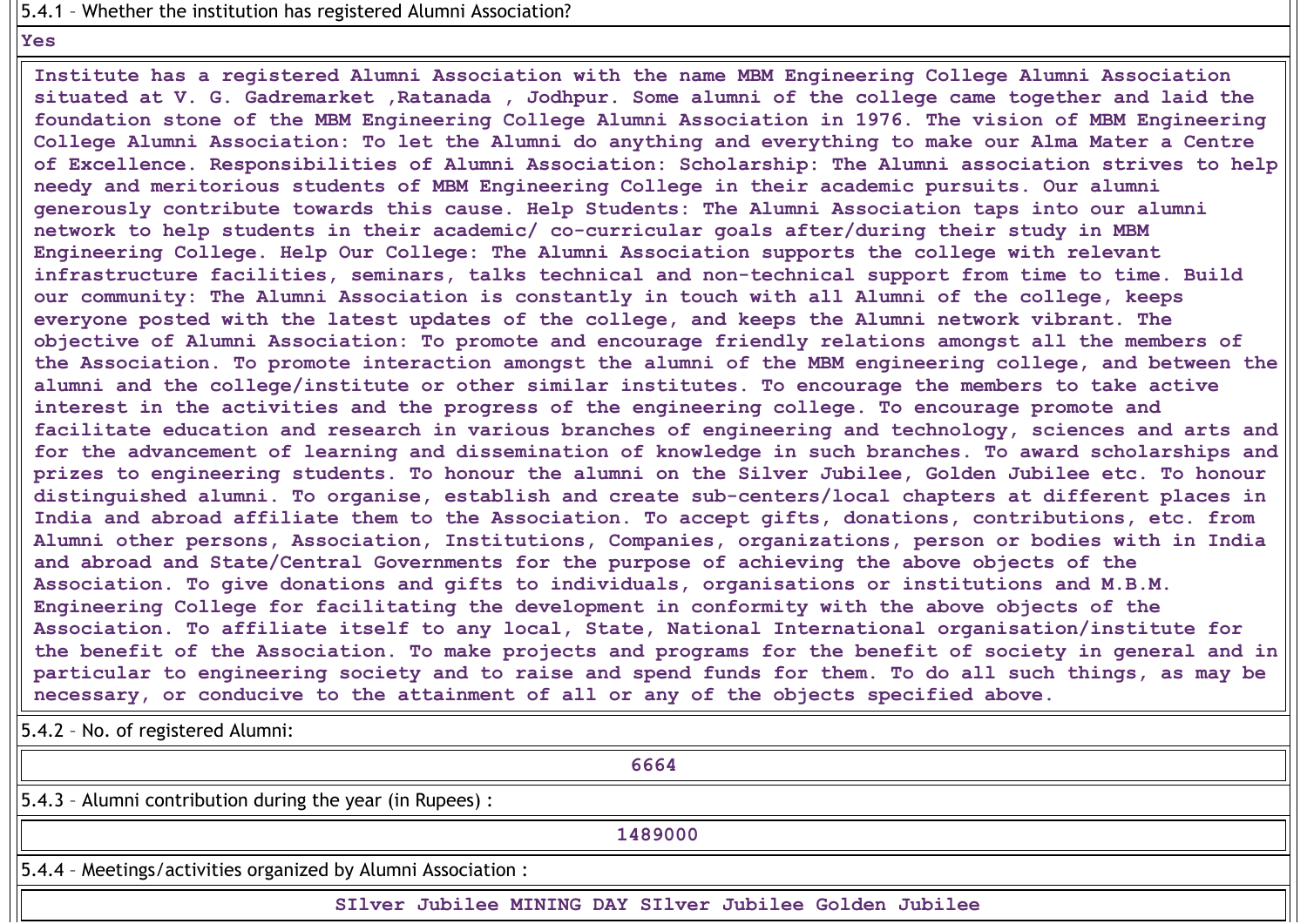# **CRITERION VI – GOVERNANCE, LEADERSHIP AND MANAGEMENT**

**6.1 – Institutional Vision and Leadership**

6.1.1 – Mention two practices of decentralization and participative management during the last year (maximum 500 words)

**University has distributed its functioning in two parts Academic Administration General Administration. All major academic reforms are initiated based on stakeholder's feedback at the department level through the department council. Recommendations of department council are forwarded through Committee of Courses, Faculty and Academic Council to Syndicate and Senate for approval. Apart from that, there are several other bodies such as Research Board, Admission Board, Training Placement Cell, etc. that look after other students-related matters. For other Administrative matters, several sections such as Establishment Section, Academic Section, Accounts Section, Examination Section, Secrecy Section, Development Section, OnlineSection, Public Relations Office, Building Cell, Library Board, Sports Board, Student Services Board, etc. have been designated authority through Vice-Chancellor and Syndicate for carrying out day-today activities. Many sub-level committees and executive officers are also authorized on a need-to-need basis for carrying specific activities e.g. Director (Research), Chief Warden, University Engineer, IQAC, Admission Committee, Time Table Committee, Physical Verification Committee, Purchase Committees, Coordinators for Self-Finance Courses, etc.**

|                               | 6.1.2 - Does the institution have a Management Information System (MIS)?                                                                                                                                                                                                                                                                                                               |
|-------------------------------|----------------------------------------------------------------------------------------------------------------------------------------------------------------------------------------------------------------------------------------------------------------------------------------------------------------------------------------------------------------------------------------|
|                               | <b>Yes</b>                                                                                                                                                                                                                                                                                                                                                                             |
|                               | 6.2 - Strategy Development and Deployment                                                                                                                                                                                                                                                                                                                                              |
|                               | 6.2.1 - Quality improvement strategies adopted by the institution for each of the following (with in 100 words each):                                                                                                                                                                                                                                                                  |
| <b>Strategy Type</b>          | <b>Details</b>                                                                                                                                                                                                                                                                                                                                                                         |
| Curriculum<br>Development     | The syllabus is revised every year based on feedback collected from Students, Alumni,<br>Industry, Parents, and Faculty Members. Proposed curriculum changes are approved through<br>various academic bodies of the University before the start of the academic session<br>annually.                                                                                                   |
| Teaching and<br>Learning      | Workshops have been organized to encourage Faculty-Student Interaction and Active Learning<br>techniques. Faculties are encouraged to prepare e-Learning resources for the students.                                                                                                                                                                                                   |
| Examination and<br>Evaluation | Procedural reforms have been adopted to improve the organization and turnaround time of<br>examinations. Implementation of Choice Based Credit System has been adopted to improve<br>student learning and assessment. Teachers are encouraged to use formative assessment tools                                                                                                        |
| Research and<br>Development   | Several faculty members have been awarded research project grants from various national<br>funding agencies, like DST, UGC, DBT, etc. To encourage and invite good research scholars,<br>several fellowships and scholarships (CSIR, UGC, etc.) have been provided. Faculties are<br>being encouraged for participating in seminars/conferences and improve their research<br>outcomes |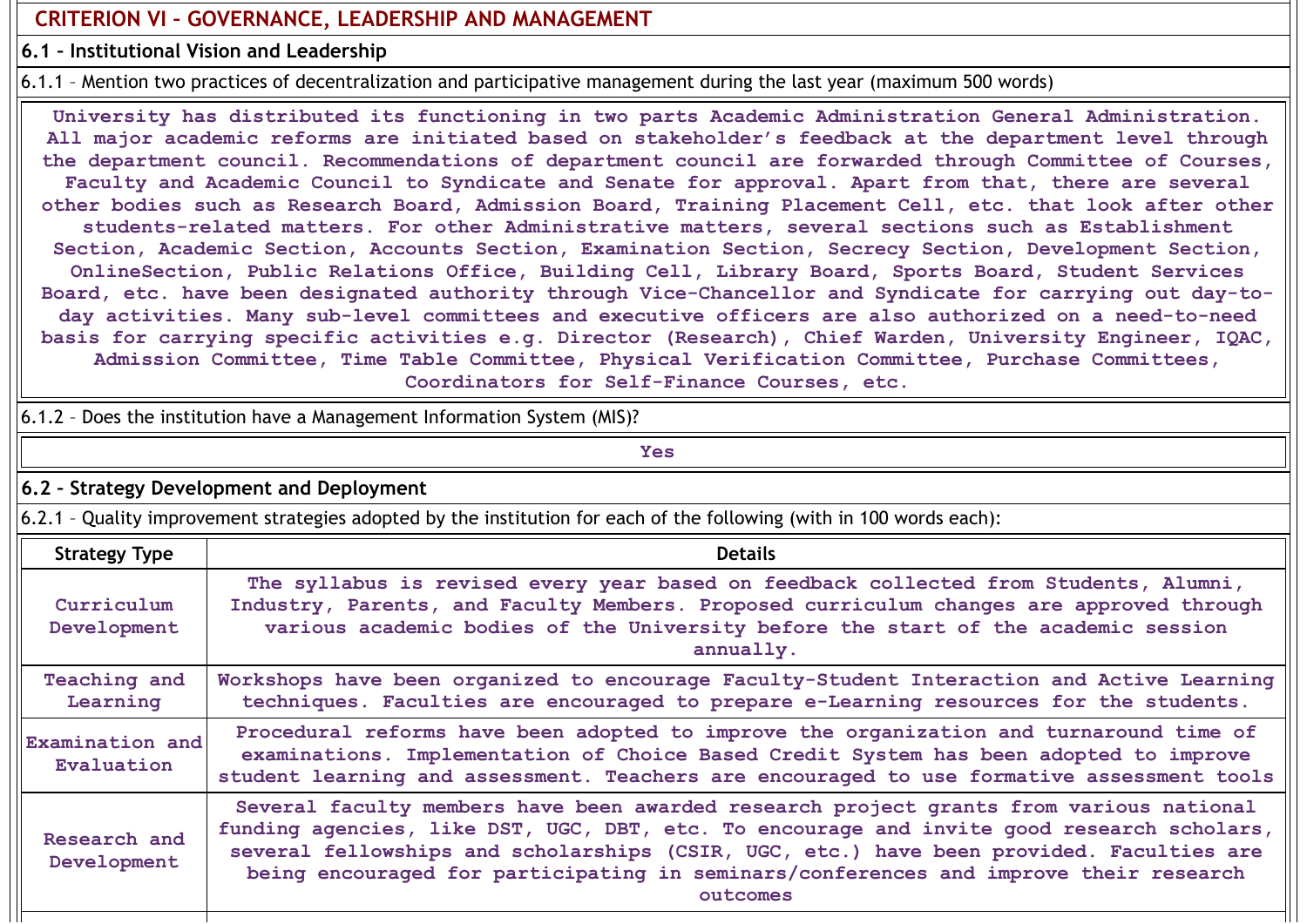|                                                                                                                                                                                                                                                                                                                                                                                                                                                                                                                                                                                         | Library, ICT<br>and Physical<br>Infrastructure<br>Instrumentation |                                      | Digitization and Automation of Library Resources are in progress. Minor expansion of<br>university internet network and Wi-Fi availability has been carried out. Process<br>improvements were implemented for effective utilization of Budget Provisions made for the<br>augmentation of University Infrastructure. |                                                                                            |                      |  |  |  |  |
|-----------------------------------------------------------------------------------------------------------------------------------------------------------------------------------------------------------------------------------------------------------------------------------------------------------------------------------------------------------------------------------------------------------------------------------------------------------------------------------------------------------------------------------------------------------------------------------------|-------------------------------------------------------------------|--------------------------------------|---------------------------------------------------------------------------------------------------------------------------------------------------------------------------------------------------------------------------------------------------------------------------------------------------------------------|--------------------------------------------------------------------------------------------|----------------------|--|--|--|--|
| A contract has been awarded to the service provider for the appointment of skilled and non-<br>skilled staff for various non-teaching roles at university offices and departments. The<br>request has been made to the State Government for the recruitment of permanent teaching and<br><b>Human Resource</b><br>non-teaching staff. Process Improvements for annual appraisals and promotions of permanent<br>Management<br>staff members have been adopted. Faculty members are provided financial and administrative<br>support for attending Refresher Courses/FDPs/Workshops etc. |                                                                   |                                      |                                                                                                                                                                                                                                                                                                                     |                                                                                            |                      |  |  |  |  |
| Industrial Visits of students are being organized as curricular as well as an extra-<br>curricular activity. Departments are being encouraged to sign MoUs with the relevant<br>Industry<br>Interaction /<br>industries and take up any collaborative research or academic activities. Students are<br>Collaboration<br>encouraged to take up training or internships at relevant industries during summer<br>vacations.                                                                                                                                                                |                                                                   |                                      |                                                                                                                                                                                                                                                                                                                     |                                                                                            |                      |  |  |  |  |
|                                                                                                                                                                                                                                                                                                                                                                                                                                                                                                                                                                                         | 6.2.2 - Implementation of e-governance in areas of operations:    |                                      |                                                                                                                                                                                                                                                                                                                     |                                                                                            |                      |  |  |  |  |
| <b>Details</b><br>E-governace area                                                                                                                                                                                                                                                                                                                                                                                                                                                                                                                                                      |                                                                   |                                      |                                                                                                                                                                                                                                                                                                                     |                                                                                            |                      |  |  |  |  |
| Moving most of the activities to be performed through IUMS portal, Software, and<br>Planning and Development<br>emails                                                                                                                                                                                                                                                                                                                                                                                                                                                                  |                                                                   |                                      |                                                                                                                                                                                                                                                                                                                     |                                                                                            |                      |  |  |  |  |
|                                                                                                                                                                                                                                                                                                                                                                                                                                                                                                                                                                                         | Administration                                                    |                                      |                                                                                                                                                                                                                                                                                                                     | Relevant Orders and Notices are published online. Use of electronic email is<br>encouraged |                      |  |  |  |  |
|                                                                                                                                                                                                                                                                                                                                                                                                                                                                                                                                                                                         | <b>Finance and Accounts</b>                                       |                                      |                                                                                                                                                                                                                                                                                                                     | E-Payments and online Billing has been implemented                                         |                      |  |  |  |  |
|                                                                                                                                                                                                                                                                                                                                                                                                                                                                                                                                                                                         | Student Admission and<br>Support                                  |                                      |                                                                                                                                                                                                                                                                                                                     | Admissions are partially online, through the IUMS portal                                   |                      |  |  |  |  |
|                                                                                                                                                                                                                                                                                                                                                                                                                                                                                                                                                                                         | Examination                                                       |                                      |                                                                                                                                                                                                                                                                                                                     | Online Payments and Generation of e-Admit cards have been done through<br>IUMSportal       |                      |  |  |  |  |
|                                                                                                                                                                                                                                                                                                                                                                                                                                                                                                                                                                                         |                                                                   | 6.3 - Faculty Empowerment Strategies |                                                                                                                                                                                                                                                                                                                     |                                                                                            |                      |  |  |  |  |
| year                                                                                                                                                                                                                                                                                                                                                                                                                                                                                                                                                                                    |                                                                   |                                      | 6.3.1 - Teachers provided with financial support to attend conferences / workshops and towards membership fee of professional bodies during the                                                                                                                                                                     |                                                                                            |                      |  |  |  |  |
| Year                                                                                                                                                                                                                                                                                                                                                                                                                                                                                                                                                                                    | Name of<br><b>Teacher</b>                                         |                                      | Name of conference/ workshop attended for which financial<br>support provided                                                                                                                                                                                                                                       | Name of the professional body for which<br>membership fee is provided                      | Amount of<br>support |  |  |  |  |
| 2016                                                                                                                                                                                                                                                                                                                                                                                                                                                                                                                                                                                    | Prof. J.R.<br><b>Bohra</b>                                        |                                      | 30th All India Accounting Conference at<br>Banglaure 16-17 December, 2016                                                                                                                                                                                                                                           | <b>NA</b>                                                                                  | 8491                 |  |  |  |  |
|                                                                                                                                                                                                                                                                                                                                                                                                                                                                                                                                                                                         |                                                                   |                                      |                                                                                                                                                                                                                                                                                                                     |                                                                                            |                      |  |  |  |  |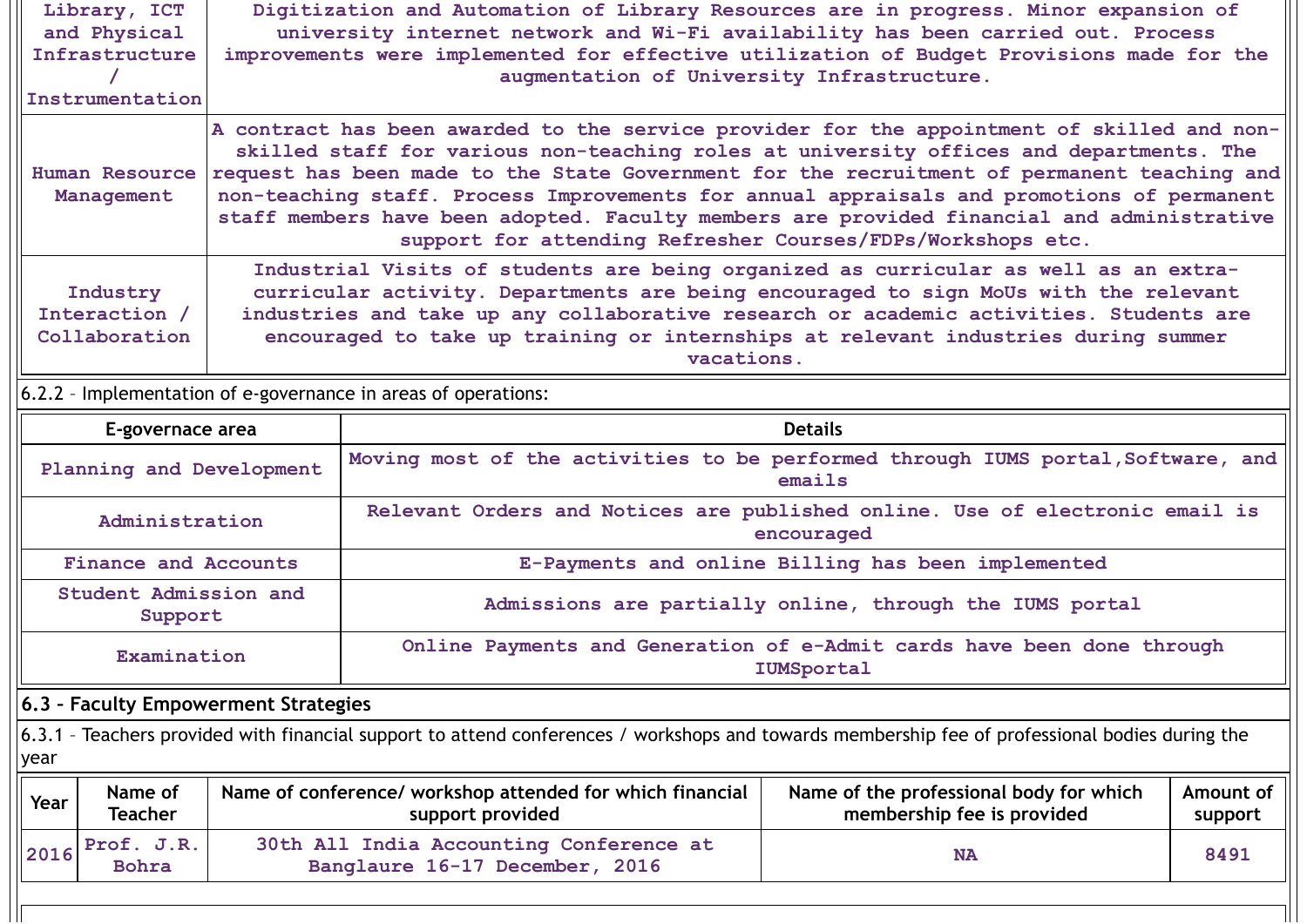### **View [File](https://assessmentonline.naac.gov.in/public/Postacc/Faculty_Emp/10746_Faculty_Emp_1620679760.xlsx)**

6.3.2 – Number of professional development / administrative training programmes organized by the University for teaching and non teaching staff during the year

| Year | Title of the professional development<br>programme organised for teaching<br>staff | Title of the administrative training<br>programme organised for non-teaching<br>staff | From date               | <b>To Date</b> | Number of<br>participants<br>(Teaching)<br>staff) | Number of<br>participants<br>(non-teaching)<br>staff) |
|------|------------------------------------------------------------------------------------|---------------------------------------------------------------------------------------|-------------------------|----------------|---------------------------------------------------|-------------------------------------------------------|
| 2016 | Special Summer School                                                              | <b>NA</b>                                                                             | $10/06/2016$ 27/06/2016 |                | 37                                                | Nill                                                  |

## **View [File](https://assessmentonline.naac.gov.in/public/Postacc/Development_training_programmes/10746_Development_training_programmes_1620679822.xlsx)**

6.3.3 – No. of teachers attending professional development programmes, viz., Orientation Programme, Refresher Course, Short Term Course, Faculty Development Programmes during the year

| Title of the professional development programme                                                                                                                                               | Number of<br>teachers who<br>attended | <b>From Date</b>        | To date | Duration |
|-----------------------------------------------------------------------------------------------------------------------------------------------------------------------------------------------|---------------------------------------|-------------------------|---------|----------|
| UGC Sponsored Refresher Course in Environmental studies<br>(Interdisciplinary) on "Urbanization and Environment : Issues<br>Challenges" Org. by UGC-HRDC, Jai Narain Vyas University, Jodhpur |                                       | $21/11/2016$ 10/12/2016 |         | 19       |

**View [File](https://assessmentonline.naac.gov.in/public/Postacc/Training_Programmes/10746_Training_Programmes_1620679913.xlsx)**

6.3.4 – Faculty and Staff recruitment (no. for permanent recruitment):

| <b>Teaching</b> |                  | Non-teaching |              |  |  |  |
|-----------------|------------------|--------------|--------------|--|--|--|
| Permanent       | <b>Full Time</b> | Permanent    | Time<br>Full |  |  |  |
| Ni 1<br>-----   | -----            | Nill         |              |  |  |  |

6.3.5 – Welfare schemes for

| <b>Teaching</b>                                                                                                                                                                                                                                                                                                                                | Non-teaching                                                                                                                                                                                                                                             | <b>Students</b>                                                                                                    |
|------------------------------------------------------------------------------------------------------------------------------------------------------------------------------------------------------------------------------------------------------------------------------------------------------------------------------------------------|----------------------------------------------------------------------------------------------------------------------------------------------------------------------------------------------------------------------------------------------------------|--------------------------------------------------------------------------------------------------------------------|
| House Building Loan, University Health Services<br>Residential quarters. Leaves: CL/ DL/ Maternity/<br>Child Care/ Medical Leave Re-imbursement of<br>participation in any conference, workshop, STTP,<br>Group Insurance provided by State Govt., Clean Loan.<br>NPS Contribution for employeejoining after 2004. GPF<br>and UCPF for others. | University Health Services Residential<br>quarters. Leaves: CL/ DL/ Maternity/<br>Child Care/ Medical Leave, Group<br>Insurance provided by State<br>Govt., Clean Loan. NPS Contribution for<br>employee joining after 2004. GPF and<br>UCPF for others. | Health care<br>allowance<br>University<br>Health<br>Services,<br>Scheme of Re-<br>imbursement of<br>education Fee, |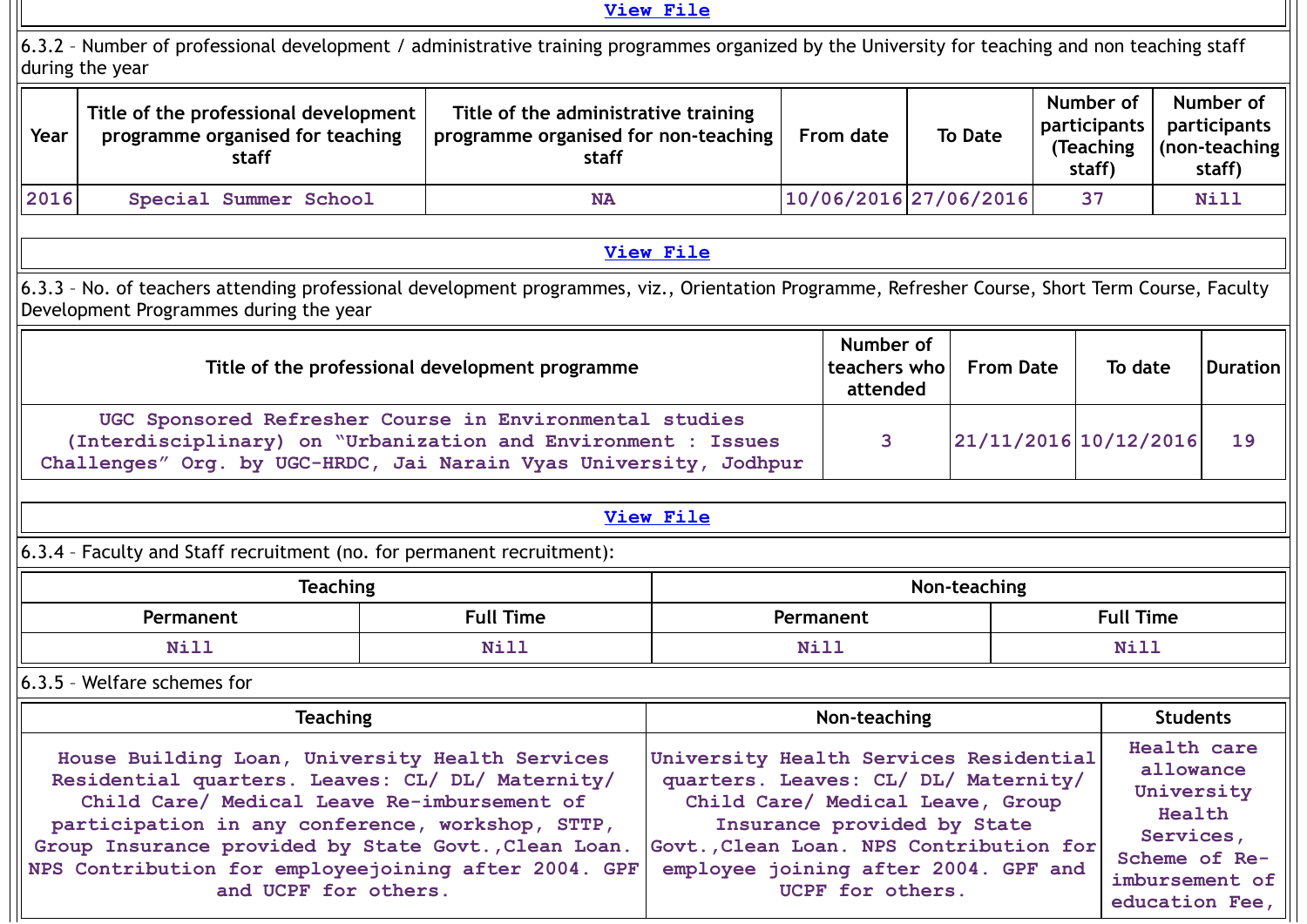| 6.4 - Financial Management and Resource Mobilization                                  |            |                                                                                                                                                                                                                                                                                                                                                                                                                                                                                 |                               |           |           |
|---------------------------------------------------------------------------------------|------------|---------------------------------------------------------------------------------------------------------------------------------------------------------------------------------------------------------------------------------------------------------------------------------------------------------------------------------------------------------------------------------------------------------------------------------------------------------------------------------|-------------------------------|-----------|-----------|
|                                                                                       |            | 6.4.1 - Institution conducts internal and external financial audits regularly (with in 100 words each)                                                                                                                                                                                                                                                                                                                                                                          |                               |           |           |
|                                                                                       |            | Yes, University conducts internal financial audits on a periodical basis by professional<br>ChartedAccountant. University follows standard financial practices to make process stakeholders friendly.<br>Our institute also conducts external financial audits by appointed statutory auditors which cover overall<br>accounting financial transactions as per applicable norms. The audit covers all applicable government laws<br>like EPF, ESI, Income Tax GST, Society Act. |                               |           |           |
|                                                                                       |            | 6.4.2 - Funds / Grants received from management, non-government bodies, individuals, philanthropies during the year(not covered in Criterion III)                                                                                                                                                                                                                                                                                                                               |                               |           |           |
|                                                                                       |            | Name of the non government funding agencies /individuals                                                                                                                                                                                                                                                                                                                                                                                                                        | Funds/ Grnats received in Rs. |           | Purpose   |
|                                                                                       | <b>NIL</b> |                                                                                                                                                                                                                                                                                                                                                                                                                                                                                 | 0                             |           | <b>NA</b> |
|                                                                                       |            | No file uploaded.                                                                                                                                                                                                                                                                                                                                                                                                                                                               |                               |           |           |
| 6.4.3 - Total corpus fund generated                                                   |            |                                                                                                                                                                                                                                                                                                                                                                                                                                                                                 |                               |           |           |
|                                                                                       |            | $\mathbf 0$                                                                                                                                                                                                                                                                                                                                                                                                                                                                     |                               |           |           |
| 6.5 - Internal Quality Assurance System                                               |            |                                                                                                                                                                                                                                                                                                                                                                                                                                                                                 |                               |           |           |
| 6.5.1 - Whether Academic and Administrative Audit (AAA) has been done?                |            |                                                                                                                                                                                                                                                                                                                                                                                                                                                                                 |                               |           |           |
| <b>Audit Type</b>                                                                     |            | <b>External</b>                                                                                                                                                                                                                                                                                                                                                                                                                                                                 |                               |           | Internal  |
|                                                                                       | Yes/No     | Agency                                                                                                                                                                                                                                                                                                                                                                                                                                                                          |                               | Yes/No    | Authority |
| Academic                                                                              | <b>Yes</b> | AG AUDIT/ State Government                                                                                                                                                                                                                                                                                                                                                                                                                                                      |                               | <b>No</b> | <b>NA</b> |
| Administrative                                                                        | <b>Yes</b> | AG AUDIT/ State Government                                                                                                                                                                                                                                                                                                                                                                                                                                                      |                               | <b>No</b> | <b>NA</b> |
|                                                                                       |            | 6.5.2 - What efforts are made by the University to promote autonomy in the affiliated/constituent colleges? (if applicable)                                                                                                                                                                                                                                                                                                                                                     |                               |           |           |
|                                                                                       |            | <b>NA</b>                                                                                                                                                                                                                                                                                                                                                                                                                                                                       |                               |           |           |
| 6.5.3 - Activities and support from the Parent - Teacher Association (at least three) |            |                                                                                                                                                                                                                                                                                                                                                                                                                                                                                 |                               |           |           |
|                                                                                       |            | There is no Official Parent-Teacher Association but the department and parents are connected through Email<br>or Mobiles. The Parents are also informed about their wards Performance / Attendance by the departments                                                                                                                                                                                                                                                           |                               |           |           |
| 6.5.4 - Development programmes for support staff (at least three)                     |            |                                                                                                                                                                                                                                                                                                                                                                                                                                                                                 |                               |           |           |
|                                                                                       |            | • Support Staff Training before each mega event, Convocation, Conference, etc. • Support Staff Training<br>for the examination process, student elections, and admission process.                                                                                                                                                                                                                                                                                               |                               |           |           |
| $(6.5.5 -$ Post Accreditation initiative(s) (mention at least three)                  |            |                                                                                                                                                                                                                                                                                                                                                                                                                                                                                 |                               |           |           |
|                                                                                       |            | Early adoption of UGC regulations pertaining to Mphil/Ph.D., appointments of teachers, and CASpromotions.                                                                                                                                                                                                                                                                                                                                                                       |                               |           |           |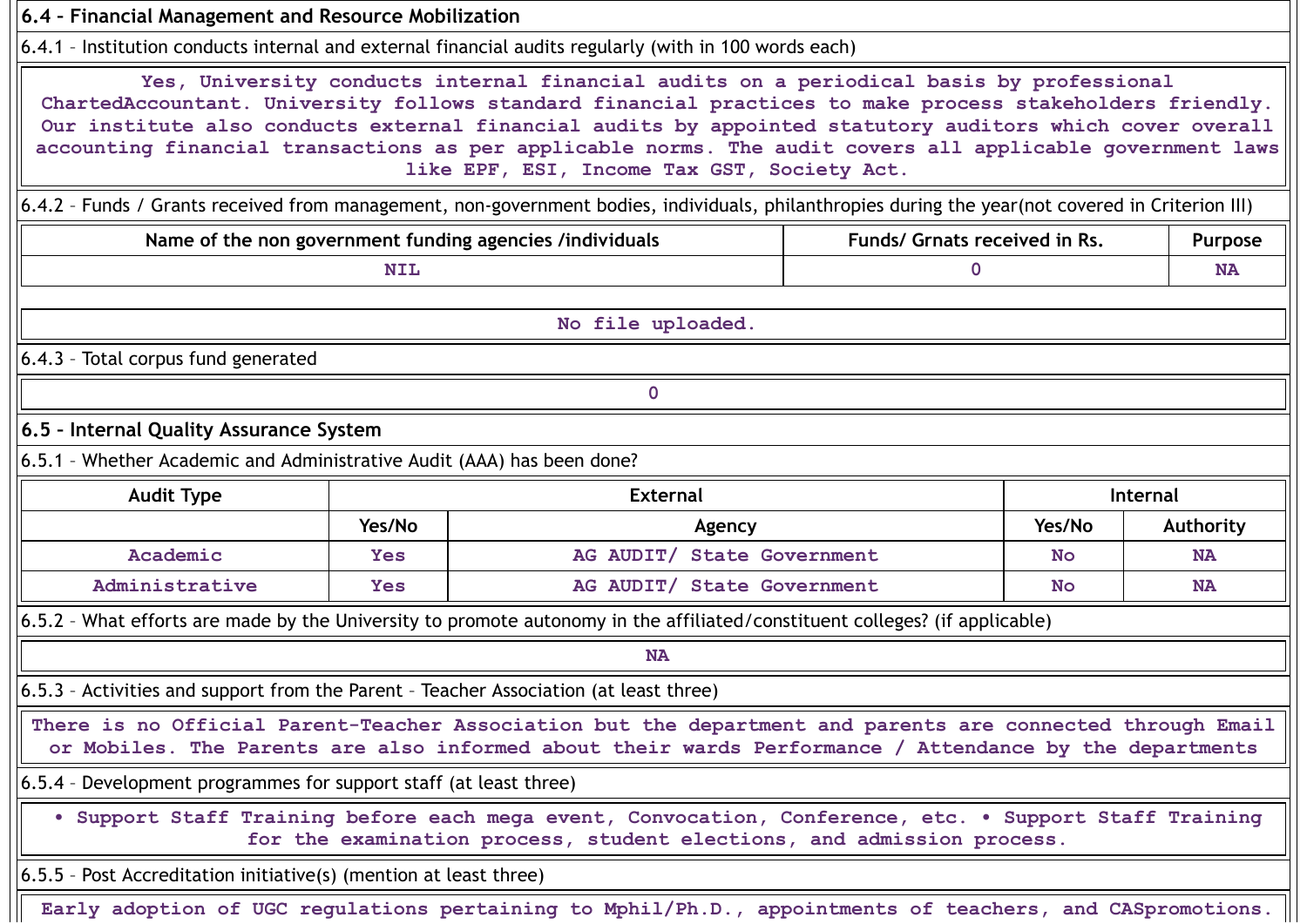**• Use of ICT facilities to reduce students' hardship in admissions, declaration of results, and provision of marks/grade/degree certificates. • Implementation of CBCS for all the PG Programmes of the University. • Implementation of E-Governance. • Setting up of digital library and enhancing the subscription of E-Journals and Online Databases. • Participation in All India Survey on Higher Education.• Encouraging Faculty members for submitting research projects under various schemes of GOI. • Upgradationof syllabi of various programs and courses. • Promoting innovative state-of-the-art research in various disciplines. • Environmental Consciousness. • Participation in Swachh Bharat Abhiyaan**

|                                                                                                             | various programs and courses. • Promoting innovative state-of-the-art research in various disciplines. •<br>Environmental Consciousness. . Participation in Swachh Bharat Abhiyaan |                       |                       |                       |                                  |      |  |  |
|-------------------------------------------------------------------------------------------------------------|------------------------------------------------------------------------------------------------------------------------------------------------------------------------------------|-----------------------|-----------------------|-----------------------|----------------------------------|------|--|--|
|                                                                                                             | 6.5.6 - Internal Quality Assurance System Details                                                                                                                                  |                       |                       |                       |                                  |      |  |  |
|                                                                                                             | a) Submission of Data for AISHE portal                                                                                                                                             |                       |                       |                       |                                  |      |  |  |
|                                                                                                             | b)Participation in NIRF                                                                                                                                                            |                       |                       |                       |                                  |      |  |  |
|                                                                                                             | c)ISO certification                                                                                                                                                                |                       |                       |                       |                                  |      |  |  |
|                                                                                                             | d)NBA or any other quality audit                                                                                                                                                   |                       |                       |                       | <b>No</b>                        |      |  |  |
|                                                                                                             | 6.5.7 - Number of Quality Initiatives undertaken during the year                                                                                                                   |                       |                       |                       |                                  |      |  |  |
| Year                                                                                                        | Date of conducting<br><b>Duration</b><br>Name of quality initiative by IQAC<br><b>Duration To</b><br><b>IQAC</b><br><b>From</b>                                                    |                       |                       |                       |                                  |      |  |  |
| 2016                                                                                                        | To maintain the research standard in the<br>Departments                                                                                                                            | 01/07/2016            |                       | 01/07/2016 30/06/2017 | 500                              |      |  |  |
|                                                                                                             |                                                                                                                                                                                    | <b>View File</b>      |                       |                       |                                  |      |  |  |
|                                                                                                             | <b>CRITERION VII - INSTITUTIONAL VALUES AND BEST PRACTICES</b>                                                                                                                     |                       |                       |                       |                                  |      |  |  |
|                                                                                                             | 7.1 - Institutional Values and Social Responsibilities                                                                                                                             |                       |                       |                       |                                  |      |  |  |
|                                                                                                             | 7.1.1 - Gender Equity (Number of gender equity promotion programmes organized by the institution during the year)                                                                  |                       |                       |                       |                                  |      |  |  |
|                                                                                                             | Title of the programme                                                                                                                                                             |                       | Period from           | Period To             | Number of<br><b>Participants</b> |      |  |  |
|                                                                                                             |                                                                                                                                                                                    |                       |                       |                       | <b>Female</b>                    | Male |  |  |
| Programme on Gender Sensitization held at Govt. College, Balesar,<br>03/10/2016 03/10/2016<br>30<br>Jodhpur |                                                                                                                                                                                    |                       |                       |                       |                                  |      |  |  |
|                                                                                                             | Human Rights Day                                                                                                                                                                   | 10/12/2016 10/12/2016 |                       | 50                    | 60                               |      |  |  |
| Gender Sensitivity Programme                                                                                |                                                                                                                                                                                    |                       | 16/12/2016 16/12/2016 |                       | 25                               | 5    |  |  |
|                                                                                                             | "International Women's Day "                                                                                                                                                       |                       | 08/03/2017 08/03/2017 |                       | 50                               | 50   |  |  |
|                                                                                                             | 7.1.2 - Environmental Consciousness and Sustainability/Alternate Energy initiatives such as:                                                                                       |                       |                       |                       |                                  |      |  |  |
|                                                                                                             | Percentage of power requirement of the University met by the renewable energy sources                                                                                              |                       |                       |                       |                                  |      |  |  |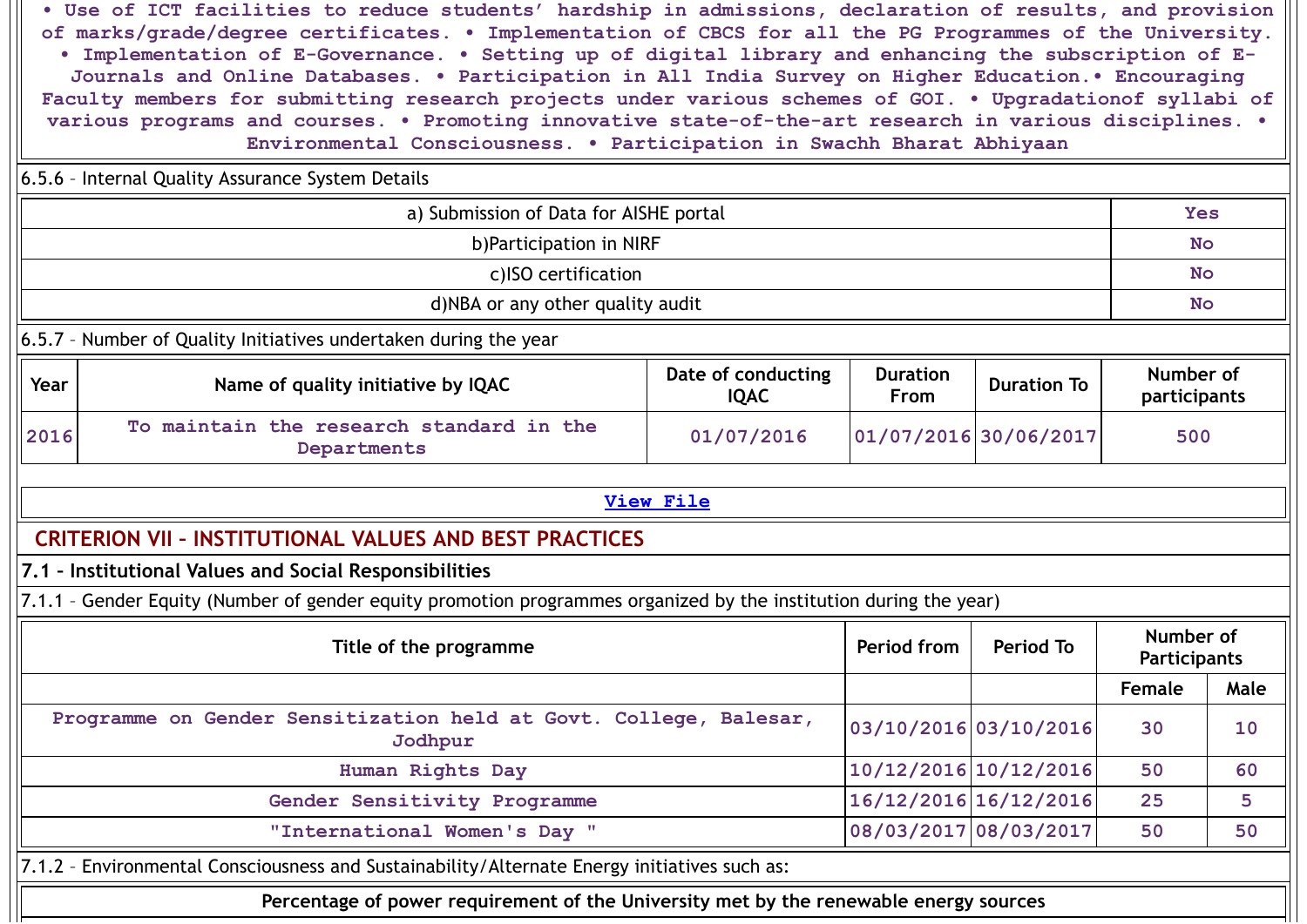**• University strongly believes in an environment-friendly campus. The Departments/NSS takes the initiative to organize tree plantation programs on the whole campus. University has established Guru JambheshwarParyavaran Sanrakshan Shodh Peeth for promoting Environmental Consciousness. • Promoting the use of LED to reduce electricity consumption. • Efficient management of liquid/solid/E-waste and disposal of hazardous chemicals.**

|                                    | 7.1.3 - Differently abled (Divyangjan) friendliness             |                                                                                          |                                                                                                   |             |               |                                              |            |                                                                                                                                                |            |  |                                            |  |
|------------------------------------|-----------------------------------------------------------------|------------------------------------------------------------------------------------------|---------------------------------------------------------------------------------------------------|-------------|---------------|----------------------------------------------|------------|------------------------------------------------------------------------------------------------------------------------------------------------|------------|--|--------------------------------------------|--|
|                                    |                                                                 |                                                                                          | <b>Item facilities</b>                                                                            |             | Yes/No        |                                              |            | <b>Number of beneficiaries</b>                                                                                                                 |            |  |                                            |  |
|                                    | Physical facilities                                             |                                                                                          |                                                                                                   |             |               |                                              |            |                                                                                                                                                |            |  | 109                                        |  |
|                                    | Provision for lift                                              |                                                                                          |                                                                                                   |             |               |                                              |            |                                                                                                                                                |            |  | Nill                                       |  |
| Ramp/Rails                         |                                                                 |                                                                                          |                                                                                                   |             |               |                                              |            |                                                                                                                                                |            |  | 109                                        |  |
| <b>Braille Software/facilities</b> |                                                                 |                                                                                          |                                                                                                   |             |               |                                              |            |                                                                                                                                                |            |  | 44                                         |  |
| <b>Rest Rooms</b>                  |                                                                 |                                                                                          |                                                                                                   |             |               |                                              |            |                                                                                                                                                | Yes        |  | 109                                        |  |
|                                    |                                                                 |                                                                                          | Scribes for examination                                                                           |             |               |                                              |            |                                                                                                                                                | <b>Yes</b> |  | 50                                         |  |
|                                    |                                                                 |                                                                                          | Special skill development for differently abled students                                          |             |               |                                              |            |                                                                                                                                                | <b>Yes</b> |  | 109                                        |  |
| Any other similar facility         |                                                                 |                                                                                          |                                                                                                   |             |               |                                              | <b>Yes</b> |                                                                                                                                                | 109        |  |                                            |  |
|                                    | 7.1.4 - Inclusion and Situatedness                              |                                                                                          |                                                                                                   |             |               |                                              |            |                                                                                                                                                |            |  |                                            |  |
| Year                               |                                                                 | <b>Number of initiatives</b><br>to address locational<br>advantages and<br>disadvantages | Number of initiatives<br>taken to engage with<br>and contribute to local<br>community             |             | Date Duration | Name of<br>initiative                        |            | <b>Issues addressed</b><br>staff                                                                                                               |            |  | Number of<br>participating<br>students and |  |
| 2016                               |                                                                 | Nill                                                                                     | $\overline{2}$                                                                                    | <b>Nill</b> | Nill          | Legal<br>Service<br>and<br>literacy<br>camps |            | Rights of farmers, rights of women,<br>right to information, rights of<br>children, matrimonial matters,<br>issues relating to accidents, etc. |            |  | 747                                        |  |
|                                    |                                                                 |                                                                                          |                                                                                                   |             |               |                                              |            |                                                                                                                                                |            |  |                                            |  |
|                                    |                                                                 |                                                                                          |                                                                                                   |             |               | <b>View File</b>                             |            |                                                                                                                                                |            |  |                                            |  |
|                                    |                                                                 |                                                                                          | 7.1.5 - Human Values and Professional Ethics Code of conduct (handbooks) for various stakeholders |             |               |                                              |            |                                                                                                                                                |            |  |                                            |  |
|                                    | <b>Title</b><br>Date of publication<br>Follow up(max 100 words) |                                                                                          |                                                                                                   |             |               |                                              |            |                                                                                                                                                |            |  |                                            |  |
|                                    | <b>NIL</b>                                                      |                                                                                          | <b>Nill</b>                                                                                       |             |               |                                              |            |                                                                                                                                                | <b>NA</b>  |  |                                            |  |
|                                    |                                                                 |                                                                                          | 7.1.6 - Activities conducted for promotion of universal Values and Ethics                         |             |               |                                              |            |                                                                                                                                                |            |  |                                            |  |
|                                    | <b>Duration To</b><br>Number of<br><b>Duration</b><br>Activity  |                                                                                          |                                                                                                   |             |               |                                              |            |                                                                                                                                                |            |  |                                            |  |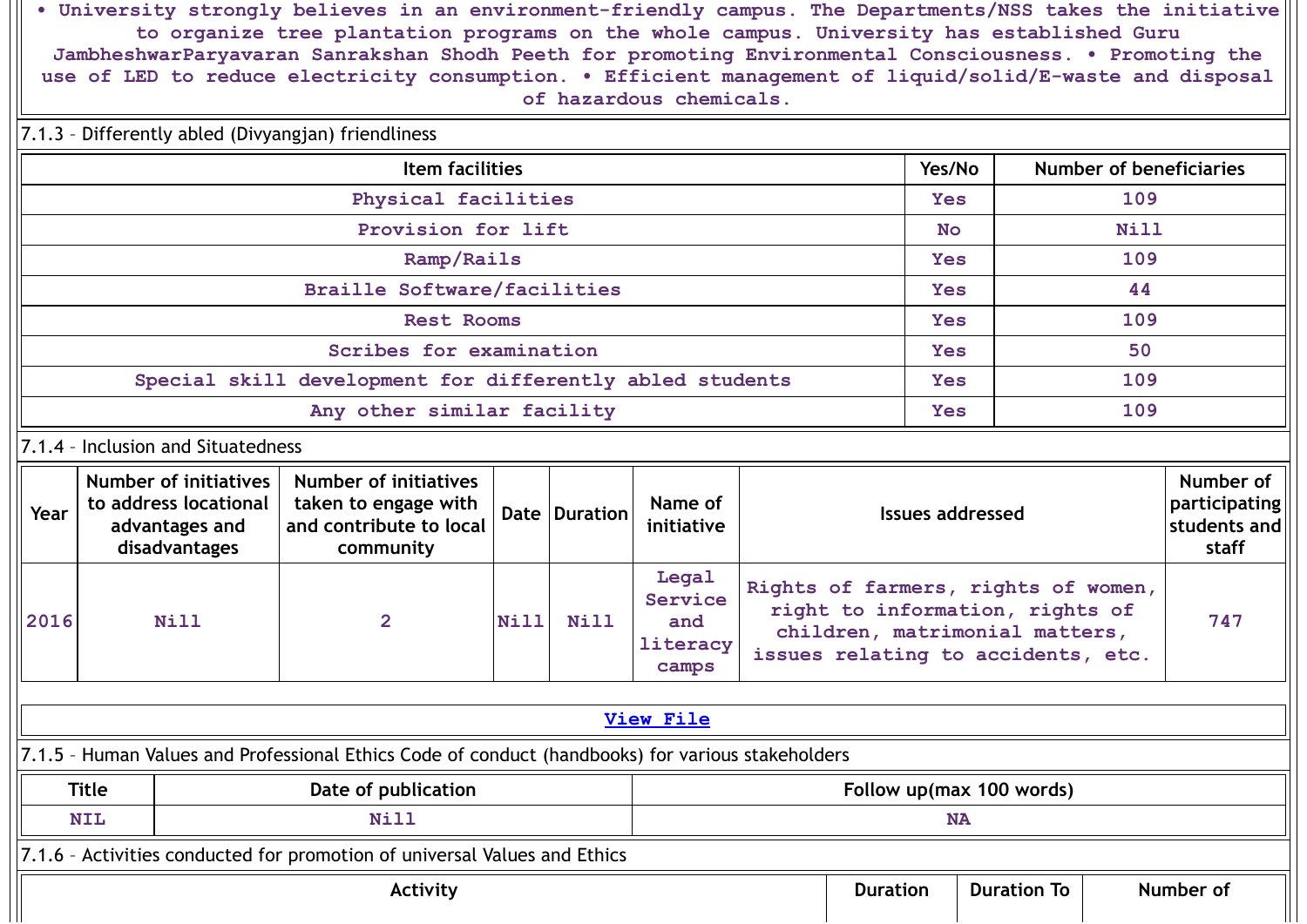|                                                                           | From                  | <b>participants</b> |
|---------------------------------------------------------------------------|-----------------------|---------------------|
| Celebration of Birthday of great freedom fighter Chandra Shekhar<br>Aazad | 23/07/2016 23/07/2016 | 150                 |

### **View [File](https://assessmentonline.naac.gov.in/public/Postacc/promotion_activities/10746_promotion_activities_1620681231.xlsx)**

7.1.7 – Initiatives taken by the institution to make the campus eco-friendly (at least five)

**• Plantations, Green campus drives • Swachh Bharat Abhiyan • Recycling of waste material • Trafficawareness campaign • Shramdaan • Less usage of paper, promotion of the use of soft copies/online notifications Promoting an eco-friendly approach among students through special lectures and poster competitions, clean and green campus drives**

### **7.2 – Best Practices**

7.2.1 – Describe at least two institutional best practices

**Best Practices-1: • Objective: To adopt a village "Nandada Kalla" by the University. • Context: To spread awareness in the village community through university participation. • The practice: To organize camps in the village every month to spread awareness about education, social reforms, healthcare, and sustainable development viz. health amps, adult literary programs, cleanliness drive, integrated child development service, agriculture extension activities, animal husbandry related activities, financial inclusion services, water conservation, and plantation programs, etc. Also organized computer literacy in schools, skill development camps, swatch Bharat mission, and camps for senior citizens. Organization of Guest lectures from the field to share practical experience with both students and teachers. • Evidence: As can be seen on http://www.jnvu.co.in/cs\_gallery/various-camps-organised-at-university-adopted-village-2015-16- 2016-17/ Best Practices-2: • Objective: To develop and implement information technology (IT) infrastructure in various University operations/function/implementation of E-governance. • Context: Information Technology (IT) enablement of the University system. • The Practice: 1.Computerization of different departments, library, and administrative sections of University 2. Training of staff members in IT-related activities. 3. Networking of different offices of the university. 4.Campus-wide internet implementation by optical fiber cable. 5. Use of ICT facilities to reduce student hardship in admissions, declaration of results, and provision of marks/grade/degree certificates through IMS 6. Designing University website to cater to the needs of all stakeholders. • Evidence: As can be seen on https://www.jnvuiums.in/**

**Upload details of two best practices successfully implemented by the institution as per NAAC format in your institution website, provide the link**

**[http://www.jnvu.co.in/cs\\_gallery/various-camps-organised-at-university-adopted-village-2015-16-2016-17/](http://www.jnvu.co.in/cs_gallery/various-camps-organised-at-university-adopted-village-2015-16-2016-17/)**

**7.3 – Institutional Distinctiveness**

7.3.1 – Provide the details of the performance of the institution in one area distinctive to its vision, priority and thrust in not more than 500 words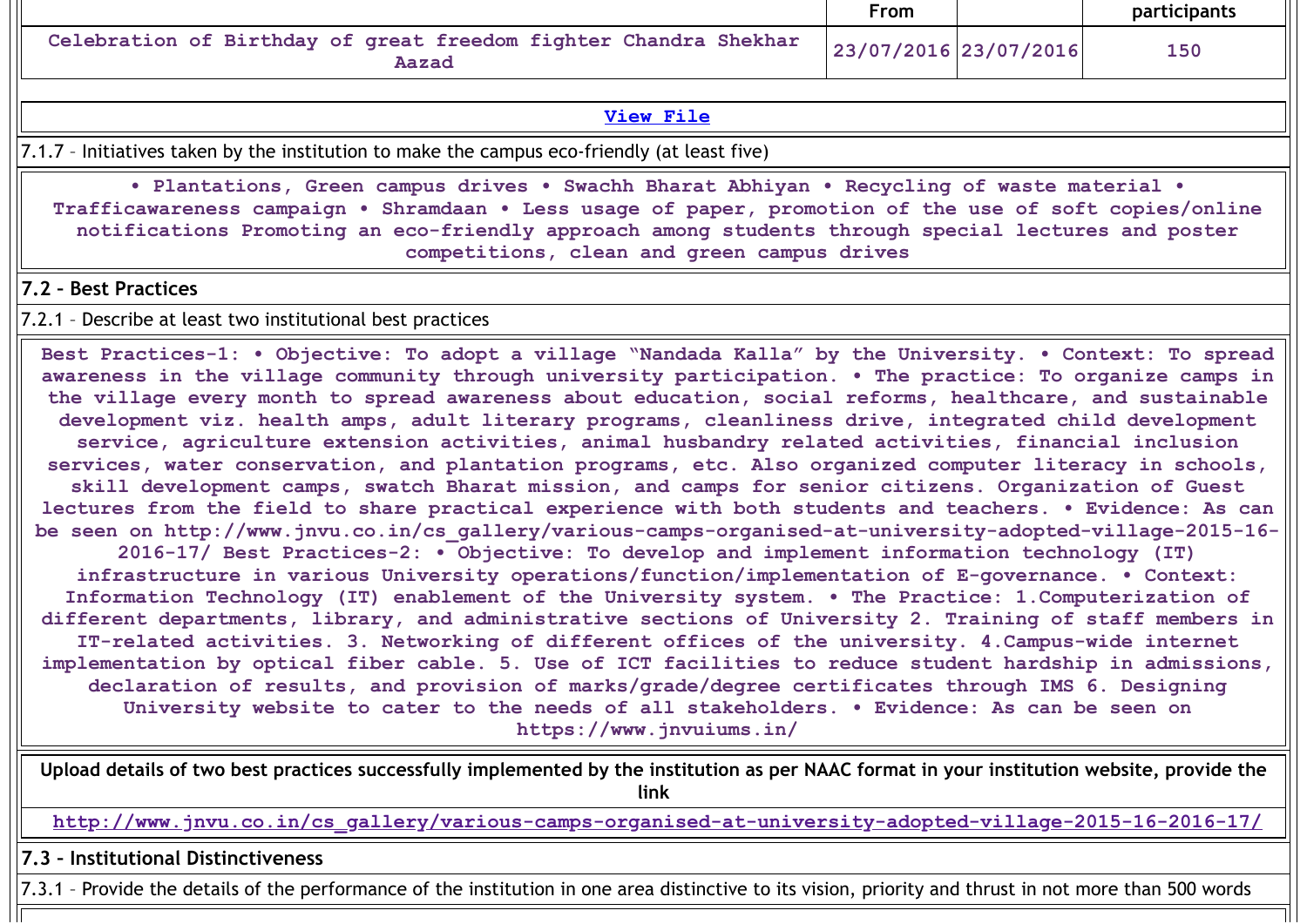This institute is located in the western part of the State, which is an Arid Zone by nature, and for that reason one of the thrust areas is the study of the desert ecosystem and various aspects related to it such **as resource utilization pattern, medical geography, livestock conservation, wildlife conservation, desert plant biology, and biodiversity conservation, and water resource management. Several faculty members have been sanctioned individual projects for research on these aspects of Thar desert, from various funding agencies, like DST/UGC/DBT/CSIR/ICAR/ICMR/DOE, etc. In addition, various departments of the University are supported by UGC under special assistance programs (UGC-SAP) and under FIST (Funds for Improvement of S infrastructure) by the Department of Science and Technology, Government of India. Department of Botany has** been recognized as one of the nine discipline-specific CENTERS FOR ADVANCED STUDIES (CAS) in India by UGC. It was also selected for implementation of COSIST program by the UGC for raising the standard of post**graduate education and research to the international level. The major thrust area of research is focussed on desert plant biology, from conventional botany, taxonomy, ecology, stress-physiology, microbiology,plant-microbe interaction, to advanced plant molecular biology and biotechnology, including recent "Omics" sciences. It has a state-of-the-art Plant Tissue Culture Facility and Modular Plant Functional GenomicsLab, with world-class research facilities and modern plant growth facilities. The department has mainly contributed to finding out novel bacterial strains for biological nitrogen fixation and their genome-sequencing, conservation of endangered plants by applying plant tissue culture techniques, the discovery of novel fungi for medicinal use, and finding the novel stress-responsive genes by using modern proteomics and transcriptomics approaches, with the aim of deciphering molecular mechanism of abiotic stress-tolerance in Thar desert plants. These novel candidate genes could be used further to engineer stress tolerance in sensitive crop plants. Department of Geology is working through imageries on a desiccated cum palaeochannel of a river, to find out the possibilities on better use of these palaeochannels for wellbeing of local residents of the Thar Desert. The department is also working on Paleontology, and various fossils of extinct plants and animals were also searched by the same departments in recent times. Department of zoology is working on the physiology, ecophysiology, toxicology, ecology, animal behavior, environmental biology, cell biology, entomology and taxonomy, parasitology, primate behavior, and wildlife conservation of Thar desert animals. The chemistry department is involved in application-oriented research programs, coordination chemistry, polymers and their modifications for value-added products, nano-materials, solar energy conversion technology, environmental issues related to the Thar desert. Department of Geography is currently registered as Network institute of Indian Institute of Remote Sensing Dehradun(Uttrakhand) and running various courses of Remote Sensing and GIS. Various departments are associated with all local R and D laboratories and leading premier National and International research institutes for collaborative research activities.**

**Provide the weblink of the institution**

**<http://www.jnvu.co.in/>**

# **8.Future Plans of Actions for Next Academic Year**

**The University aims to produce a quality human resource of world-class standard who will excel in education, Research, and Consultancy with emphasis on Sustainable Development and to produce knowledge-rich** professionals for meeting the dynamic needs of the industry and society. Its major goal is to be recognized